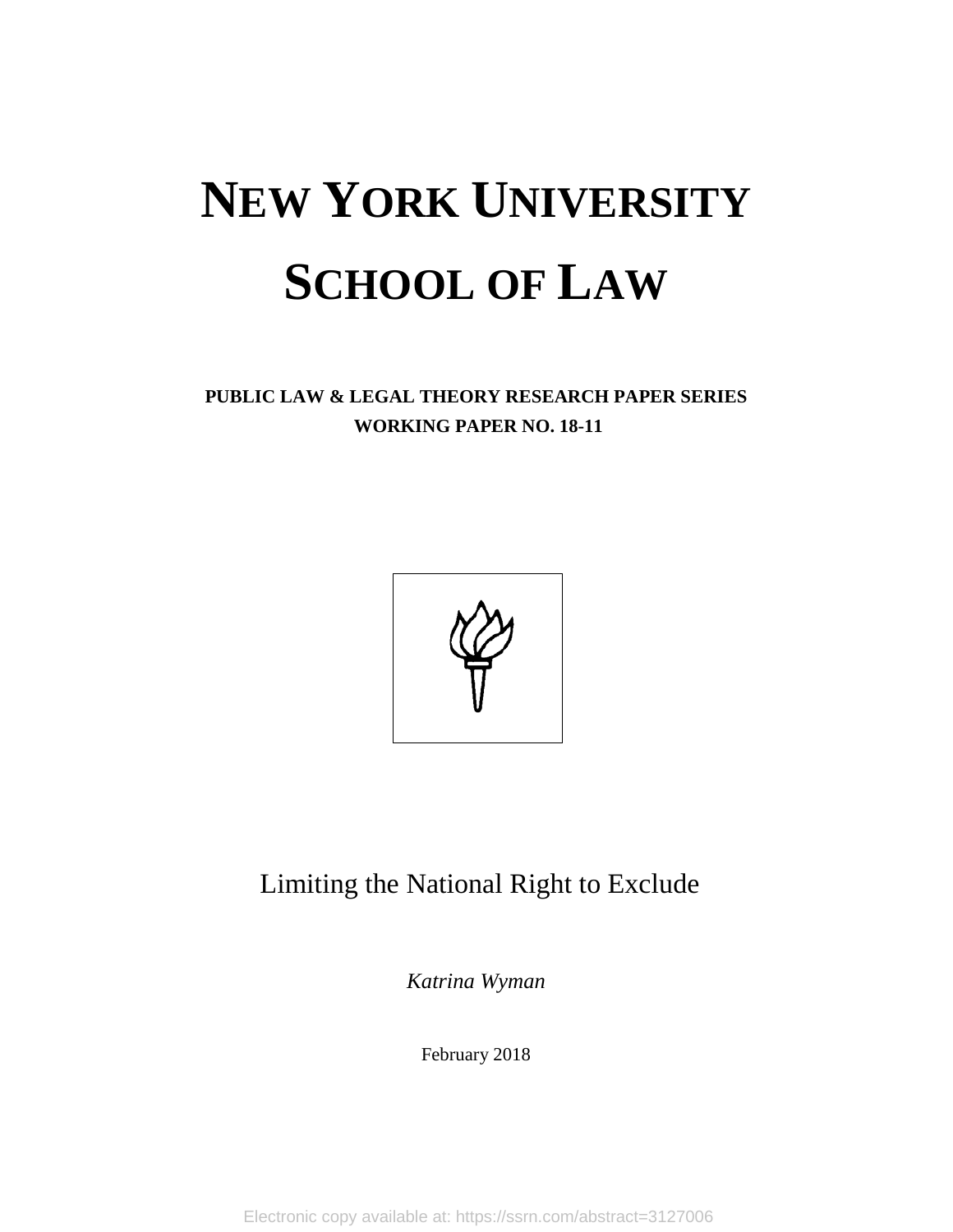### **Limiting the National Right to Exclude**

#### KATRINA M. WYMAN\*

*This essay argues that the robust right to exclude that nation states currently enjoy will be harder to justify in an era of climate change. Similar to landowners, nation states have virtual monopolies over portions of the earth. However, the right of landowners to control who enters their land is considerably more constrained than the right of nation states to control who enters their territory. Climate change will alter the areas of the earth suitable for human habitation and the broad right of nation states to exclude will be more difficult to justify in this new environment.*

| II. THE ANALOGY BETWEEN THE STATE AND THE PRIVATE       |  |
|---------------------------------------------------------|--|
|                                                         |  |
| <b>III. THE LIMITS ON LANDOWNERS BUT NOT USUALLY ON</b> |  |
|                                                         |  |
|                                                         |  |
|                                                         |  |
|                                                         |  |
|                                                         |  |
| A. The Identity-Based Arguments in the New Climate39    |  |
|                                                         |  |
| C. Other Arguments for Limiting the Right to Exclude 49 |  |
|                                                         |  |
|                                                         |  |

Sarah Herring Sorin Professor of Law, NYU School of Law. This essay benefitted from comments and suggestions from Adam Cox, Justin Desautels-Stein, Shelly Kreiczer-Levy, Yael Lifshitz, and Michael Oppenheimer; and comments and questions at workshops at NYU School of Law, Bar Ilan University Faculty of Law, and the College of Law & Business in Ramat Gan, Israel. The University of Miami Law Review provided helpful editorial assistance. I am grateful for the opportunity to present at the symposium at the University of Miami.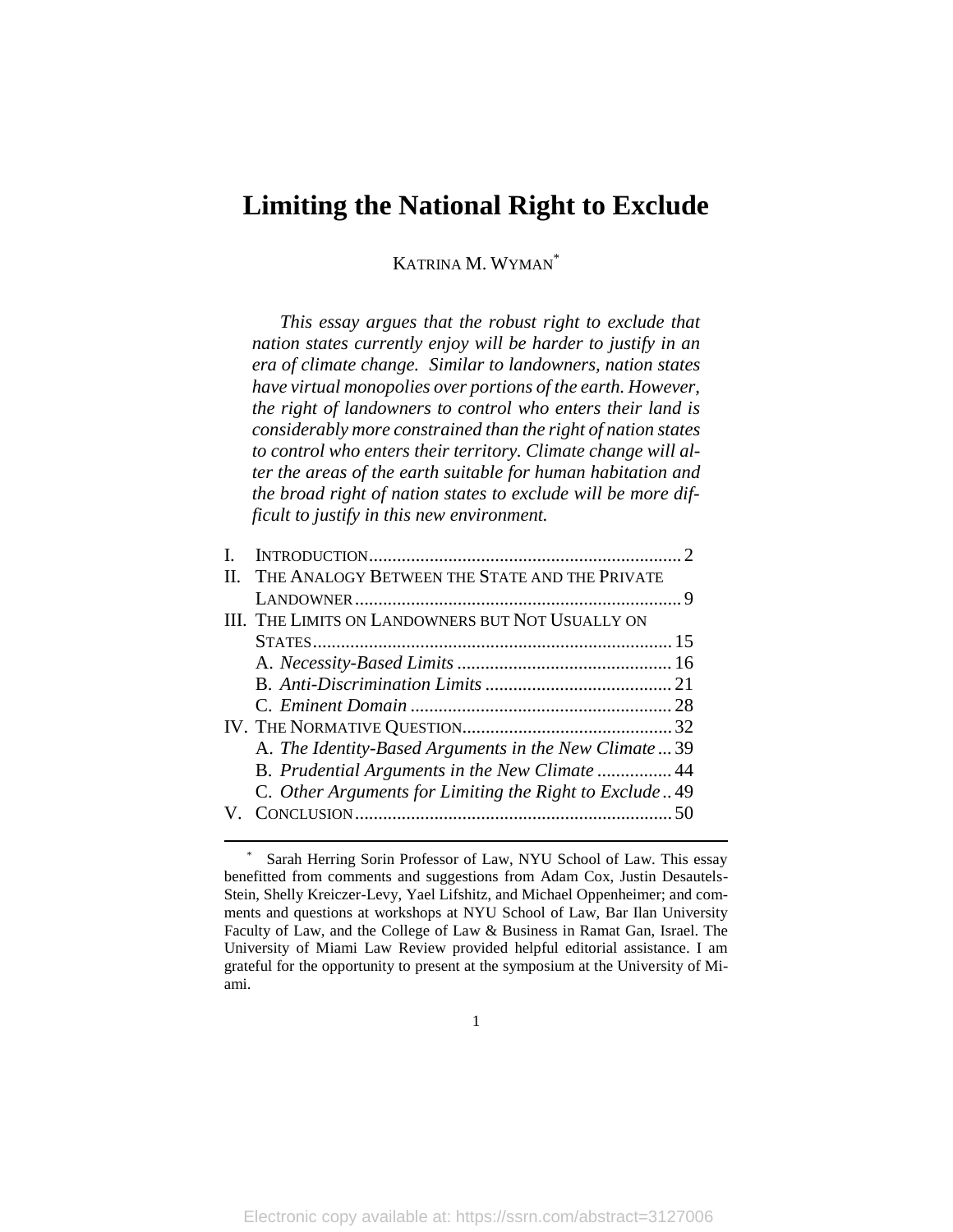#### <span id="page-2-0"></span>I. INTRODUCTION

Climate change is already contributing to human migration, and more people will move around the world for reasons related to climate change in the future.<sup>1</sup> Unfortunately, however, this is not an auspicious time to argue that the United States should be planning to accept more foreigners affected by climate change. The current administration wants to reduce immigration to the United States, including the numbers of legal and undocumented immigrants and refugees.<sup>2</sup> One of President Trump's earliest executive orders sought

In saying that climate change is contributing to migration, it is important to recognize that migration decisions are driven by multiple factors. Climate change is best understood as one of the factors that promote, and will continue to promote, migration within and across national boundaries. Although this essay focuses on cross-border migration, experts predict that most migration influenced by climate change will be internal to countries, especially developing countries. *See* THE GOV'T OFFICE FOR SCI., LONDON, FORESIGHT: MIGRATION AND GLOBAL ENVIRONMENTAL CHANGE 4, 9–10 (2011), https://www.gov.uk/government/uploads/system/uploads/attachment\_data/file/287717/11-1116-migration-andglobal-environmental-change.pdf.

<sup>2</sup> *See* Peter Baker, *Trump Supports Plan to Cut Legal Immigration by Half*, N.Y. TIMES (Aug. 2, 2017), https://www.nytimes.com/2017/08/02/us/politics/trump-immigration.html; Heather Long, *Cutting Legal Immigration 50 Percent Might Be Trump's Worst Economic Idea*, WASH. POST: WONKBLOG (July 17, 2017), https://www.washingtonpost.com/news/wonk/wp/2017/07/17/cutting-legal-immigration-50-percent-might-be-trumps-worst-economic-policy-yet/?utm\_

<sup>1</sup> *See* Jessica Benko, *How a Warming Planet Drives Human Migration*, N.Y. TIMES MAG. (Apr. 19, 2017), https://www.nytimes.com/2017/04/19/magazine/ how-a-warming-planet-drives-human-migration.html?\_r=0; Kelly M. McFarland & Vanessa Lide, *The Effects of Climate Change Will Force Millions to Migrate. Here's What This Means for Human Security.*, WASH. POST: MONKEY CAGE (Apr. 23, 2017), https://www.washingtonpost.com/news/monkey-cage/wp/2017/04/23/ the-effects-of-climate-change-will-force-millions-to-migrate-heres-what-thismeans-for-human-security/?utm\_term=.4c018560740b; Coral Davenport & Campbell Robertson, *Resettling the First American 'Climate Refugees*,*'* N.Y. TIMES (May 2, 2016), https://www.nytimes.com/2016/05/03/us/resettling-thefirst-american-climate-refugees.html?\_r=0; Mike Ives, *A Remote Pacific Nation, Threatened by Rising Seas*, N.Y. TIMES (July 2, 2016), https://www.nytimes.com/ 2016/07/03/world/asia/climate-change-kiribati.html; *see also* THE NANSEN INITIATIVE, AGENDA FOR THE PROTECTION OF CROSS-BORDER DISPLACED PERSONS IN THE CONTEXT OF DISASTERS AND CLIMATE CHANGE 6 (2015), https://nanseninitiative.org/wp-content/uploads/2015/02/PROTECTION-AGENDA-VOLUME-1.pdf; PLATFORM ON DISASTER DISPLACEMENT, http://disasterdisplacement.org/ (last visited Sept. 1, 2017).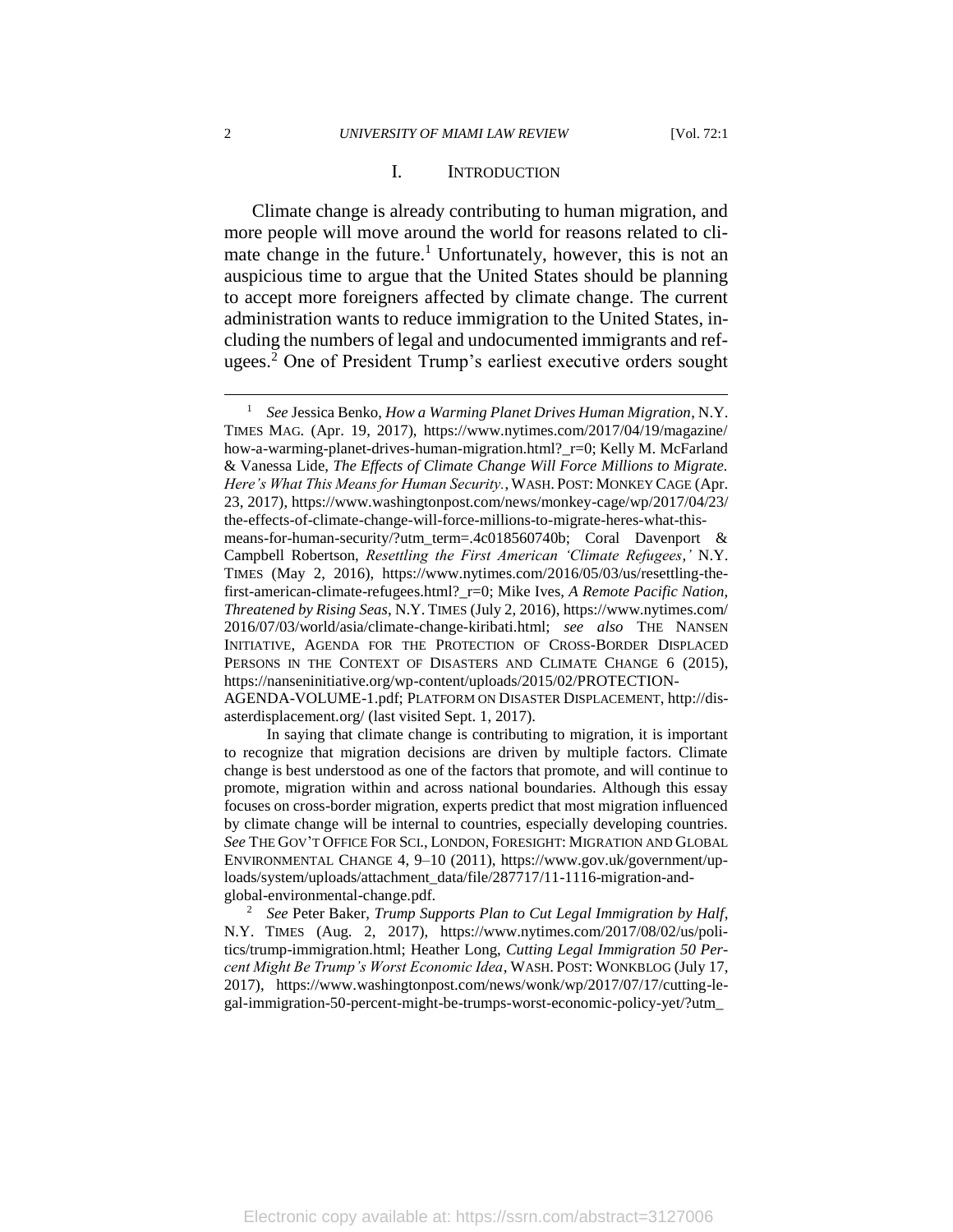$\overline{a}$ 

to suspend the overseas refugee resettlement program and reduce the number of overseas refugees resettled in the United States in 2017.<sup>3</sup> Furthermore, the Trump administration does not appear interested in addressing climate change. While the President may "believe[] the climate is changing" due to human action, $<sup>4</sup>$  his administration</sup> has announced that the United States will withdraw from the Paris Agreement<sup>5</sup> and repeal the Clean Power Plan,<sup>6</sup> the Obama administration's signature effort to regulate greenhouse gas emissions from power plants. President Trump also proposes to reduce federal funding for adapting to climate change, including funding to assist impoverished Native Alaskan communities that need to relocate due to melting of permafrost, flooding, and erosion induced by climate

Most people who need to move across national borders due to climate change will not be considered "refugees" as this term is defined in the Refugee Convention, and under United States law, which incorporates the Refugee Convention definition. JANE MCADAM, CLIMATE CHANGE, FORCED MIGRATION, AND INTERNATIONAL LAW 42–48 (2012); 8 U.S.C. § 1101(a) (42) (2012).

<sup>3</sup> *See* Exec. Order No. 13,769, 82 Fed. Reg. 8977 (Jan. 27, 2017). After this executive order was blocked in court, the administration revoked it and replaced it with Exec. Order No. 13,780, 82 Fed. Reg. 13209 (March 6, 2017). Shortly before a scheduled Supreme Court hearing on the second executive order, the President issued Proclamation No. 9654, Enhancing Vetting Capabilities and Processes for Detecting Attempted Entry into the United States by Terrorists or Other Public-Safety Threats, 82 Fed. Reg. 45161 (Sept. 24, 2017). The Supreme Court will hear challenges to this proclamation. Adam Liptak, *Supreme Court to Consider Challenge to Trump's Latest Travel Ban*, N.Y. TIMES (Jan. 19, 2018), https://www.nytimes.com/2018/01/19/us/politics/supreme-court-trump-travelban.html?hp&action=click&pgtype=Homepage&clickSource=story-heading&module=first-column-region&region=top-news&WT.nav=top-news.

<sup>4</sup> Rebecca Morin, *Does Trump Believe in Climate Change? Nikki Haley Says Yes.*, POLITICO (June 3, 2017, 2:22 PM), http://www.politico.com/story/2017/06/ 03/trump-climate-change-nikki-haley-239097.

<sup>5</sup> Michael D. Shear, *Trump Will Withdraw U.S. from Paris Climate Agreement*, N.Y. TIMES (June 1, 2017), https://www.nytimes.com/2017/06/01/climate/ trump-paris-climate-agreement.html.

<sup>6</sup> *See* Coral Davenport & Alissa J. Rubin, *Trump Signs Executive Order Unwinding Obama Climate Policies*, N.Y. TIMES (Mar. 28, 2017), https://www.nytimes.com/2017/03/28/climate/trump-executive-order-climate-change.html? mcubz=0; *see also* Exec. Order No. 13,783, 82 Fed. Reg. 16,093 (Mar. 28, 2017); Repeal of Carbon Pollution Emission Guidelines for Existing Stationary Sources: Electric Utility Generating Units, 82 Fed. Reg. 48035 (proposed Oct. 16, 2017).

term=.70327faf5b99; Eliana Johnson & Josh Dawsey, *Trump Crafting Plan to Slash Legal Immigration*, POLITICO (July 12, 2017, 7:07 PM), http://www.politico.com/story/2017/07/12/trump-legal-immigration-cuts-240478.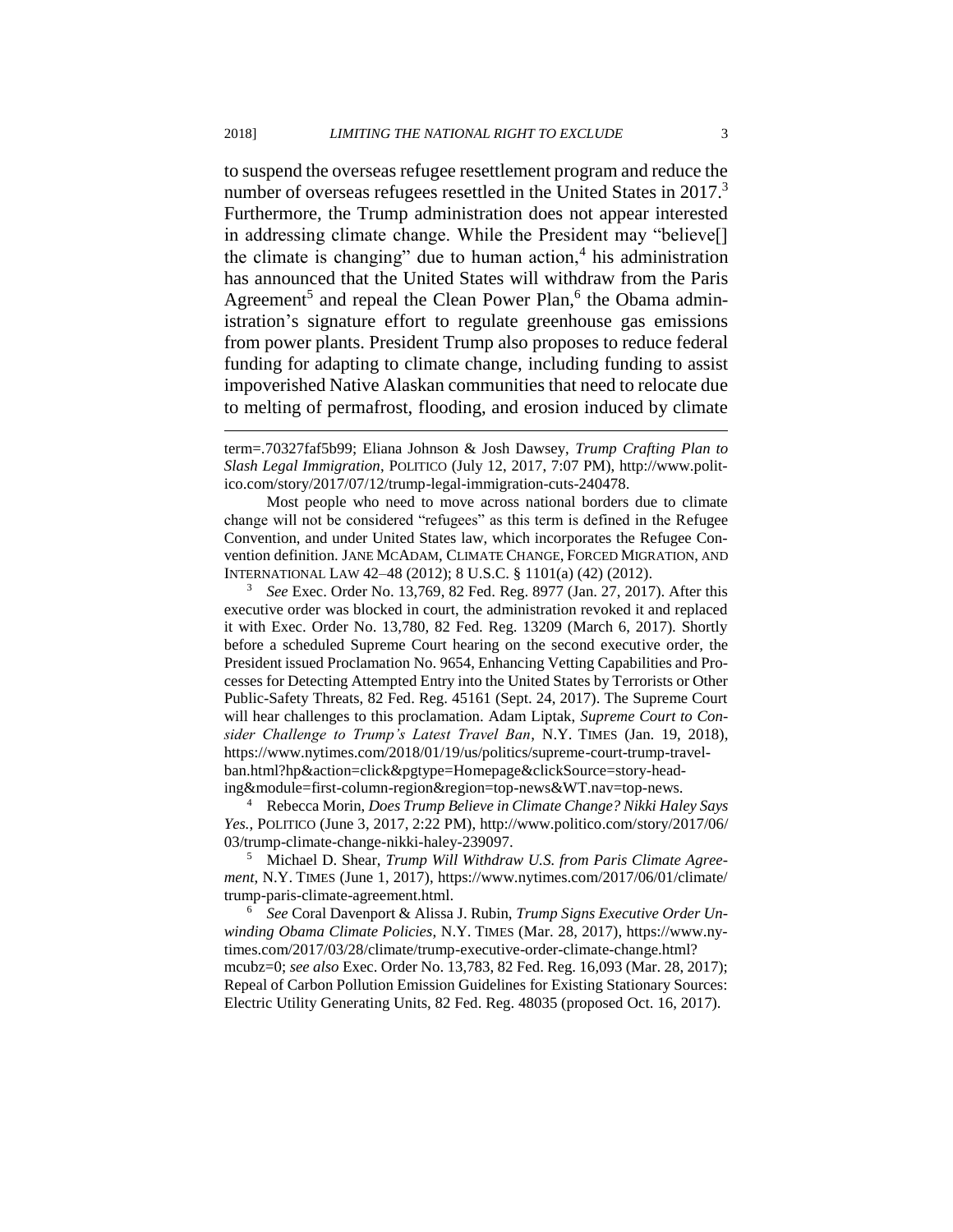change.<sup>7</sup> All of these reversals of Obama-era policies reflect the new administration's efforts to put America's interests first, which the administration defines as mutually exclusive with increasing immigration and dealing proactively with climate change.<sup>8</sup>

This essay steps back from the current political landscape and, in an era of human-induced climate change, questions the staying power of an important assumption that undergirds the current administration's approach to immigration. The Trump administration, like many others before it, assumes that the United States has the exclusive right to control who enters the United States, much like a private property owner controls who enters their land.<sup>9</sup> Jeremy Waldron labels his idea—that the state, like a private landowner, has the exclusive authority to control entry to its land mass—the "Sovereign Ownership conception" of state authority.<sup>10</sup> Waldron explains the conception as follows:

> Conceiving the sovereign as the owner of [its] territory, it treats the exclusion of an alien like a propertyowner's exclusion of an unwelcome guest. After all, the right to exclude is the definitive or one of the definitive incidents of ownership. If it works for me and my house—its being mine means that *I* am entitled to say who may come in and who is excluded— why

<sup>7</sup> Erica Martinson, *Trump Budget Cuts Deeply into Alaska's Federal Funding*, ALASKA DISPATCH NEWS (Mar. 16, 2017), https://www.adn.com/politics/2017/03/16/trumps-budget-cuts-deep-gash-into-alaskas-federal-funding/; Naomi Klouda, *Denali Commission Directed to Work on Shutdown Plan*, ALASKA J. COM. (Apr. 5, 2017, 1:13 PM), http://www.alaskajournal.com/2017-04-05/denali-commission-directed-work-shutdown-plan#.WWoOECmQw2w.

<sup>8</sup> Shear, *supra* note 5; *see also* Baker, *supra* note 2 (Trump said "[t]his legislation demonstrates our compassion for struggling American families who deserve an immigration system . . . that puts America first.").

<sup>9</sup> *See* Jeremy Waldron, *Exclusion: Property Analogies in the Immigration Debate*, 18 THEORETICAL INQUIRIES L. 469, 470, 473–74 (2017); *see also* JOSEPH H. CARENS, THE ETHICS OF IMMIGRATION 270–71, 271 n.31 (2013).

<sup>10</sup> Waldron, *supra* note 9, at 469–70.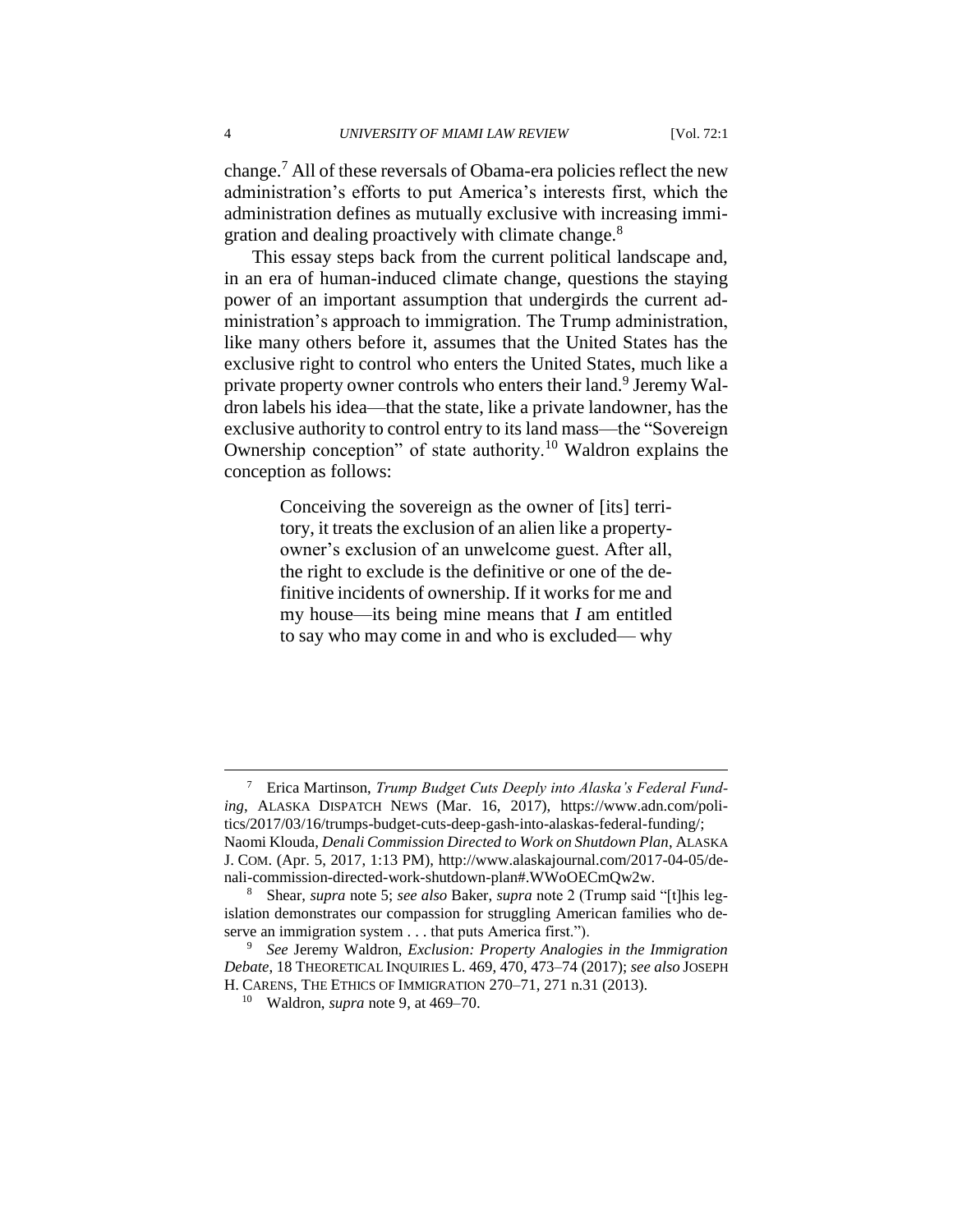does it not also work for a sovereign and the territory that the sovereign 'owns'? $11$ 

Waldron argues that analogizing the state to a private property owner does not reach so far as to justify states excluding foreigners.<sup>12</sup> First, he sees the analogy between the state's and the private owner's right to exclude as giving the state the right to exclude other states, but not foreign individuals who are on a different plane from the state.<sup>13</sup> In his view, there is something like a "category mistake" in saying that the state has a right to exclude foreign individuals from its territory because the state is analogous to a private property owner.<sup>14</sup> Second, he sees the analogy between the state's and the private property owner's right to exclude as problematic because private property is nested within the state.<sup>15</sup> The state and the private owner are not two standalone institutions; private property exists within the boundaries of the state, and the state can limit the rights of private owners.<sup>16</sup>

I am sympathetic to Waldron's effort to undercut the argument that the state has the right to exclude individual foreigners based on the state's control of territory. But in this essay, I pursue the idea that there is a rough analogy between the positions of the state and the private landowner because both have something like a monopoly over a geographical space that allows them to control the movements of people. I argue that once we see the state as a monopolist controlling access to a land mass similar to a private landowner, the robustness of the state's right to exclude in modern times is strikingly extreme. When we look at property law, we see that limits have come to constrain the putative monopoly of the landowner to exclude, especially in the twentieth and twenty-first centuries as

<sup>11</sup> *Id.* (footnote omitted); *accord* CARENS, *supra* note 9, at 270–71, 271 n.31. Carens also considers the analogy between property and sovereignty. *Id.* Consistent with my argument in this essay, Carens notes that property owners do not have an absolute right to exclude. *Id.*

<sup>12</sup> *See* Waldron, *supra* note 9, at 470.

<sup>13</sup> *Id.* at 476–79.

<sup>14</sup> *Id.* at 479 n.27.

<sup>15</sup> *Id.* at 479–80.

<sup>16</sup> *See id.* at 480.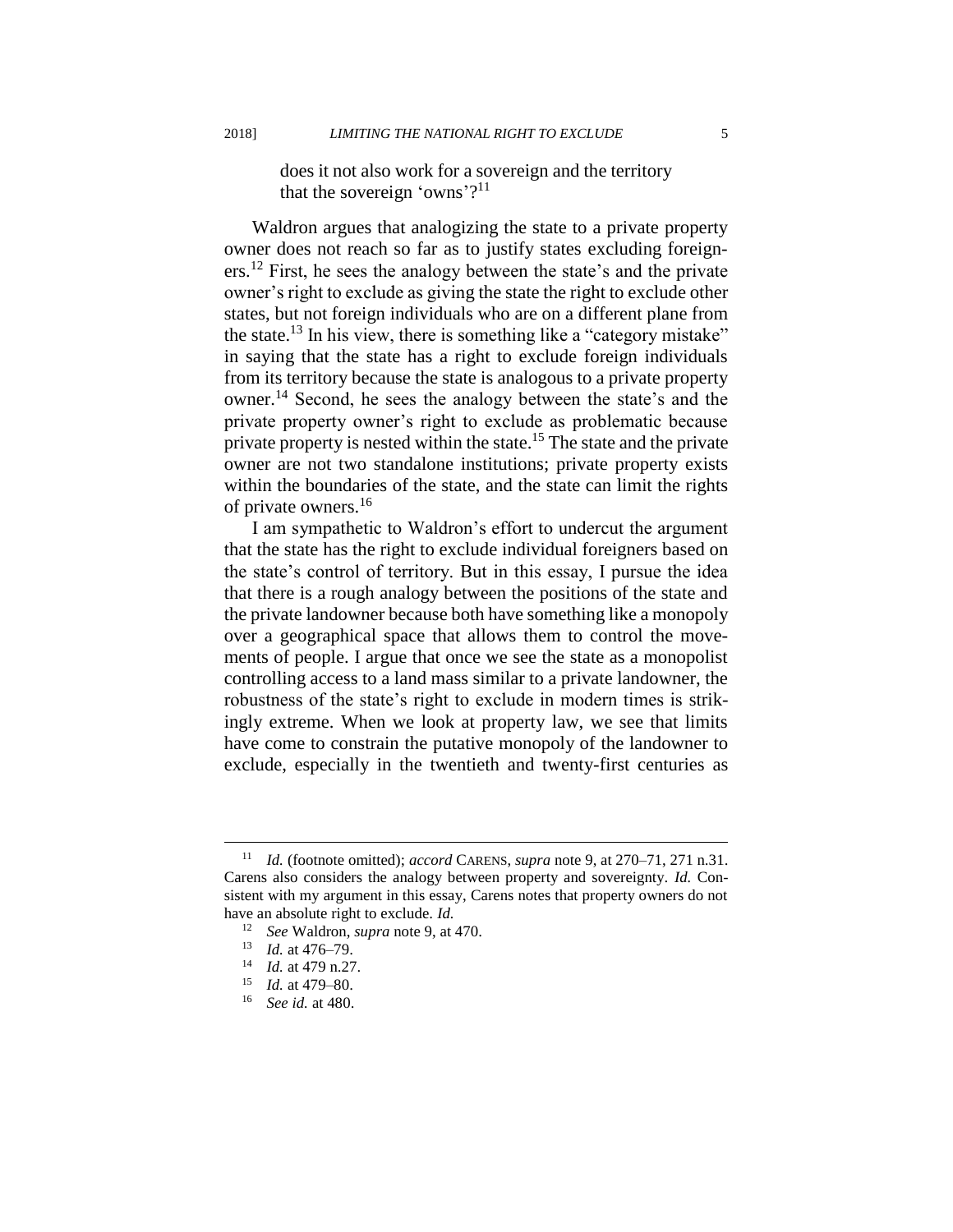populations have increased, societies have become more urbanized, $^{17}$  and the negative effects of allowing landowners to arbitrarily exclude have increased.<sup>18</sup> By comparison, the authority of the state to exclude has not been curtailed to nearly the same degree.<sup>19</sup>

The question I want to raise is this: should the state's robust authority to exclude remain, or should this right to exclude be curtailed similar to the way that the landowner's right to exclude has given way to a significant degree? Climate change is altering, and will continue to alter, the physical environment of the earth.<sup>20</sup> Sea-level rise in particular will affect what land is habitable because water will cover land where people currently live, making it uninhabitable.<sup>21</sup> Currently, over "10% of the world's population live in the world's low-elevation coastal zones (a contiguous zone along the coast less than 10 m above sea level)."<sup>22</sup> Some may be able to adapt without

<sup>21</sup> *See* Mathew E. Hauer, *Migration Induced by Sea-level Rise Could Reshape the US Population Landscape*, 7 NATURE CLIMATE CHANGE 321, 321 (2017) ("[Sea-level rise] is unique among environmental stressors as the conversion of habitable land to uninhabitable water is expected to lead to widespread human migration without the deployment of costly protective infrastructure.").

<sup>22</sup> Katherine J. Curtis & Annemarie Schneider, *Understanding the Demographic Implications of Climate Change: Estimates of Localized Population Predictions Under Future Scenarios of Sea-Level Rise*, 33 POPULATION & ENV'T 28, 29 (2011) (citing Gordon McGranahan et al., *The Rising Tide: Assessing the Risks of Climate Change and Human Settlements in Low Elevation Coastal Zones*, 19 ENV'T & URBANIZATION 17, 17, 25–26 (2007); BRIAN C. O'NEILL ET AL., POPULATION AND CLIMATE CHANGE 26–27 (2001)). Curtis & Schneider note that "[t]he 10 m low elevation coastal zone defined by McGranahan et al. (2007) represents an upper bound for defining populations at risk for inundation." *Id.* at 29 n.1. For another estimate of the number of coastal residents vulnerable to sea-level rise, see Hauer, *supra* note 21, at 321 (referring to "up to 180 million people directly at risk to [sea-level rise] in the world and over 1 billion living in the lowerelevation coastal zone" (citing Robert J. Nicholls et al., *Sea-level Rise and Its Possible Impacts Given a 'Beyond 40C World' in the Twenty-First Century*, 369

<sup>&</sup>lt;sup>17</sup> Graeme Hugo, *Future Demographic Change and Its Interactions with Migration and Climate Change*, 21S GLOBAL ENVTL. CHANGE S21, S28 (2011) ("In 2010 the world passed an important milestone when the proportion of the global population living in urban areas exceeded the number living in rural areas for the first time in human history.").

<sup>&</sup>lt;sup>18</sup> *See generally* Waldron, *supra* note 9, at 469–80.<br><sup>19</sup> *Id at 479 481* 

<sup>&</sup>lt;sup>19</sup> *Id.* at 479, 481.<br><sup>20</sup> *See e g* Kloud

<sup>20</sup> *See, e.g.*, Klouda, *supra* note 7 ("Newtok[, Alaska,] is becoming a tiny island between the Ningliq River and a sinking bog to the north because of melting permafrost attributed to climate change.").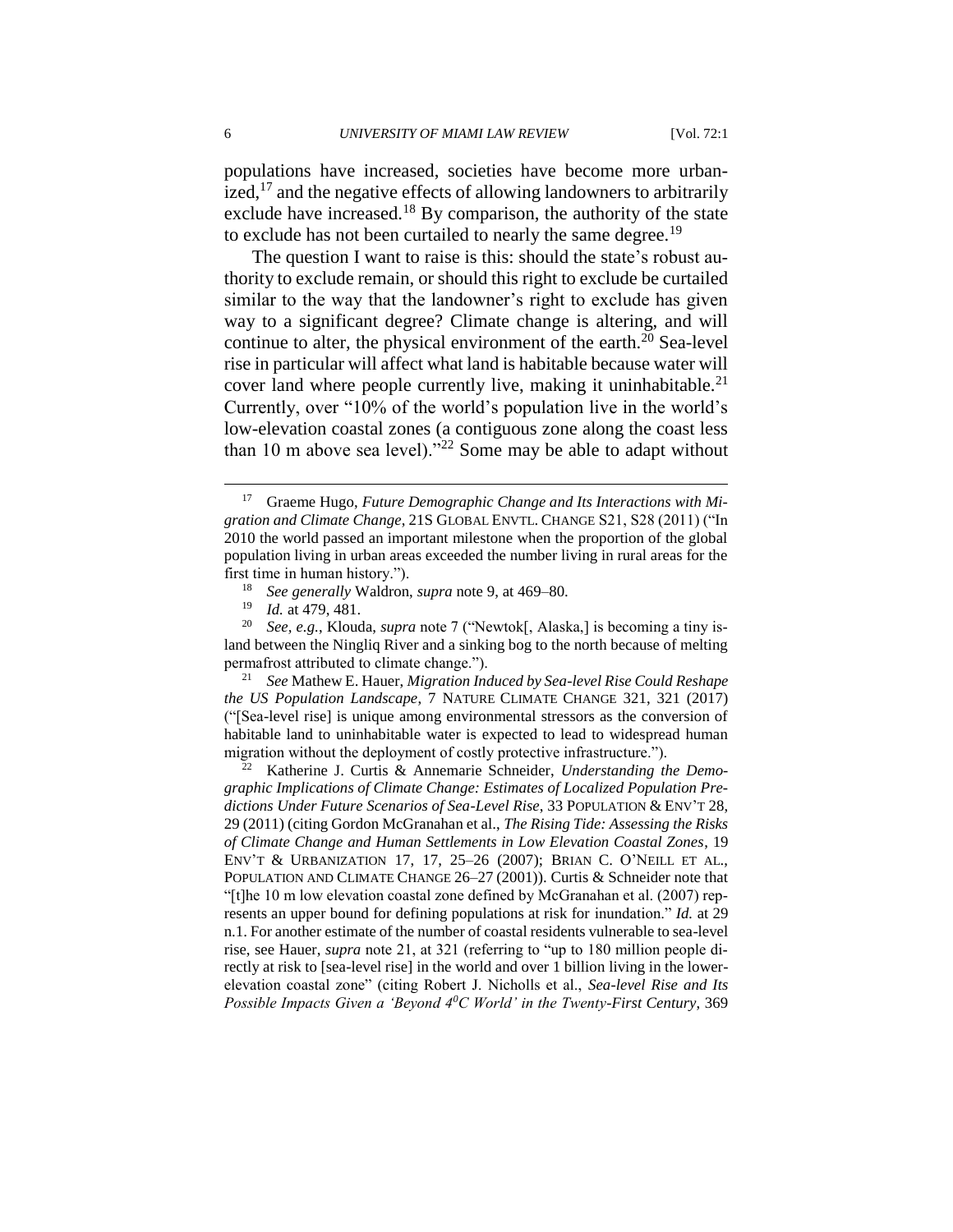moving, for instance if governments invest in expensive sea walls; many others will need to move.<sup>23</sup> Researchers are beginning to analyze where coastal residents might relocate to, $^{24}$  and recognizing that additional research is needed on the impacts that other "climate stressors"—such as temperature increase—could have on where people will live.<sup>25</sup> A major theme of the existing research is that phenomena, such as sea-level rise, will impact not only people in the directly affected coastal areas, but also people living inland, in the regions where people will relocate to.<sup>26</sup> Over time, as the climate changes and alters the physical surface of the earth, the costs of al-

cles/PMC4367969/pdf/pone.0118571.pdf)).

 $\overline{a}$ 

<sup>24</sup> *See, e.g.*, Curtis & Schneider, *supra* note 22 at 46–49; Hauer, *supra* note 21, at 324. Both of these articles analyze the possible destinations of people living in vulnerable coastal areas in the United States, assuming that people will move within the United States. *See* Curtis & Schneider, *supra* note 22, at 46–49; Hauer, *supra* note 21, at 324. The path-breaking character of Curtis and Schneider's and Hauer's work is underscored by Susan Martin's observation that "[t]here is little information about the likely migration corridors—that is, projecting from where and to where people will migrate." SUSAN F. MARTIN, MIGRATION POL'Y INST., ENVIRONMENTAL CHANGE AND MIGRATION: WHAT WE KNOW 7 (2013), http://www.migrationpolicy.org/sites/default/files/publications/Migration-Development-WhatWeKnow.pdf.

<sup>25</sup> Hauer, *supra* note 21, at 324 (suggesting that other researchers could use his approach for modeling destinations for migrants to analyze destinations for people living in the Middle East and North Africa, parts of which "could become uninhabitable by the end of the century" (citing Johannes Lelieveld et al., *Strongly Increasing Heat Extremes in the Middle East and North Africa (MENA) in the 21st Century*, 137 CLIMATIC CHANGE 245 (2016)).

<sup>26</sup> *Id.*; Curtis & Schneider, *supra* note 22, at 42–49.

PHIL. TRANSACTIONS ROYAL SOC'Y A 161, 161–81 (2011); Barbara Neumann et al., *Future Coastal Population Growth and Exposure to Sea-Level Rise and Coastal Flooding – A Global Assessment*, 10 PLOS ONE e0118571 (2015), https://www.ncbi.nlm.nih.gov/pmc/arti-

<sup>23</sup> *See* Hauer, *supra* note 21, at 321–22; *see also* Charles Geisler & Ben Currens, *Impediments to Inland Resettlement Under Conditions of Accelerated Sea Level Rise*, 66 LAND USE POL'Y 322, 323 (2017) ("There is a high likelihood that we face a future of less land and more people due to the colliding forces of human fertility, an ebbing [low-elevation coastal zone], and the retreat of residents from the latter.").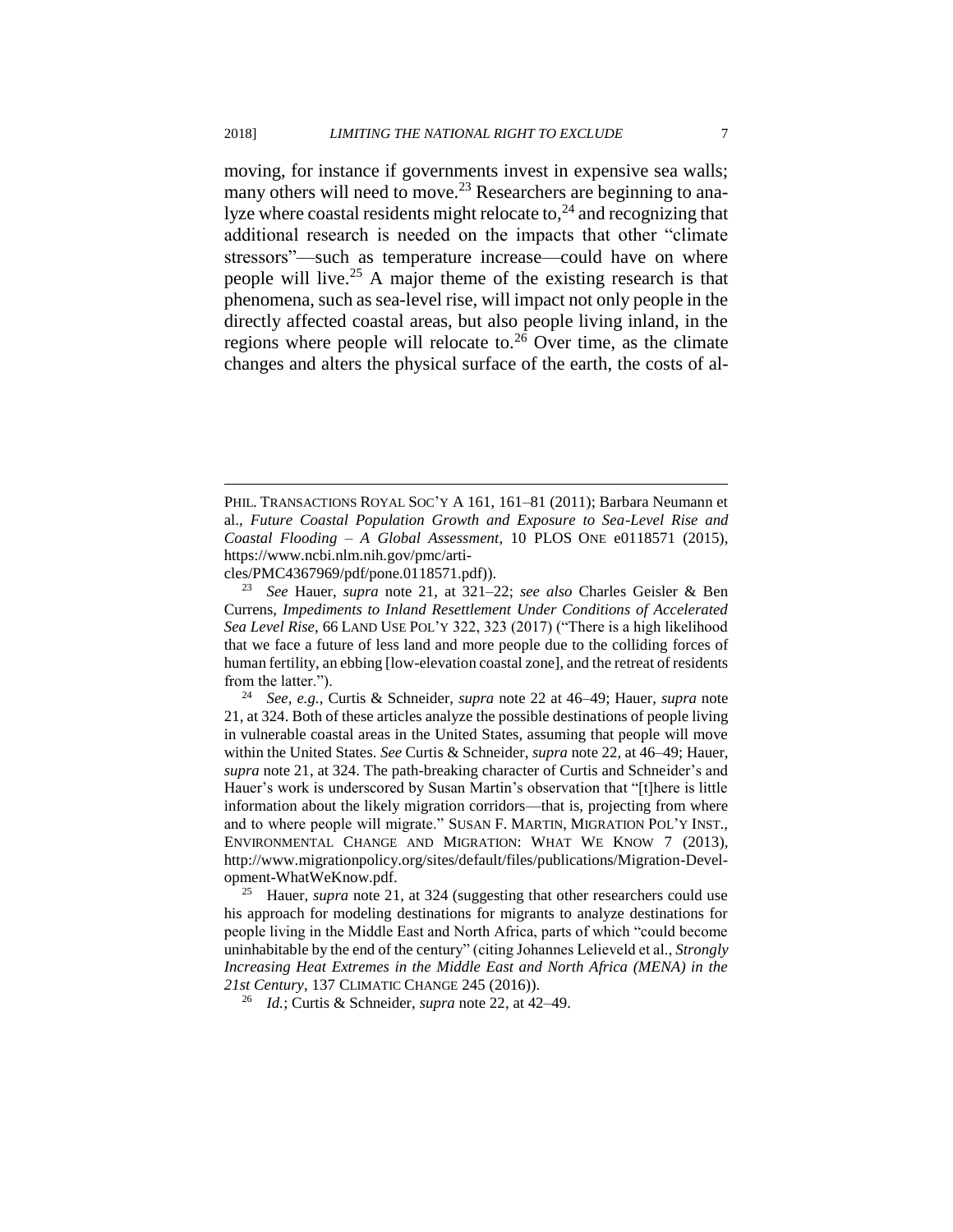lowing states to exclude foreigners will rise and become more visible,<sup>27</sup> suggesting that additional limits on the national right to exclude will be justified.

Whether the national right to exclude *will* be limited is a different question, of course, from whether it *should* be limited. Perceptions of national interest, ideology, and emotions determine immigration policy in the world, $^{28}$  and as a law professor based in Greenwich Village, I am poorly positioned to predict the future. It is possible that countries will keep their borders closed to foreigners, as they did in the 1930s when Jews desperately needed to leave Nazi Germany and the countries that it controlled.<sup>29</sup> But closing the borders will probably not always be an option, especially if one's country shares a land border with areas that are highly vulnerable to the impacts of climate change.<sup>30</sup> So just as the right of landowners to exclude has been curtailed in recent decades, the right of nationstates to exclude may diminish.<sup>31</sup> Our current assumption that states have the right to exclude may seem less justifiable and less viable in an era of human-induced climate change that reconfigures the environment of the planet. $32$ 

This essay proceeds as follows. Part II argues that the state is in a roughly similar position as a private landowner and, therefore, that the scope of the landowner's and the state's right to exclude are worth comparing. Part III identifies the categories of limits that exist on the right of landowners to exclude and illustrates the striking breadth of the state's right to exclude by comparison. Part IV argues that a robust national right to exclude will be harder to justify in the

<sup>27</sup> *See* THE GOV'T OFFICE FOR SCI., *supra* note 1, at 9–10; Curtis & Schneider, *supra* note 22, at 46; Hauer, *supra* note 21, at 324.

<sup>28</sup> *See* CARENS, *supra* note 9, at 1–8.

<sup>29</sup> *See id.* at 192–93 (referring to the Evian Conference and to the plight of passengers aboard the *St. Louis*); DANIEL J. TICHENOR, DIVIDING LINES: THE POLITICS OF IMMIGRATION CONTROL IN AMERICA 156–67 (Ira Katznelson et al. eds., 2002) (discussing the United States's response to plight of Jewish refugees); JOHN TORPEY, THE INVENTION OF THE PASSPORT: SURVEILLANCE, CITIZENSHIP AND THE STATE 135–37 (Chris Arup et al. eds., 2000) (discussing the 1938 Evian Conference where only the Dominican Republic offered to admit refugees from Germany and Austria).

<sup>30</sup> *See* CARENS, *supra* note 9, at 225–54.

<sup>31</sup> *Id.*

<sup>32</sup> For a case for open borders, see *id.*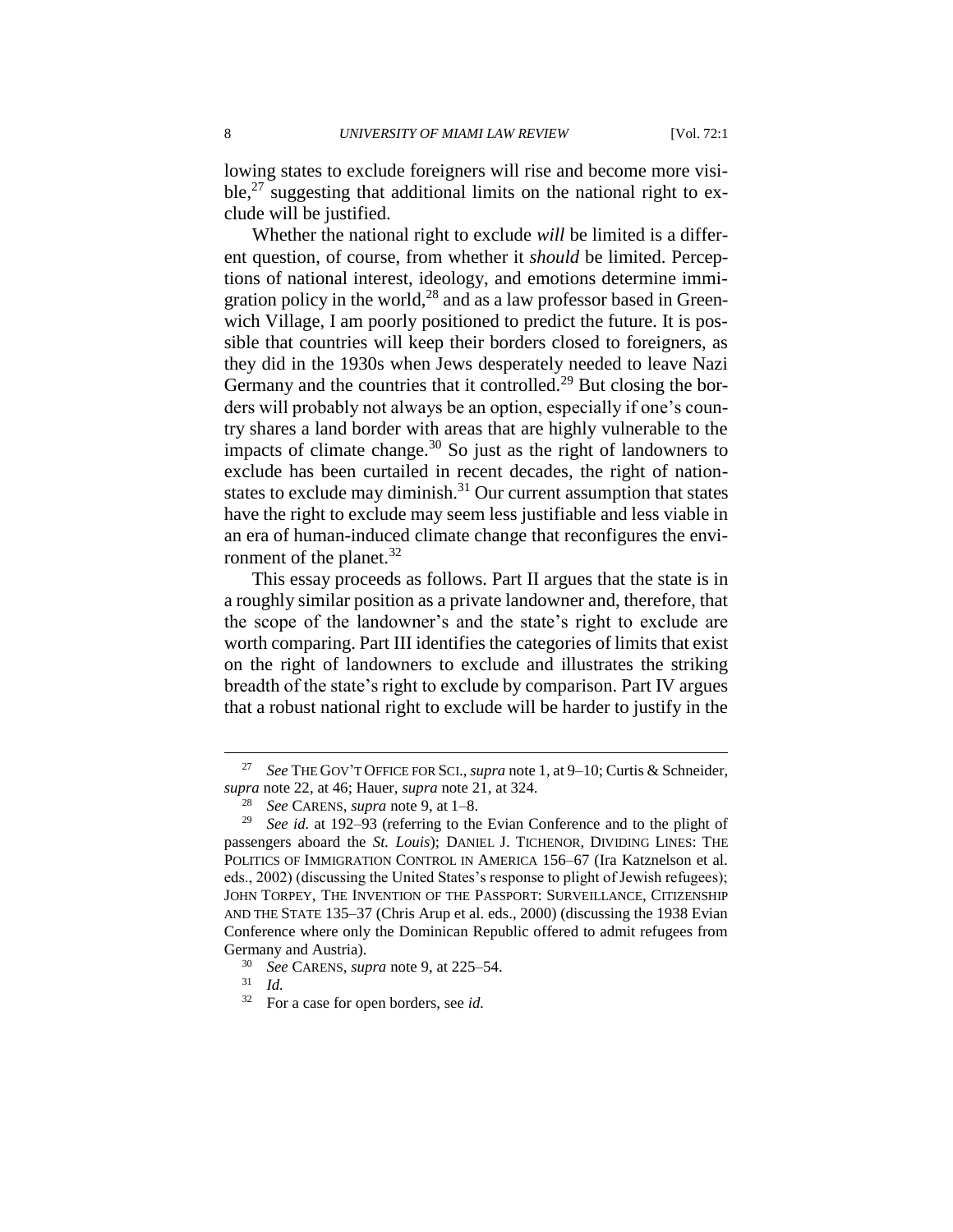new context created by climate change. The essay concludes by acknowledging that right does not necessarily make might, and that even though there is a case for relaxing the national right to exclude, such relaxation may not occur.

#### II. THE ANALOGY BETWEEN THE STATE AND THE PRIVATE LANDOWNER

The idea that the state and the private landowner are analogous is not novel.<sup>33</sup> Property owners are often described as sovereigns within their domain.<sup>34</sup> For example, ninety years ago, legal realist Morris Cohen published a famous article titled *Property and Sovereignty*, in which he described property as a "sovereign power" and emphasized that "we must not overlook the actual fact that dominion over things is also *imperium* over our fellow human beings" because of their need for the things that owners control.<sup>35</sup> As Waldron's "Sovereign Ownership conception" indicates, state sovereignty is also compared to private ownership. $36$  Going back to feudal times, property and sovereignty were deeply intertwined because, as Cohen put it, "[o]wnership of the land and local political sovereignty were inseparable" in the hands of the "feudal baron."<sup>37</sup>

<sup>33</sup> *See, e.g.*, CARENS, *supra* note 9, at 270–71, 271 n.31; Waldron, *supra* note 9, at 469–70.

<sup>34</sup> *See* Waldron, *supra* note 9, at 477–79.

<sup>35</sup> Morris R. Cohen, *Property and Sovereignty*, 13 CORNELL L.Q. 8, 12–13 (1927). More recently, leading property theorists Thomas Merrill and Henry Smith have also suggested that property owners are like sovereigns. *See, e.g.*, Thomas W. Merrill & Henry E. Smith, *Making Coasean Property More Coasean*, 54 J.L. & ECON. S77, S95 (2011) ("[B]ecause of transaction costs, we delegate to owners a range of sovereign authority over their property, with a presumptive right to repel invasions through some combination of self-help and litiga- $\text{tion} \dots$ ").

<sup>36</sup> Waldron, *supra* note 9, at 469–70; *see also* Peter H. Schuck, *The Transformation of Immigration Law*, 84 COLUM. L. REV. 1, 7 (1984) ("[T]he classical idea of sovereignty implied a relationship between government and an alien that resembled the relationship in late nineteenth century private law between a landowner and a trespasser.").

<sup>37</sup> Cohen, *supra* note 35, at 9 ("The essence of feudal law . . . is the inseparable connection between land tenure and personal homage involving often rather menial services on the part of the tenant and always genuine sovereignty by the landlord. The feudal baron had, for instance, the right to determine the marriage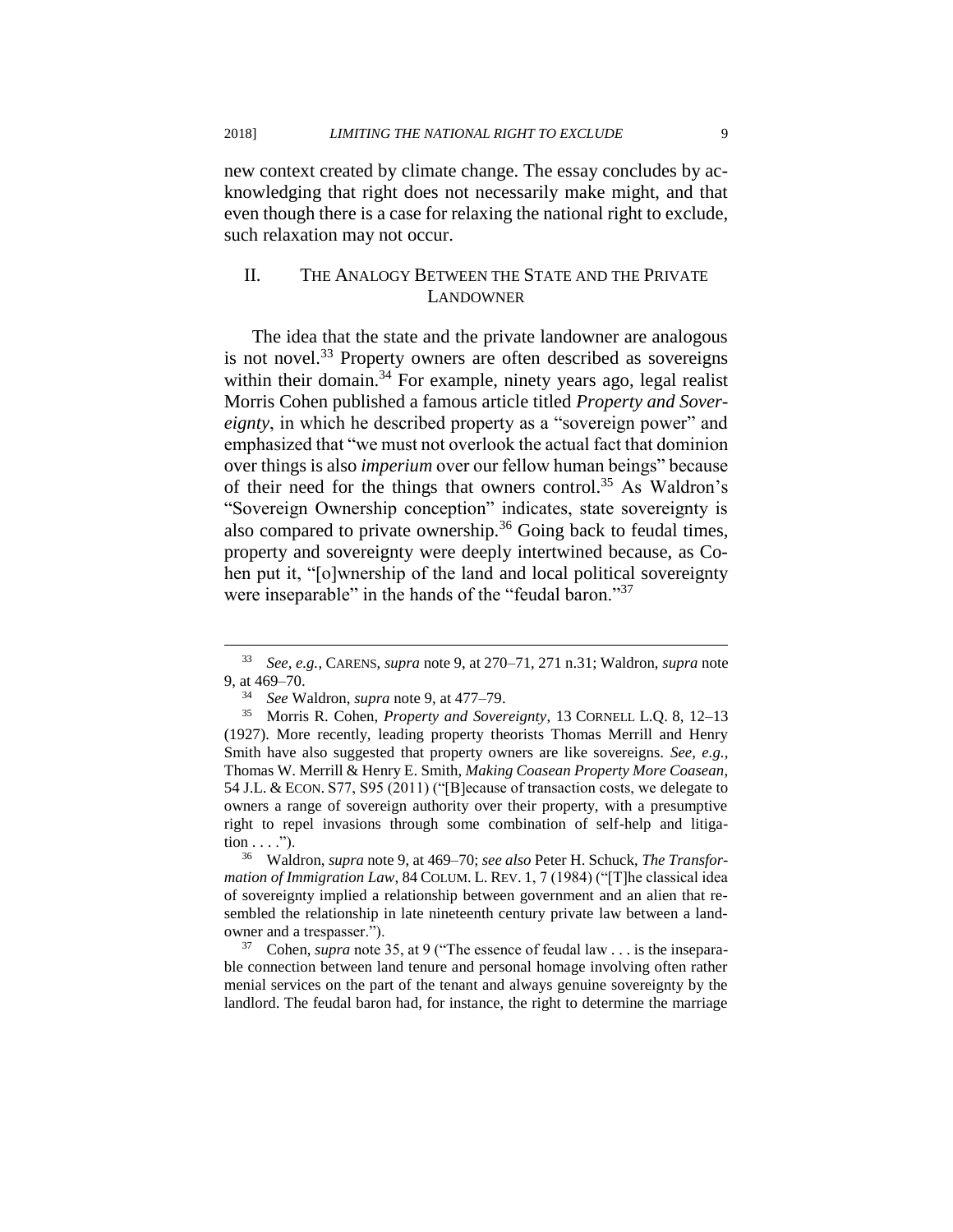There are several reasons for analogizing the positions of the private landowner and the state sovereign today, even if the analogy is imperfect. Both the state and the private property owner have virtual monopolies on land, a resource to which every human needs some access because, as Waldron explains in his work on homelessness, "we are embodied beings."<sup>38</sup> That control over land gives the state and the private owner control not only over the inanimate objects on land, but also over the people who want access to the land.<sup>39</sup> The private owner "owns" the land mass under their control and has a right to exclude other individuals and entities—including oftentimes the government—from entering that  $land<sup>40</sup>$ . The state controls access to the land mass within its borders by determining who can cross into the state through its borders. It may own large amounts of that land outright and so be a sovereign and an owner; the federal government owns roughly thirty percent of the land mass of the United States.<sup>41</sup> A good deal of the rest of the land within the United States and most Western democracies is privately owned, subject to regulation by governments. In contemporary societies with wellfunctioning states, private landownership is a governance arrangement, under which the state decentralizes control over land to individuals close to the ground, and therefore well-placed to use the land, while retaining some residual authority to intervene to address issues beyond the ken of individual landowners. $^{42}$  The key point of convergence between the state and the private landowner is that both

of the ward, as well as the right to nominate the priest . . . . Likewise was the administration of justice in the baron's court an incident of landownership . . . .").

<sup>38</sup> Jeremy Waldron, *Homelessness and the Issue of Freedom*, 39 UCLA L. REV. 295, 296 (1991) ("Everything that is done has to be done somewhere. No one is free to perform an action unless there is somewhere he is free to perform it. Since we are embodied beings, we always have a location.").

<sup>39</sup> *See id.* at 296, 301.

<sup>40</sup> *Id.* at 296–97.

<sup>41</sup> THOMAS W. MERRILL & HENRY E. SMITH, PROPERTY: PRINCIPLES AND POLICIES 106 (3d ed. 2017).

<sup>42</sup> *See* Larissa Katz, *Governing Through Owners: How and Why Formal Private Property Rights Enhance State Power*, 160 U. PA. L. REV. 2029, 2042–47 (2012).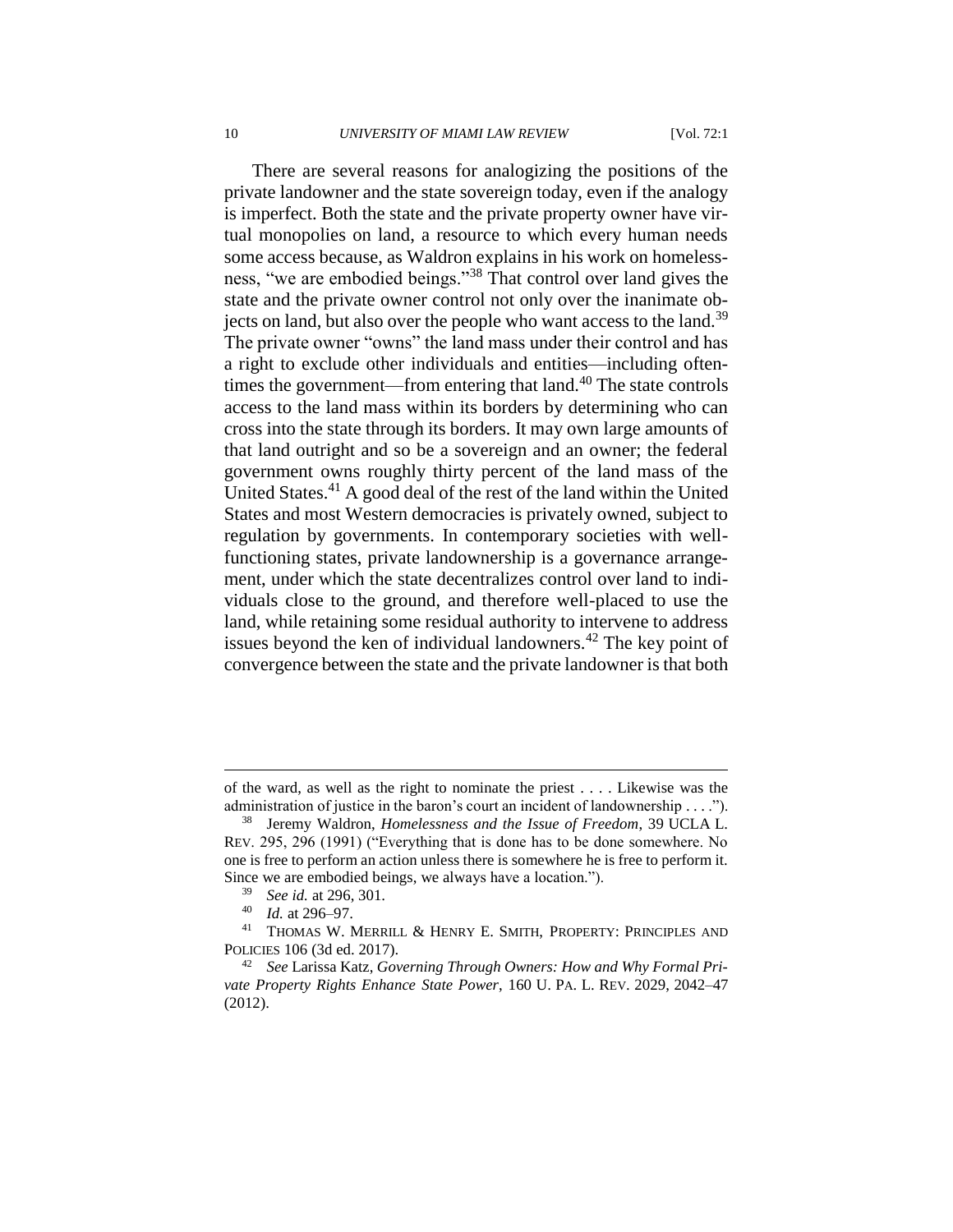control individual access to land.<sup>43</sup> Indeed, the right to exclude others is often described by courts as the, or an, essential element of private property and state sovereignty.<sup>44</sup>

<sup>43</sup> *See id.* at 2047.

<sup>&</sup>lt;sup>44</sup> On the significance of the right to exclude for property, see, for example, *Kaiser Aetna v. United States*, 444 U.S. 164, 179–80 (1979) ("In this case, we hold that the 'right to exclude,' so universally held to be a fundamental element of the property right, falls within this category of interests that the Government cannot take without compensation." (footnote omitted)); *see also* Thomas W. Merrill, *Property and the Right to Exclude*, 77 NEB. L. REV. 730, 730 (1998) ("[T]he right to exclude others is more than just 'one of the most essential' constituents of property—it is the *sine qua non*."). On the significance of the right to exclude for state sovereignty, see *Chae Chan Ping v. United States* (The Chinese Exclusion Case), 130 U.S. 581, 603–04 (1889) ("That the government of the United States, through the action of the legislative department, can exclude aliens from its territory is a proposition which we do not think open to controversy. Jurisdiction over its own territory to that extent is an incident of every independent nation. It is a part of its independence. If it could not exclude aliens it would be to that extent subject to the control of another power. As said by this court in the case of [The Schooner Exch. v. McFaddon, 11 U.S. (7 Cranch) 116, 136 (1812)], speaking by Chief Justice Marshall: 'The jurisdiction of the nation within its own territory is necessarily exclusive and absolute. It is susceptible of no limitation not imposed by itself. Any restriction upon it, deriving validity from an external source, would imply a diminution of its sovereignty to the extent of the restriction, and an investment of that sovereignty to the same extent in that power which could impose such restriction. All exceptions, therefore, to the full and complete power of a nation within its own territories, must be traced up to the consent of the nation itself. They can flow from no other legitimate source.'"); Nishimura Ekiu v. United States, 142 U.S. 651, 659 (1892) ("It is an accepted maxim of international law, that every sovereign nation has the power, as inherent in sovereignty, and essential to self-preservation, to forbid the entrance of foreigners within its dominions, or to admit them only in such cases and upon such conditions as it may see fit to prescribe." (citing EMER DE VATTEL, THE LAW OF NATIONS, OR, PRINCIPLES OF THE LAW OF NATURE, APPLIED TO THE CONDUCT AND AFFAIRS OF NATIONS AND SOVEREIGNS §§ 94, 120 (1797); 1 ROBERT PHILLIMORE, COMMENTARIES UPON INTERNATIONAL LAW § 220 (3d ed. 1879))); United States *ex rel.* Knauff v. Shaughnessy, 338 U.S. 537, 542 (1950) ("The exclusion of aliens is a fundamental act of sovereignty."); Arizona v. United States, 132 S. Ct. 2492, 2511 (2012) (Scalia, J., concurring and dissenting) ("As a sovereign, Arizona has the inherent power to exclude persons from its territory, subject only to those limitations expressed in the Constitution or constitutionally imposed by Congress. That power to exclude has long been recognized as inherent in sovereignty. Emer de Vattel's seminal 1758 treatise on the Law of Nations stated: 'The sovereign may forbid the entrance of his territory either to foreigners in general, or in particular cases, or to certain persons, or for certain particular purposes, according as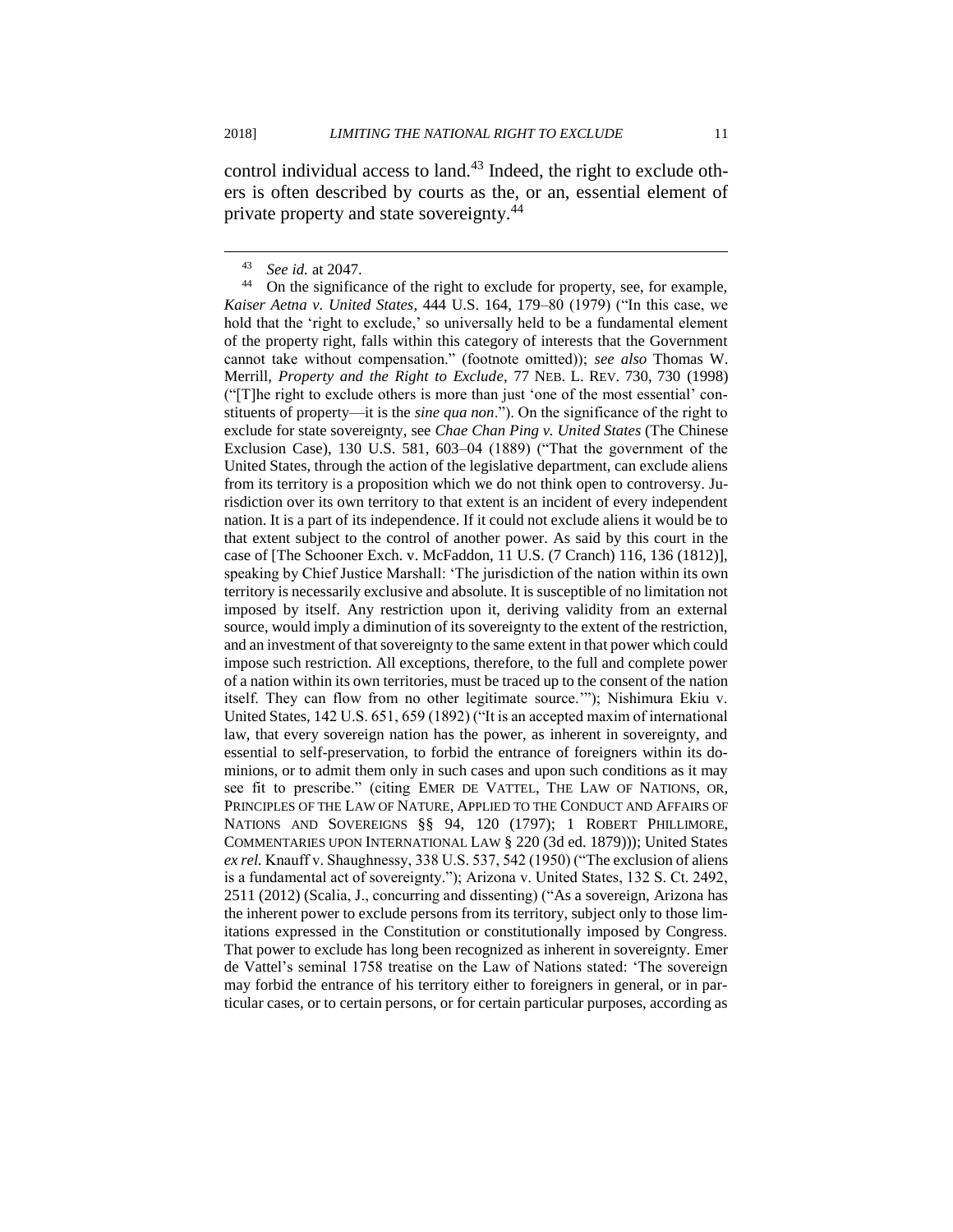Another reason for analogizing the state to a private property owner is that similar justifications are given for granting states and private property owners control over access to land.<sup>45</sup> Private property is often justified on the basis that control over things is necessary to achieve self-actualization as a person.<sup>46</sup> This idea that controlling a thing, such as the land where I live, gives me the space to realize my goals and actualize my identity is associated historically with Hegel<sup>47</sup> and more recently with Margaret Radin.<sup>48</sup> By furnishing my house, controlling who enters it, and choosing the plants for my garden, I can implement my agenda for my life.

The idea that physical things are necessary for self-actualization has a parallel for states.<sup>49</sup> Statehood is said to require a land mass on the basis that collectives need territory to realize their right to selfdetermination, the collective version of self-actualization.<sup>50</sup> The state's territory helps it develop an identity that binds its members.<sup>51</sup> Land is a source of cultural memory; individuals and groups associate events with specific parcels of land.<sup>52</sup> For example, consider the sites that nations memorialize by putting up plaques—sites of historical battles or birthplaces of well-known historical figures—or

See *infra* notes 47–48 and accompanying text.

<sup>47</sup> *See* G.W.F. HEGEL, THE PHILOSOPHY OF RIGHT para. 41, at 48 (S.W. Dyde trans., 1896) ("A person must give to his freedom an external sphere, in order that he may reach the completeness implied in the idea."); *see also* Alan Ryan, *Hegel on Work, Ownership and Citizenship*, *in THE STATE AND CIVIL SOCIETY: STUDIES IN HEGEL'S POLITICAL PHILOSOPHY* 178, 185–87 (Z.A. Pelczynski ed., 1984).

<sup>48</sup> Margaret Jane Radin, *Property and Personhood*, 34 STAN. L. REV. 957, 957 (1982) ("The premise underlying the personhood perspective is that to achieve proper self-development—to be a *person*—an individual needs some control over resources in the external environment.").

<sup>49</sup> *See* Song, *supra* note 45, at 32–43.

<sup>51</sup> MICHAEL WALZER, SPHERES OF JUSTICE: A DEFENSE OF PLURALISM AND EQUALITY 44 (1983) ("[T]he link between people and land is a crucial feature of national identity.").

<sup>52</sup> *Id.*

he may think it advantageous to the state.'" (quoting VATTEL, *supra* note 44, § 94)).

<sup>45</sup> *See* Sarah Song, *Why Does the State Have the Right to Control Immigration?*, *in* NOMOS LVII: IMMIGRATION, EMIGRATION AND MIGRATION 7, 11–13 (Jack Knight ed., 2017) (discussing arguments for why the state has "the right to control immigration").

<sup>50</sup> *See id.*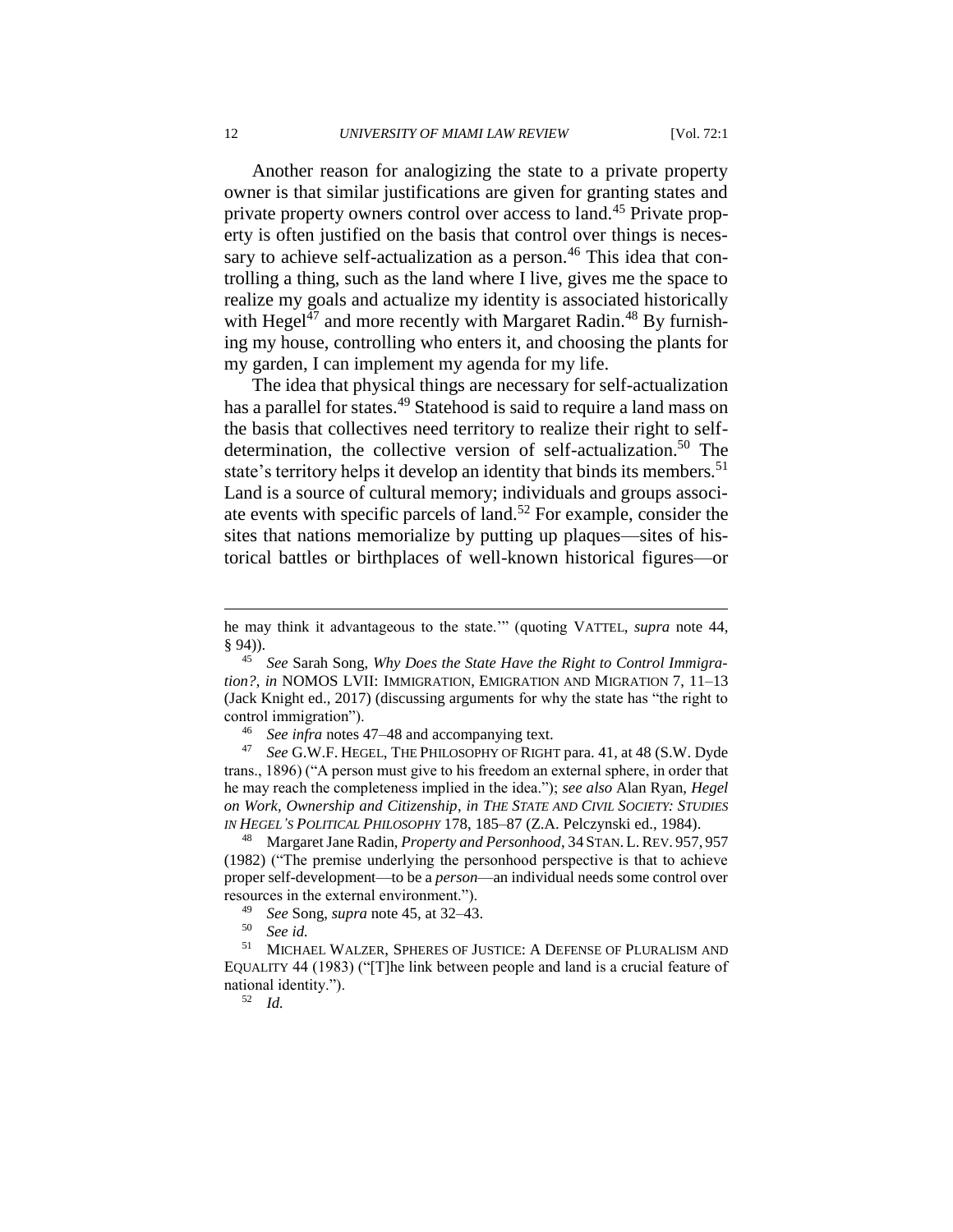the lands, like national seashores, that states set aside. States memorialize these sites and set aside these lands to create spaces for people to commune with nature and one another. Territorial control also enables states to regulate their membership.<sup>53</sup> As sociologist John Torpey explains in his history of the passport, states "are territorial *and* membership organizations that must thus be able to distinguish between members and non-members, those with rights of access to the territory and those lacking them."<sup>54</sup> Or to quote President Trump, "a nation without borders is not a nation."<sup>55</sup>

There also are prudential reasons for private property and for allocating spaces of the earth to states. Private property helps to avoid the tragedy of the commons.<sup>56</sup> An owner would have little incentive to nourish her land if she could not exclude others from reaping where she sows. Giving the private owner the right to exclude motivates the landowner to invest in her land because the owner knows that she will reap what she has sown. The private owner can sell any crops she plants, but may starve if she leaves the land untended.

By extension, the state's territorial control enables it to avoid the tragedy of the commons on a larger scale than the private owner. While private property owners internalize the costs and benefits of actions that affect their parcels, private owners have little incentive to consider the costs (or benefits) that their actions confer on others.<sup>57</sup> Thus, a farmer takes into account the income she generates from selling the crops that she grows, but not the water pollution to

<sup>53</sup> *Id.* at 42–44.

<sup>&</sup>lt;sup>54</sup> TORPEY, *supra* note 29, at 43.<br><sup>55</sup> Bill Channell et al. *A Nation* 

<sup>55</sup> Bill Chappell et al., '*A Nation Without Borders Is Not a Nation': Trump Moves Forward with U.S.-Mexico Wall*, NPR (Jan. 25, 2017, 7:07 AM), http://www.npr.org/sections/thetwo-way/2017/01/25/511565740/trump-expected-to-order-building-of-u-s-mexico-wall-wednesday.

<sup>56</sup> Garrett Hardin, *The Tragedy of the Commons*, 162 SCIENCE 1243, 1245 (1968); Harold Demsetz, *Toward a Theory of Property Rights*, 57 AM. ECON. REV. 347, 348, 351–53 (1967).

<sup>57</sup> Robert C. Ellickson, *Property in Land*, 102 YALE L.J. 1315, 1323–32 (1993) (analyzing the extent to which private property internalizes events of different scales).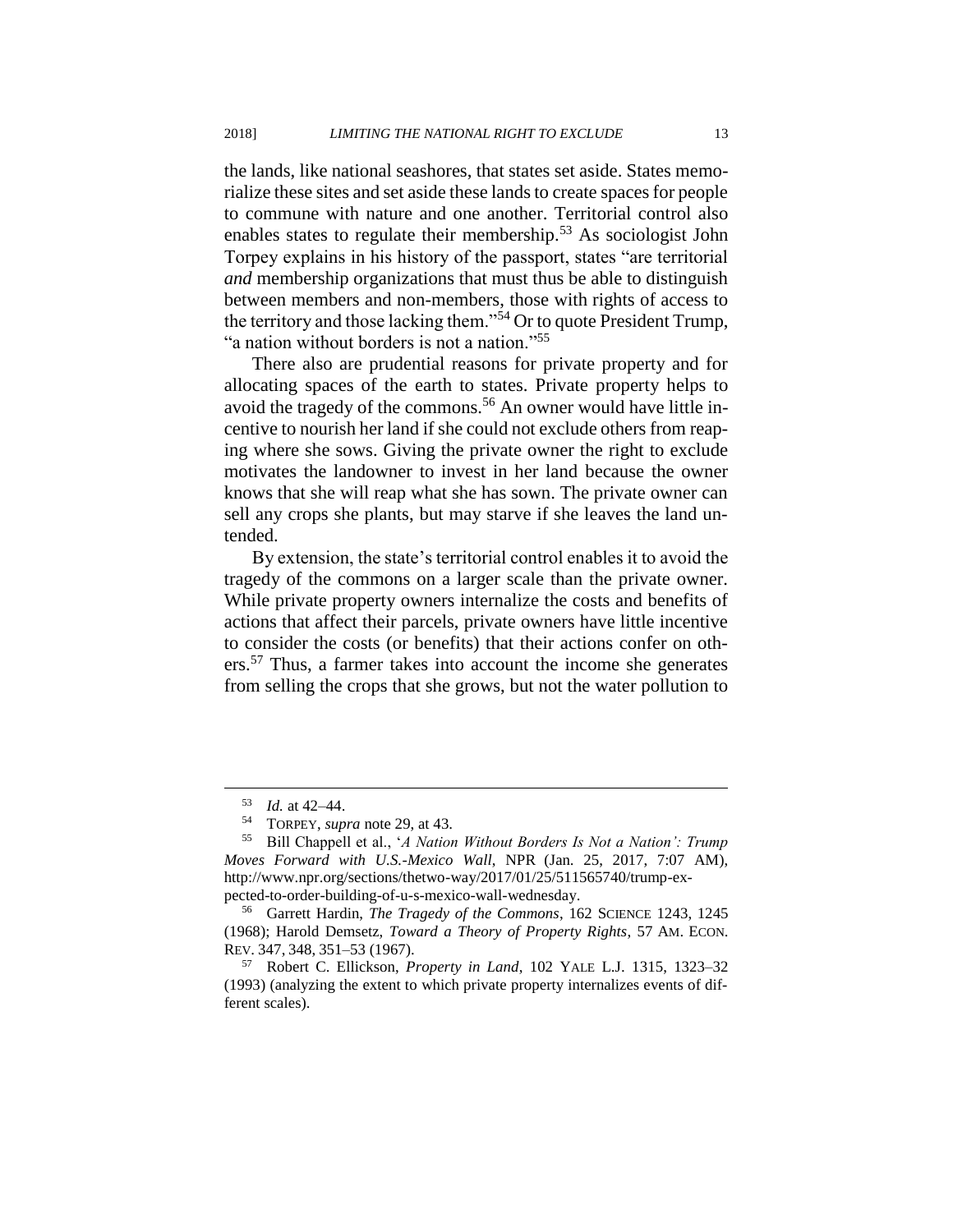which her farming contributes miles downstream.<sup>58</sup> The state addresses larger scale externalities like the water pollution by regulating the activities of landowners and, in so doing, forces them to internalize costs and benefits that they might otherwise avoid.<sup>59</sup> The state is motivated to address externalities because it reaps the benefits of dealing with these issues because the state can exclude foreigners from its land mass.<sup>60</sup> The difficulty of immigrating also incentivizes states and citizens to deal with national-scale externalities because it is not easy to move to another country in the case of state failure. $61$ 

To be sure, there are differences between the state and the private landowner; the analogy is not perfect. In developed countries with strong states, states and private landowners are in a hierarchical relationship in which states are superior to private landowners; in other words, the state is higher in the food chain than landowners.<sup>62</sup>

<sup>60</sup> *See* VATTEL, *supra* note 44, § 94 ("The sovereign may forbid the entrance of his territory either to foreigners in general, or in particular cases, or to certain persons, or for certain particular purposes, according as he may think it advantageous *to the state*." (emphasis added)).

<sup>58</sup> *See* Demsetz, *supra* note 56, at 348 ("What converts a harmful or beneficial effect into an externality is that the cost of bringing the effect to bear on the decisions of one or more of the interacting persons is too high to make it worthwhile . . . ."); *see also* Hardin, *supra* note 56, at 1245 ("The rational man finds that his share of the cost of the wastes he discharges into the commons is less than the cost of purifying his wastes before releasing them.").

<sup>59</sup> *See* JOHN RAWLS, THE LAW OF PEOPLES 38–39 (1999) ("An important role of a people's government, however arbitrary a society's boundaries may appear from a historical point of view, is to be the representative and effective agent of a people as they take responsibility for their territory and its environmental integrity, as well as for the size of their population. As I see it the point of the institution of property is that, unless a definite agent is given responsibility for maintaining an asset and bears the loss for not doing so, that asset tends to deteriorate. In this case the asset is the people's territory and its capacity to support them *in perpetuity*; and the agent is the people themselves as politically organized.").

<sup>61</sup> *See* WALZER, *supra* note 51, at 50–51; *see* CARENS, *supra* note 9, at 262– 63 (summarizing what Carens calls "the state responsibility thesis" of Miller and Rawls for the right to exclude); *see also* DAVID MILLER, NATIONAL RESPONSIBILITY AND GLOBAL JUSTICE 73 (2007).

<sup>62</sup> Thank you to Yael Lifshitz for suggesting the "food chain" analogy. *See, e.g.*, Felix S. Cohen, *Dialogue on Private Property*, 9 RUTGERS L. REV. 357, 371– 73 (1954).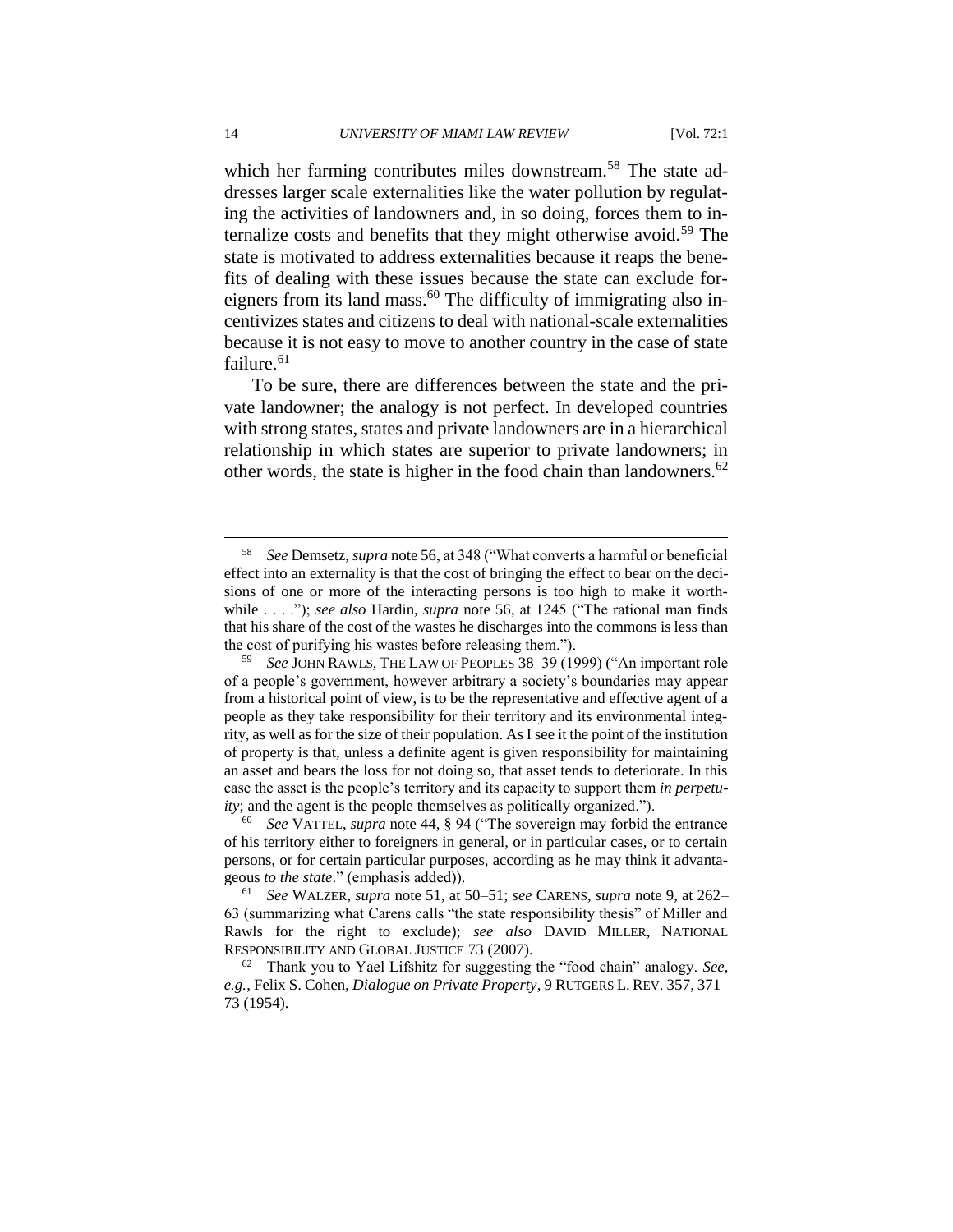For example, the state has authority to regulate private lands<sup>63</sup> and even potentially to take those lands through eminent domain.<sup>64</sup> Still, the state's authority to regulate and expropriate is not unlimited because of the constitutional protections for private property. Another manifestation of the state's higher status is the state's monopoly on the means of violence, which means that the private landowner's right to exclude other private individuals ultimately depends on the state's willingness to enforce the landowner's right to exclude.<sup>65</sup> Landowners themselves do not have unlimited authority to use force to defend their boundaries against trespassers; landowners may have to call on the police and the courts.<sup>66</sup>

#### III. THE LIMITS ON LANDOWNERS BUT NOT USUALLY ON **STATES**

When comparing states and private landowners because they both control access to defined areas of the earth, there is a striking difference between the degrees of control enjoyed by states relative

<sup>63</sup> *See, e.g.*, Village of Euclid v. Ambler Realty Co., 272 U.S. 365, 397 (1926) (holding a municipal corporation's comprehensive zoning ordinance constitutional as "a valid exercise of authority"); *see also* Dolan v. City of Tigard, 512 U.S. 374, 384 (1994) ("[T]he authority of state and local governments to engage in land use planning has been sustained against constitutional challenge as long ago as our decision in *Village of Euclid v. Ambler Realty Co*." (citation omitted)).

<sup>64</sup> *See* U.S. CONST. amend. V ("No person shall . . . be deprived of life, liberty or property, without due process of law; nor shall private property be taken for public use, without just compensation."); *see also* Kelo v. City of New London, 545 U.S. 469, 477 (2005) ("[I]t is . . . clear that a State may transfer property from one private party to another if future 'use by the public' is the purpose of the taking  $\dots$ .").

<sup>65</sup> Cohen, *supra* note 62, at 372–74.

<sup>66</sup> *See id.* at 372. Theoretically, the state has the ability to exclude trespassers—i.e. "illegal aliens"—from its land mass without societal support for its policies, given the state's monopoly on the means of violence. But here again there are limits on the state's authority to go its own way. Just as the private landowner needs the state to back up their right to exclude, so the state depends on the willingness of individuals within society to comply with the state's decisions about who should be admitted. As the Trump Administration is learning in its battles with "sanctuary cities," individuals and other levels of authority may frustrate the federal government's efforts to exclude foreigners. Tessa Stuart, *How Sanctuary Cities Are Plotting to Resist Trump,* ROLLING STONE (Dec. 1, 2016), http://www.rollingstone.com/politics/features/how-sanctuary-cities-are-plottingto-resist-trump-w453239.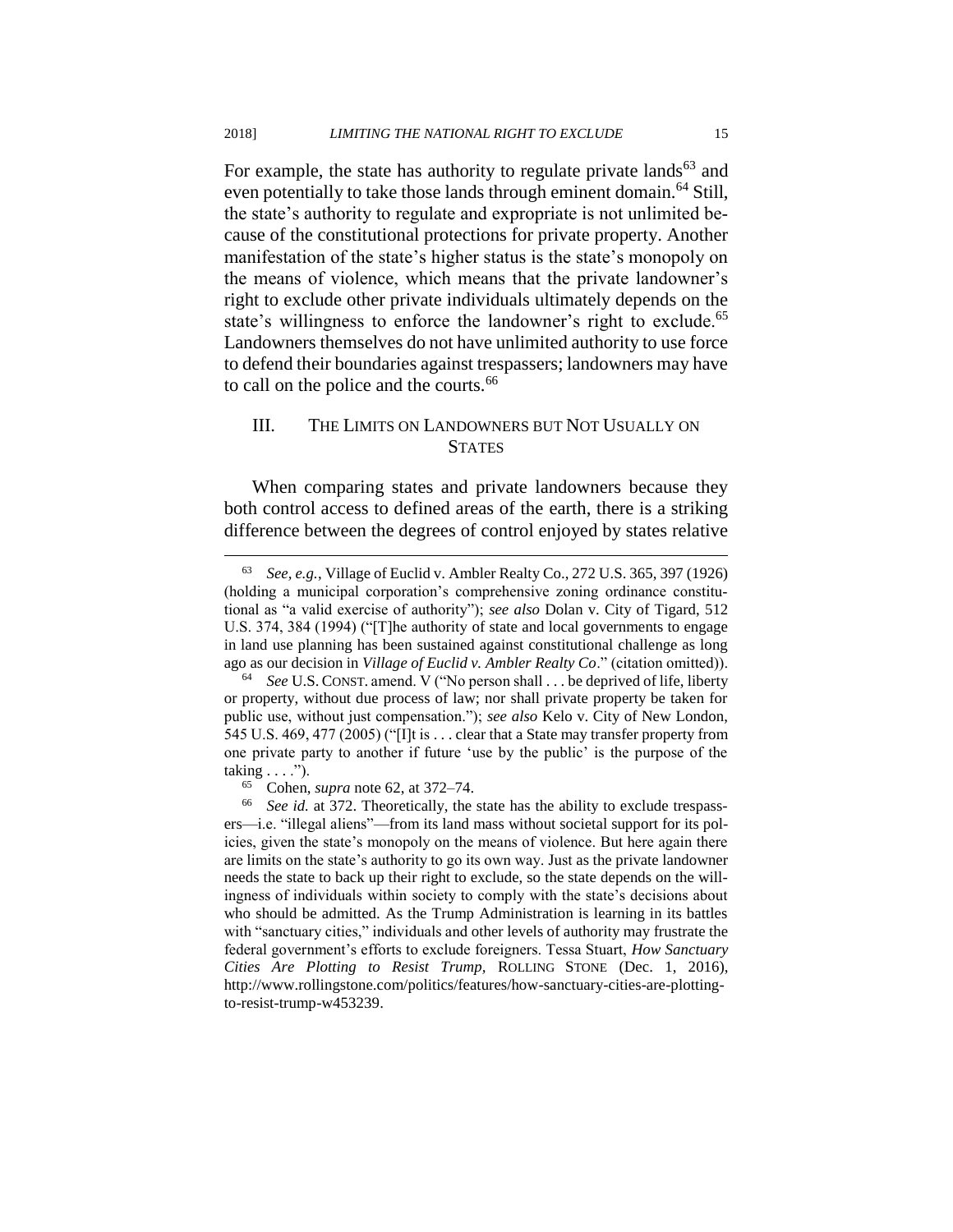to the control exerted by private landowners.<sup>67</sup> Put simply, the authority of landowners to exclude individuals is more limited than the state's.<sup>68</sup> The state has been much more willing to limit the authority of private landowners within its jurisdiction to exclude than it has been to subject its own authority to exclude to international—or domestic—legal restrictions.<sup>69</sup> The limits on the private landowner's right to exclude and the comparatively unconstrained authority of the state to exclude are both manifestations of the political dominance of the nation-state in today's state system.<sup>70</sup>

Consider three categories of limitations on the landowner's right to exclude and the limited extent to which there are parallels on the state's right to exclude foreigners.<sup>71</sup>

#### A. *Necessity-Based Limits*

One longstanding limit on the owner's right to exclude is the right of an individual to come onto the land of another to save their life or property when in imminent danger.<sup>72</sup> This private right of necessity in emergencies is exemplified in *Ploof v. Putnam*, a Vermont Supreme Court decision from the early twentieth century.<sup>73</sup> The Ploofs were out on their sloop on Lake Champlain in Vermont when a storm arose.<sup>74</sup> To save themselves, they tried to secure themselves and their sloop to a dock on a privately owned island in the lake.<sup>75</sup>

 $\overline{a}$ 

<sup>70</sup> *See* TORPEY, *supra* note 29, at 93, 155–57.

<sup>71</sup> I am focusing on restrictions on landowners' right to exclude, not restrictions on the right to use land. So, I do not discuss land use regulations, such as zoning. There is one notable limitation on the right of states to exclude that does not apply to private landowners: "all democratic states, even states that do not see themselves as countries of immigration, recognize moral obligations to admit noncitizens who are immediate members of the family of a current citizen or resident." CARENS, *supra* note 9, at 185. In 1984, Peter Schuck argued, optimistically, that a new communitarian ethos seemed to be taking hold in immigration law, influenced by developments in the private law of contracts and torts. *See*  Schuck, *supra* note 36, at 51. Decades later, I am suggesting that the evolution Schuck was observing somehow stalled.

<sup>72</sup> Ploof v. Putnam, 71 A. 188, 189 (Vt. 1908).

*Id.* 

<sup>67</sup> *See* Cohen, *supra* note 62, at 374.

<sup>68</sup> *See id.*

<sup>69</sup> *Cf.* WALZER, *supra* note 51, at 50.

<sup>73</sup> *Id.* at 188.

 $\frac{74}{75}$  *Id.*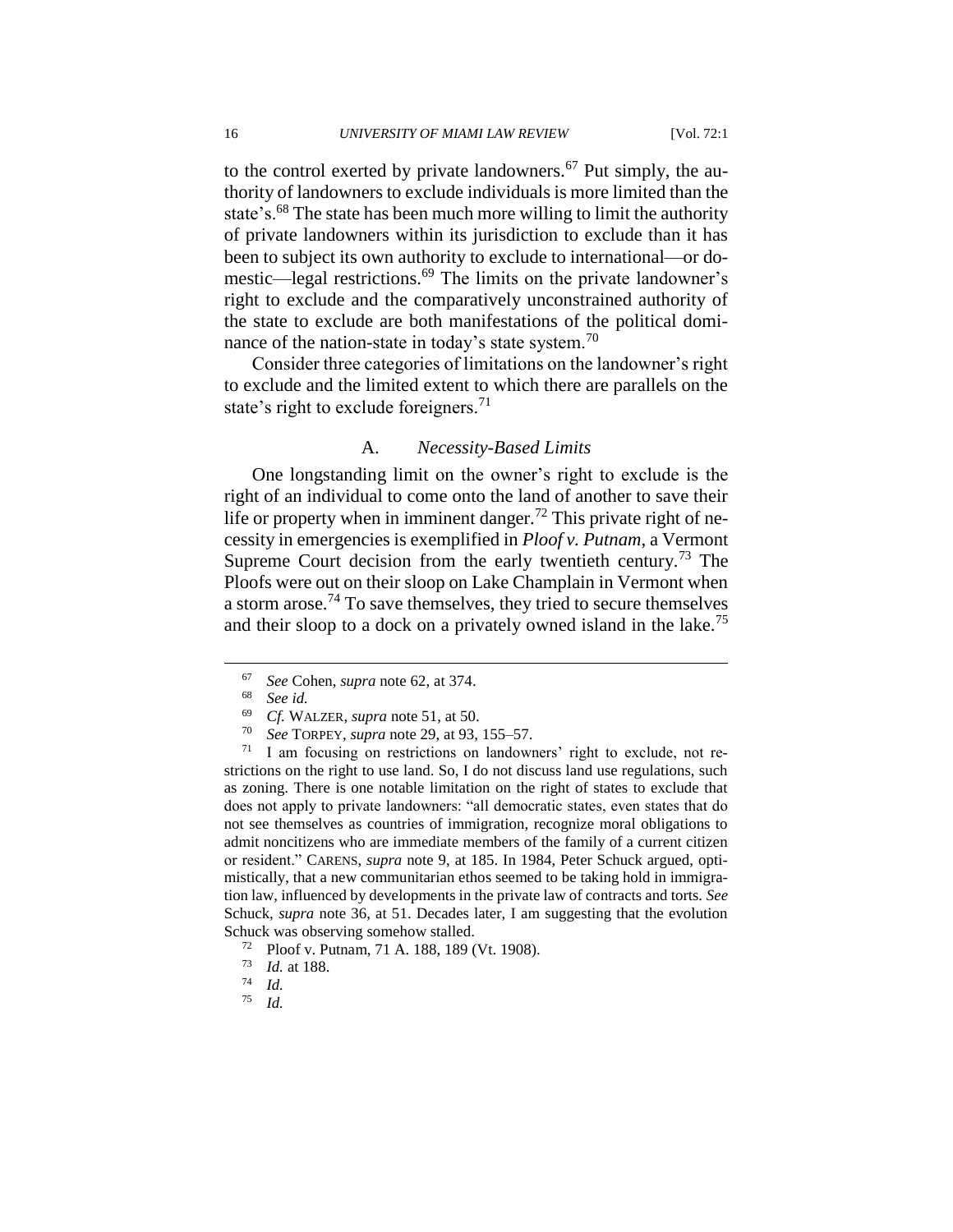But the servant of the island's owner detached their sloop, and the Ploofs consequently were hurt and their sloop was damaged.<sup>76</sup> Affirming that the Ploofs had a right to use the property of the island owner in the face of imminent danger, the court allowed the Ploofs to sue the servant's employer for trespass.<sup>77</sup>

The more famous decision in *Vincent v. Lake Erie Transportation Co*. addressed the question of what happens if someone, to save their property, uses the property of another and damages it: must the necessitous trespasser pay the property owner damages for the harm?<sup>78</sup> The court held that the owner of a ship that had remained docked during a storm had to pay the dock owner for the damages that the ship had caused to the dock.<sup>79</sup> But echoing *Ploof*, Vincent insisted that the ship's crew had done nothing wrong in using someone else's property to save its own during a storm.<sup>80</sup> Still, the Supreme Court of Minnesota affirmed the defendants' liability even though the ship's crew acted "prudently and advisedly . . . for the purpose of preserving its own more valuable property."<sup>81</sup>

 $^{76}$  *Id.* at 188–89.

 $\overline{a}$ 

<sup>81</sup> *Id.* at 222. What I term a "right" of necessity is often called a privilege, and in light of *Vincent*, an "incomplete privilege." *See* Stephen D. Sugarman, Vincent v. Lake Erie Transportation Co*.: Liability for Harm Caused by Necessity*, *in*  TORTS STORIES 259, 282 (Robert L. Rabin & Stephen D. Sugarman eds., 2003) (tracing the analysis of necessity as an "incomplete privilege" to Professor Francis Bohlen). I am discussing the doctrine of private necessity; there is a separate doctrine of public necessity. *See* RESTATEMENT (SECOND) OF TORTS § 196 (AM. LAW INST. 1965). The RESTATEMENT (SECOND) OF TORTS refers to private necessity as a privilege:

> (1) One is privileged to enter or remain on land in the possession of another if it is or reasonably appears to be necessary to prevent serious harm to

(a) the actor, or his land or chattels, or

(b) the other or a third person, or the land or chattels of either, unless the actor knows or has reason to know that the one for whose benefit he enters is unwilling that he shall take such action.

(2) Where the entry is for the benefit of the actor or a third person, he is subject to liability for any harm done in the exercise of the privilege stated in Subsection (1) to any legally protected interest of the possessor in the land or connected with it, except

 $\frac{77}{78}$  *Id.* at 189–90.

 $\frac{78}{79}$  124 N.W. 221, 221 (Minn. 1910).

 $\frac{79}{80}$  *Id.* at 222.

*Id.* at 221–22.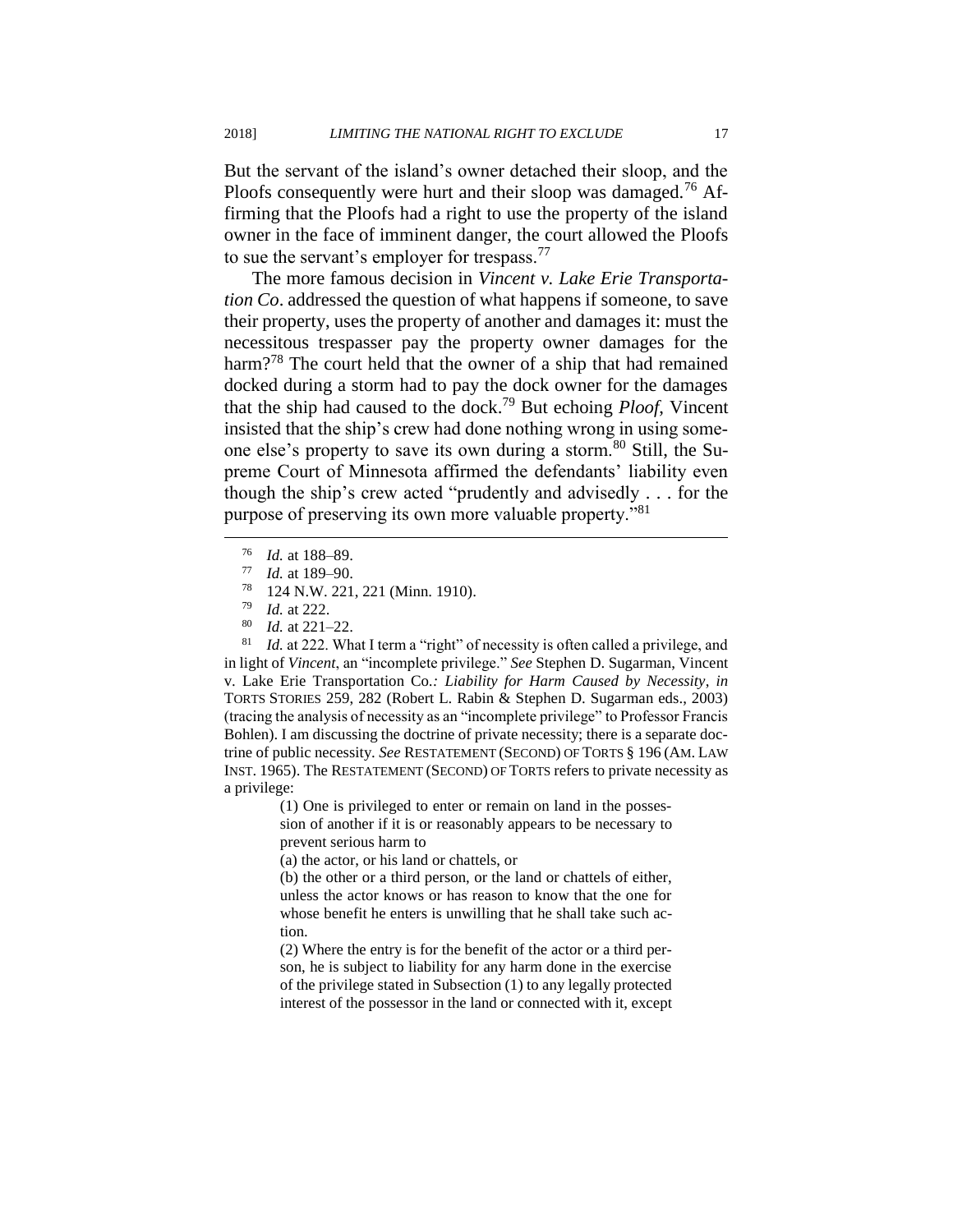There are several rationales for giving someone whose life or property is in danger the right to use the land or other property of another to protect themselves, but I want to highlight one, invoked at least as far back as Thomas Aquinas, that also justifies limiting the national right to exclude foreigners in exigent circumstances.<sup>82</sup> Private property might be regarded as a tool introduced to enhance individual welfare; as mentioned above, one of the justifications for private land ownership is avoidance of the tragedy of the commons and encouragement of investment.<sup>83</sup> But when private property *threatens* individual welfare, as it would if landowners were allowed to force people like the Ploofs to remain on a lake in a middle of a storm, then private property rights must give way to the ultimate reason that they exist—to promote individual welfare.<sup>84</sup> This logic easily transfers to the national level.

The allocation of the earth to states can be justified as a means of promoting individual welfare.<sup>85</sup> As mentioned above, through public landownership and the regulation of privately owned land, states are well-placed to avoid large-scale tragedies of the commons that exceed the authority of private landowners to address.<sup>86</sup> But the allocation of land to states can threaten individual welfare in some circumstances.<sup>87</sup> If nations have the right to exclude individuals at risk of imminent death, then the welfare-enhancing purpose of the

<sup>82</sup> *See* Sugarman, *supra* note 81, at 275 (discussing Aquinas's contention that extreme necessity allows one to take and use another's property).

See GEORG CAVALLAR, THE RIGHTS OF STRANGERS 66-67, 239 (2002); Istvan Hont & Michael Ignatieff, *Needs and Justice in the* Wealth of Nations*: An Introductory Essay*, *in* WEALTH AND VIRTUE: THE SHAPING OF POLITICAL ECONOMY IN THE SCOTTISH ENLIGHTENMENT 1, 26–27 (Istvan Hont & Michael Ignatieff eds., 1983); John Salter, *Grotius and Pufendorf on the Right of Necessity*, 26 HIST. POL. THOUGHT 284, 284–85 (2005).

where the threat of harm to avert which the entry is made is caused by the tortious conduct or contributory negligence of the possessor.

*Id.* § 197. Sugarman also notes that there is Anglo-Canadian case law holding, contrary to *Vincent*, that someone using another's property in the case of a necessity is not liable for the damage. Sugarman, *supra* note 81, at 276–77.

<sup>83</sup> *See* Demsetz, *supra* note 56, at 348.

<sup>85</sup> *Cf.* Hont & Ignatieff, *supra* note 84, at 26–27.

<sup>86</sup> *See, e.g.*, Hardin, *supra* note 56, at 1245.

<sup>87</sup> *See, e.g.*, TORPEY, *supra* note 29, at 131–43; WALZER, *supra* note 51, at 50–51.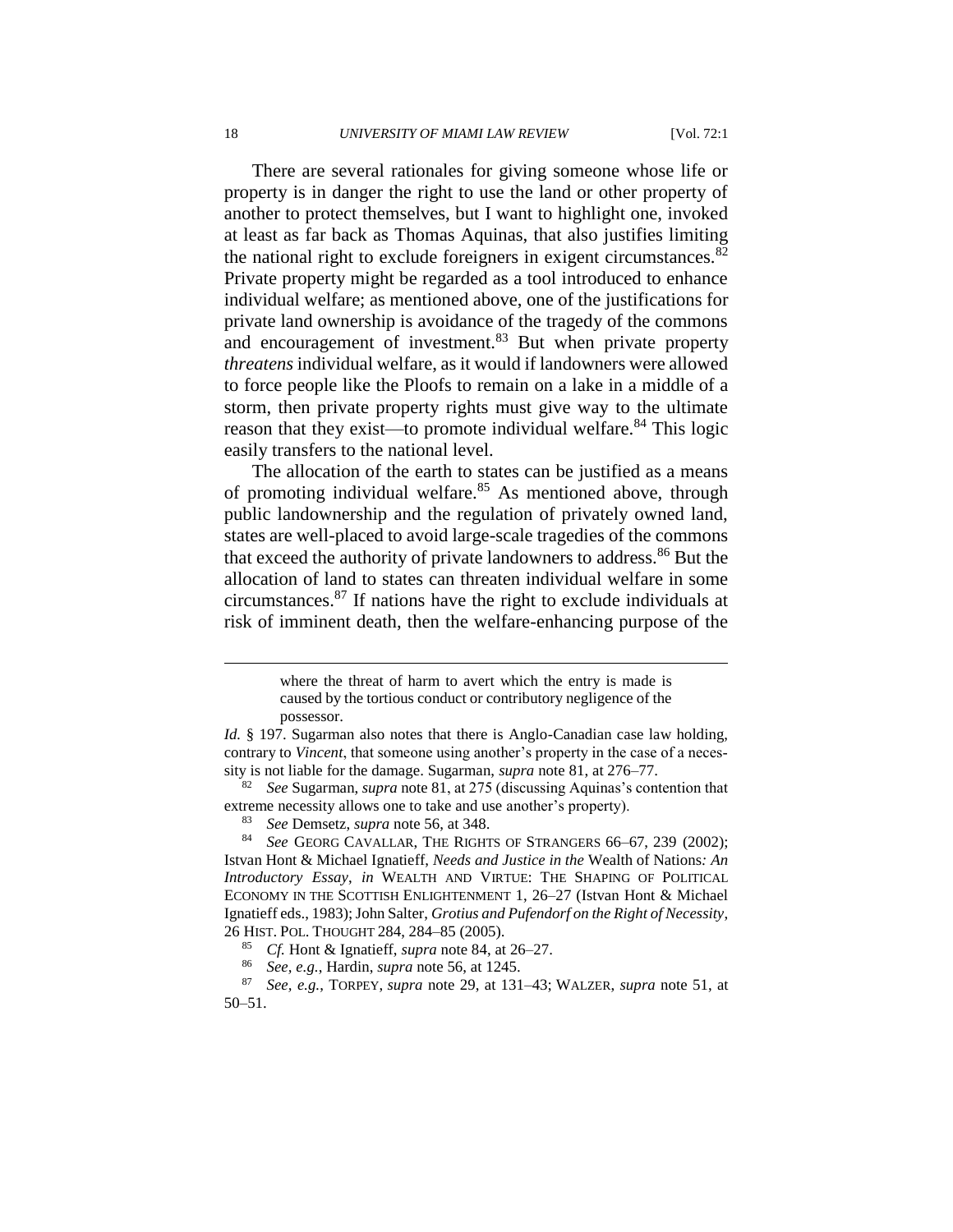allocation would be undermined.<sup>88</sup> So an analogue to the right of necessity in private law would seem to be justified to override the right of states to exclude foreigners in peril.<sup>89</sup>

Indeed, international law does limit the right of states to exclude individuals at risk of imminent harm, although not comprehensively, in all cases of necessity, where human life is at risk; we see pockets of protections for individuals who find themselves in imminent danger.<sup>90</sup> Under the Refugee Convention, as modified by the 1967 Protocol, an individual outside their home country with a "well-founded fear of being persecuted for reasons of race, religion, nationality, membership of a particular social group or political opinion"<sup>91</sup> cannot be "expel[led] or return[ed]" to a country "where his life or freedom would be threatened on account of his race, religion, nationality, membership of a particular social group or political opinion."<sup>92</sup> Several international human rights treaties also provide individuals a complementary right of *non-refoulement* (a right not to be returned) to another country "where they risk certain ill-treatment."<sup>93</sup>

<sup>91</sup> Refugee Convention, *supra* note 90, art. 1; *see also* 1967 Protocol, *supra*  note 90, art. 1.<br> $\frac{92}{P}$  Refugee

Refugee Convention, *supra* note 90, art. 1,  $\P$  1.

 $\overline{a}$ 

93 VIKRAM ODEDRA KOLMANNSKOG, NORWEGIAN REFUGEE COUNCIL, FUTURE FLOODS OF REFUGEES: A COMMENT ON CLIMATE CHANGE, CONFLICT AND FORCED MIGRATION 28 (2008), https://www.nrc.no/globalassets/pdf/reports/future-floods-of-refugees.pdf; *see also, e.g.*, Convention Against Torture and Other Cruel, Inhuman or Degrading Treatment or Punishment art. 3, Dec. 10, 1984, 1465 U.N.T.S. 85 [hereinafter Convention Against Torture]; International Covenant on Civil and Political Rights art. 7, Dec. 19, 1966, 999 U.N.T.S. 171; Convention for the Protection of Human Rights and Fundamental Freedoms art. 3, Nov. 4, 1950, 213 U.N.T.S. 221. New Zealand jurisprudence is at the cutting edge in elaborating the implications of complementary protection frameworks for people seeking to leave their home countries due in part to climate change. *See*  Jane McAdam, *The Emerging New Zealand Jurisprudence on Climate Change, Disasters and Displacement*, 3 MIGRATION STUD. 131, 133–34 (2015).

<sup>88</sup> *Cf.* CARENS, *supra* note 9, at 192–93; WALZER, *supra* note 51, at 48–51.

<sup>89</sup> WALZER, *supra* note 51, at 48–51; Mathias Risse, *The Right to Relocation: Disappearing Island Nations and Common Ownership of the Earth*, 23 ETHICS & INT'L AFF. 281, 281 (2009).

<sup>90</sup> *See, e.g.*, Protocol Relating to the Status of Refugees, Jan. 31, 1967, 606 U.N.T.S. 267 [hereinafter 1967 Protocol]; Convention Relating to the Status of Refugees, July 28, 1951, 189 U.N.T.S. 137 [hereinafter Refugee Convention]. Regional arrangements in some parts of the world have broader definitions of "refugee" and therefore may protect people in circumstances who may not qualify under the Refugee Convention.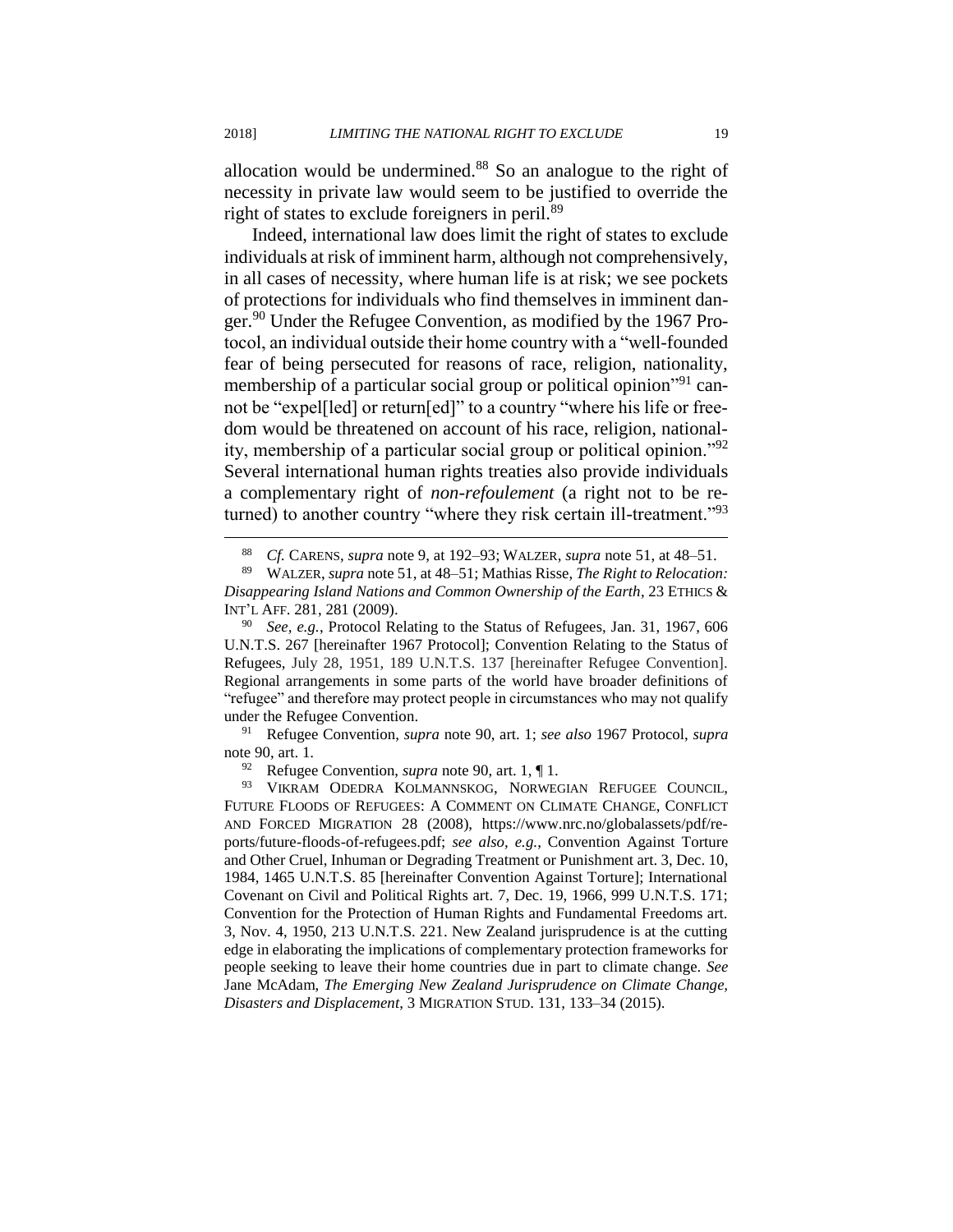Sailors who find themselves caught in a storm also enjoy a right to a safe haven in the ports of foreign countries.<sup>94</sup> The domestic laws of some countries go further and provide additional protections to people requiring a safe haven.<sup>95</sup> For example, the United States Immigration and Nationality Act provides for "temporary protected status," a discretionary form of protection.<sup>96</sup> It also allows the Secretary of Homeland Security to designate foreign countries suffering from environmental disasters or other conditions;  $97$  nationals of these countries who are in the United States at the time of the designation are then entitled to remain in the United States temporarily, even if the nationals previously were in the United States illegally.<sup>98</sup>

Still, the various international and domestic legislative provisions do not add up to a comprehensive right to enter and remain in the territory of another country due to an imminent threat to life comparable to the right that necessity provides against the private landowner. As an example, and as implied in the definition quoted above, to be considered a refugee, one has to already be outside one's home country, facing a well-founded fear of persecution, and that fear of persecution must be on one or more of five listed

<sup>94</sup> *See* Christopher F. Murray, Note, *Any Port in a Storm? The Right of Entry for Reasons of* Force Majeure *or Distress in the Wake of the* Erika *and the* Castor, 63 OHIO ST. L.J. 1465, 1466, 1473 (2002); *see also* John T. Oliver, *Legal and Policy Factors Governing the Imposition of Conditions on Access to and Jurisdiction over Foreign-Flag Vessels in U.S. Ports*, 5 S.C. J. INT'L L. & BUS. 209, 210 (2009); *but see* Lena E. Whitehead, *No Port in a Storm – A Review of Recent History and Legal Concepts Resulting in the Extinction of Ports of Refuge*, 58 NAVAL L. REV. 65, 65 (2009) (arguing that this safe haven for sailors is no longer a universally accepted premise). It has been suggested that state obligations toward persons in distress at sea are a precedent for the idea that states are obligated to foreign victims of sea-level rise. *See* Stephen Tully, *The Contribution of Human Rights as an Additional Perspective on Climate Change Impacts Within the Pacific*, 5 N.Z. J. PUB. & INT'L L. 169, 184–87 (2007); *see also* Katrina Miriam Wyman, *Sinking States*, *in* PROPERTY IN LAND AND OTHER RESOURCES 448 n.29 (Daniel H. Cole & Elinor Ostrom eds., 2011) (referring to these sources and Tully).

<sup>95</sup> *See, e.g.*, 8 U.S.C. § 1254a (2012).

<sup>96</sup> *See id.*

 $\frac{97}{98}$  § 1254a(b)(1).

 $$ 1254a(a).$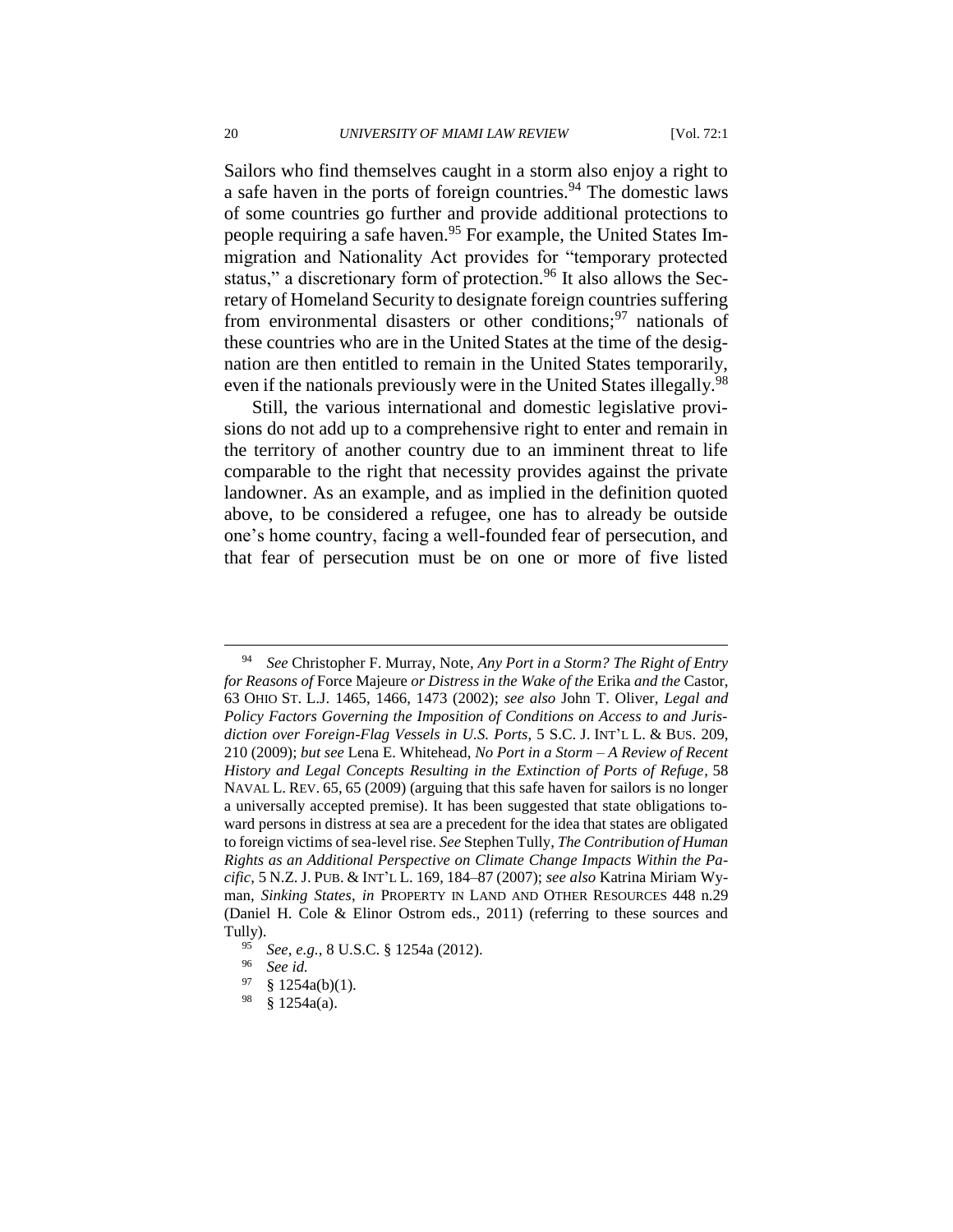grounds.<sup>99</sup> The gaps in the scope of the international—and domestic—protections have been highlighted in recent literature arguing that additional legal protections are needed to assist people who will be displaced by the effects of climate change.<sup>100</sup> In one particularly novel proposal, political theorist Mathias Risse argues that individual inhabitants of the island nations whose continued existence is threatened by the effects of climate change should have a right to relocate to other countries, based on something like a right of necessity.<sup>101</sup> Invoking Grotius, Risse argues that the earth notionally belongs to all humans because none of us created it, and each of us needs its resources.<sup>102</sup> When state borders become a hindrance to human self-preservation, those borders must give way, much as the landowner's fence should not prevent someone whose life is in danger from using the land to save themselves.<sup>103</sup> Risse's proposal underscores how far existing international and domestic law are from providing a right to safe haven if one is facing imminent peril in one's home country.<sup>104</sup>

#### B. *Anti-Discrimination Limits*

The landowner's right to exclude is not only curtailed in the case of necessity, but also to reduce discrimination. While private landowners retain a broad right to determine who is allowed onto their land, the right of landowners to exclude is severely constrained if they are public accommodations such as inns, stores, or restaurants.<sup>105</sup> As a matter of common law, public accommodations are

<sup>99</sup> *See* Refugee Convention, *supra* note 90, art. 1; *see also* 1967 Protocol, *supra* note 90, art. 1.

<sup>100</sup> *See, e.g.*, MARTIN, *supra* note 24, at 7; Frank Biermann & Ingrid Boas, *Preparing for a Warmer World: Towards a Global Governance System to Protect Climate Refugees*, 10 GLOBAL ENVTL. POL. 60, 78 (2010); Bonnie Docherty & Tyler Giannini, *Confronting a Rising Tide: A Proposal for a Convention on Climate Change Refugees*, 33 HARV. ENVTL. L. REV. 349, 357–61 (2009); David Hodgkinson et al., *'The Hour When the Ship Comes In': A Convention for Persons Displaced by Climate Change*, 36 MONASH U. L. REV. 69, 75–76 (2010); *see also* THE NANSEN INITIATIVE, *supra* note [1,](#page-2-0) at 6.

<sup>101</sup> Risse, *supra* note 89, at 285, 293–94.

 $\frac{102}{103}$  *Id.* at 284–89.

 $\frac{103}{104}$  *Id.* at 285.

 $\frac{104}{105}$  *Id.* at 296.

<sup>105</sup> MERRILL & SMITH, *supra* note 41, at 373–74. With respect to the position of the private landowner, Merrill and Smith explain that "even to this day, there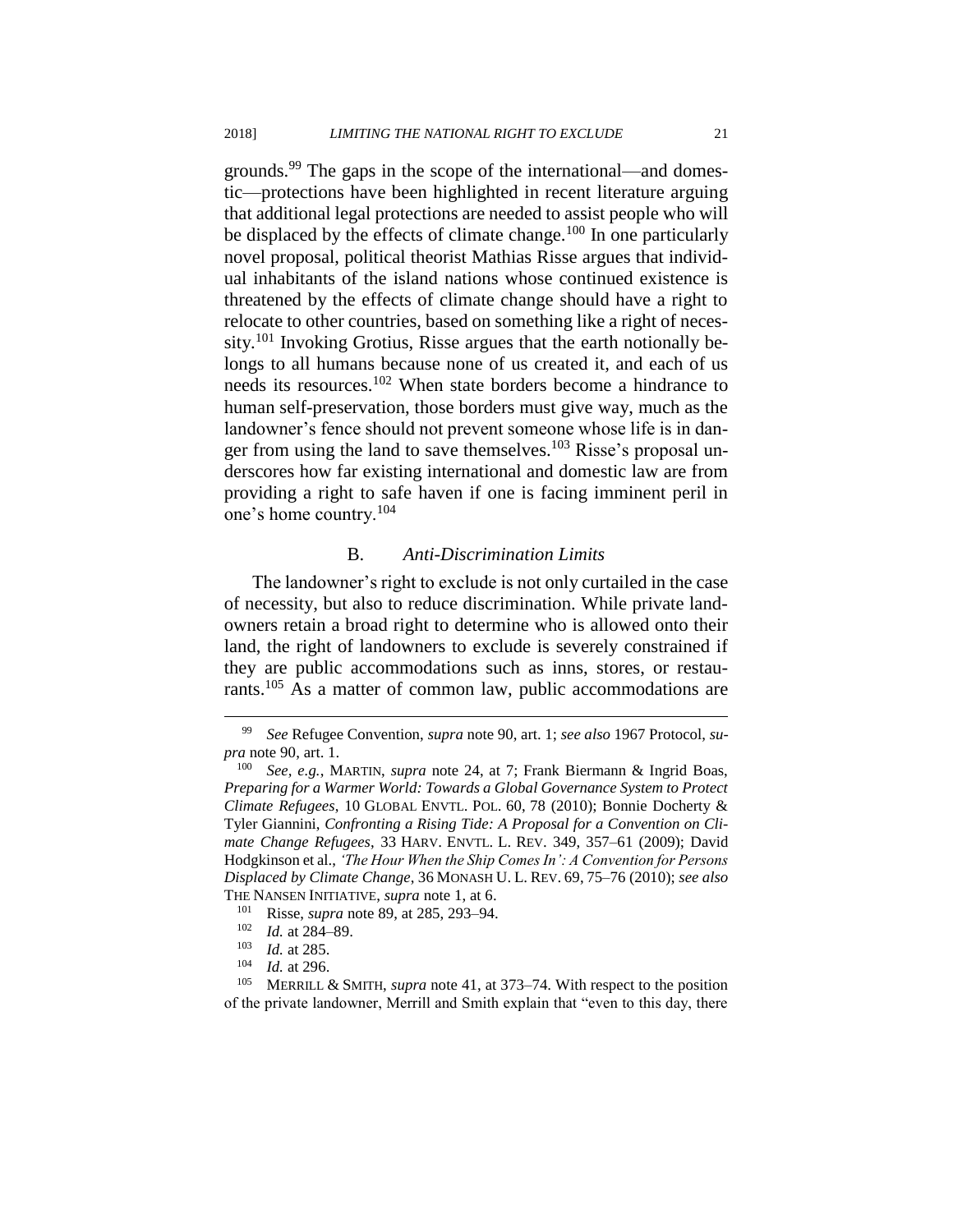required to provide "reasonable access" to all members of the public; they are allowed to "exclude from their premises those whose actions 'disrupt the regular and essential operations of the [premises].'"<sup>106</sup> Under Title II of the Civil Rights Act of 1964, businesses meeting the statute's definition of "public accommodations" cannot exclude individuals based on their "race, color, religion or national origin."<sup>107</sup> Many states and local governments have anti-discrimination statutes or ordinances that even further curtail the authority of

§ 2000a(b).

is no general legal principle that prohibits a homeowner or tenant from announcing that persons of a particular race or other protected category will be systematically excluded from her home or apartment. To that extent, a significant degree of owner sovereignty remains immune from antidiscrimination duties." *Id.* at 392. The Supreme Court has never held that a court's application of trespass doctrine to a discriminating property owner is prohibited state action. *Id.* at 403.

<sup>106</sup> Uston v. Resorts Int'l Hotel, Inc., 445 A.2d 370, 375 (N.J. 1982) (alteration in original) (quoting State v. Schmid, 423 A.2d 615, 631 (N.J. 1980)).

<sup>&</sup>lt;sup>107</sup> 42 U.S.C. § 2000a(a) (2012) ("All persons shall be entitled to the full and equal enjoyment of the goods, services, facilities, privileges, advantages, and accommodations of any place of public accommodation, as defined in this section, without discrimination on the ground of race, color, religion, or national origin."). Public accommodations are defined as follows:

Each of the following establishments which serves the public is a place of public accommodation within the meaning of this subchapter if its operations affect commerce, or if discrimination or segregation by it is supported by State action:

<sup>(1)</sup> any inn, hotel, motel, or other establishment which provides lodging to transient guests, other than an establishment located within a building which contains not more than five rooms for rent or hire and which is actually occupied by the proprietor of such establishment as his residence;

<sup>(2)</sup> any restaurant, cafeteria, lunchroom, lunch counter, soda fountain, or other facility principally engaged in selling food for consumption on the premises, including, but not limited to, any such facility located on the premises of any retail establishment; or any gasoline station;

<sup>(3)</sup> any motion picture house, theater, concert hall, sports arena, stadium or other place of exhibition or entertainment; and

<sup>(4)</sup> any establishment (A)(i) which is physically located within the premises of any establishment otherwise covered by this subsection, or (ii) within the premises of which is physically located any such covered establishment, and (B) which holds itself out as serving patrons of such covered establishment.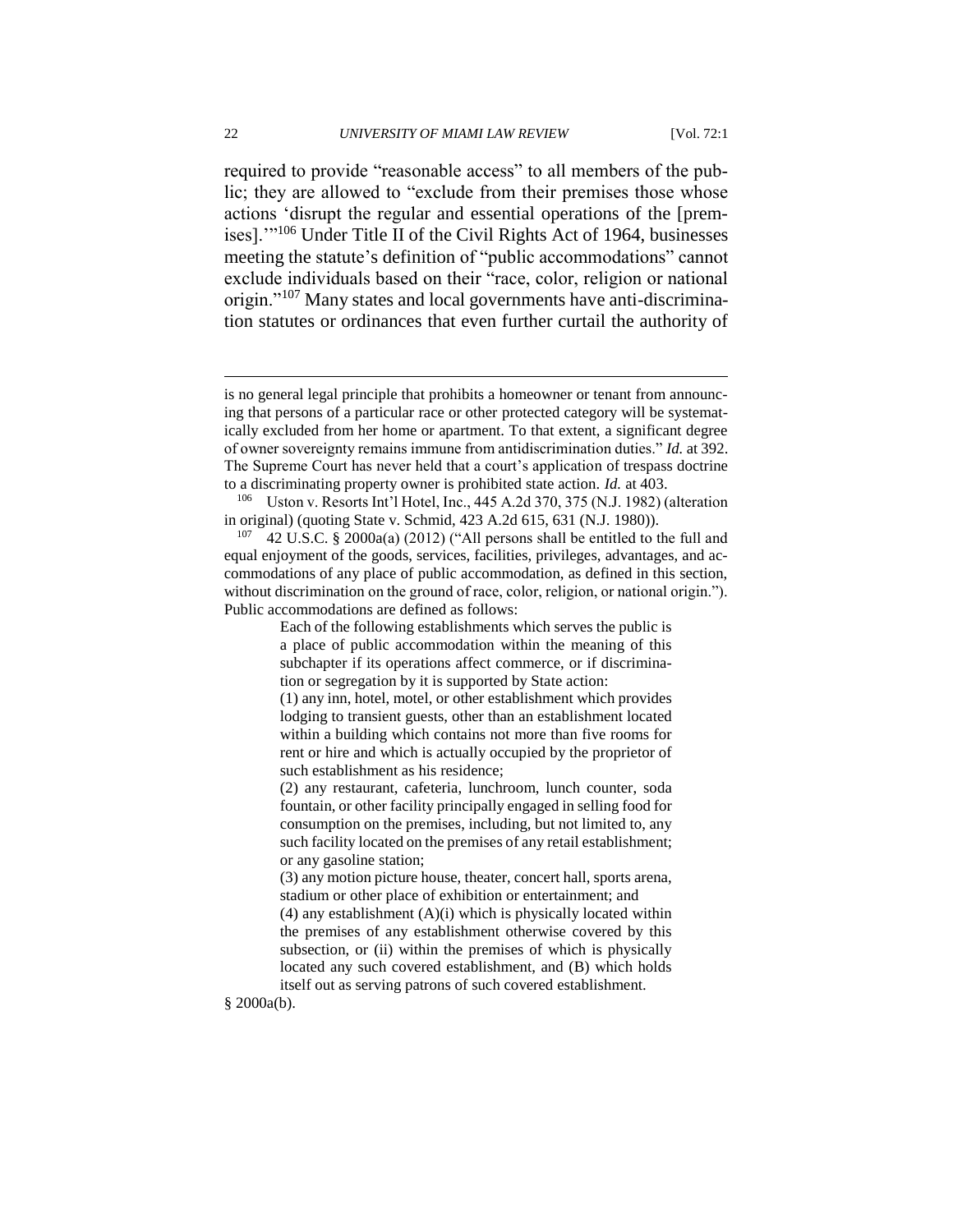public accommodations to exclude, including by prohibiting discrimination based on grounds not listed in Title II such as sexual orientation.<sup>108</sup>

Limits on the authority of public accommodations to exclude reflect societal commitments to equal treatment.<sup>109</sup> Historically, there also may have been an economic rationale for the common law restriction on the authority of public accommodations to exclude.<sup>110</sup> According to one theory, the duty to serve historically was imposed on some businesses but not others because those businesses were monopolies, and thus the duty was a means of regulating monopoly power.<sup>111</sup>

States are similar to "public accommodations" because they open their borders for trade, including trade with other nations and

<sup>108</sup> *See, e.g.*, N.Y. EXEC. LAW § 296(2)(a) (McKinney 2016) ("It shall be an unlawful discriminatory practice for any person, being the owner, lessee, proprietor, manager, superintendent, agent or employee of any place of public accommodation, resort or amusement, because of the race, creed, color, national origin, sexual orientation, military status, sex, or disability or marital status of any person, directly or indirectly, to refuse, withhold from or deny to such person any of the accommodations, advantages, facilities or privileges thereof . . . ."); New York City Commission on Human Rights, N.Y.C., N.Y., ADMIN CODE tit. 8, ch. 1, § 8- 107(4)(a) (2017), http://www1.nyc.gov/assets/cchr/downloads/pdf/Updated% 20NYCHRL%206.12.17.pdf **("**It shall be an unlawful discriminatory practice for any person, being the owner, lessee, proprietor, manager, superintendent, agent or employee of any place or provider of public accommodation because of the actual or perceived race, creed, color, national origin, age, gender, disability, marital status, partnership status, sexual orientation or alienage or citizenship status of any person directly or indirectly, to refuse, withhold from or deny to such person any of the accommodations, advantages, facilities or privileges thereof  $\dots$ ."). These state and local laws also may cover more actors than Title II because these laws may define public accommodations more expansively.

<sup>109</sup> *See* TICHENOR, *supra* note 29, at 215 ("We have removed all elements of second-class citizenship from our laws by the Civil Rights Act.").

<sup>110</sup> *See* James B. Speta, *A Common Carrier Approach to Internet Interconnection*, 54 FED. COMM. L.J. 225, 254–56 (2002).

<sup>111</sup> MERRILL & SMITH, *supra* note 41, at 374–75 (excerpting Speta, *supra* note 110, at 255–56). I am referencing Bruce Wyman's theory (no relation), mentioned in the text included in Merrill and Smith.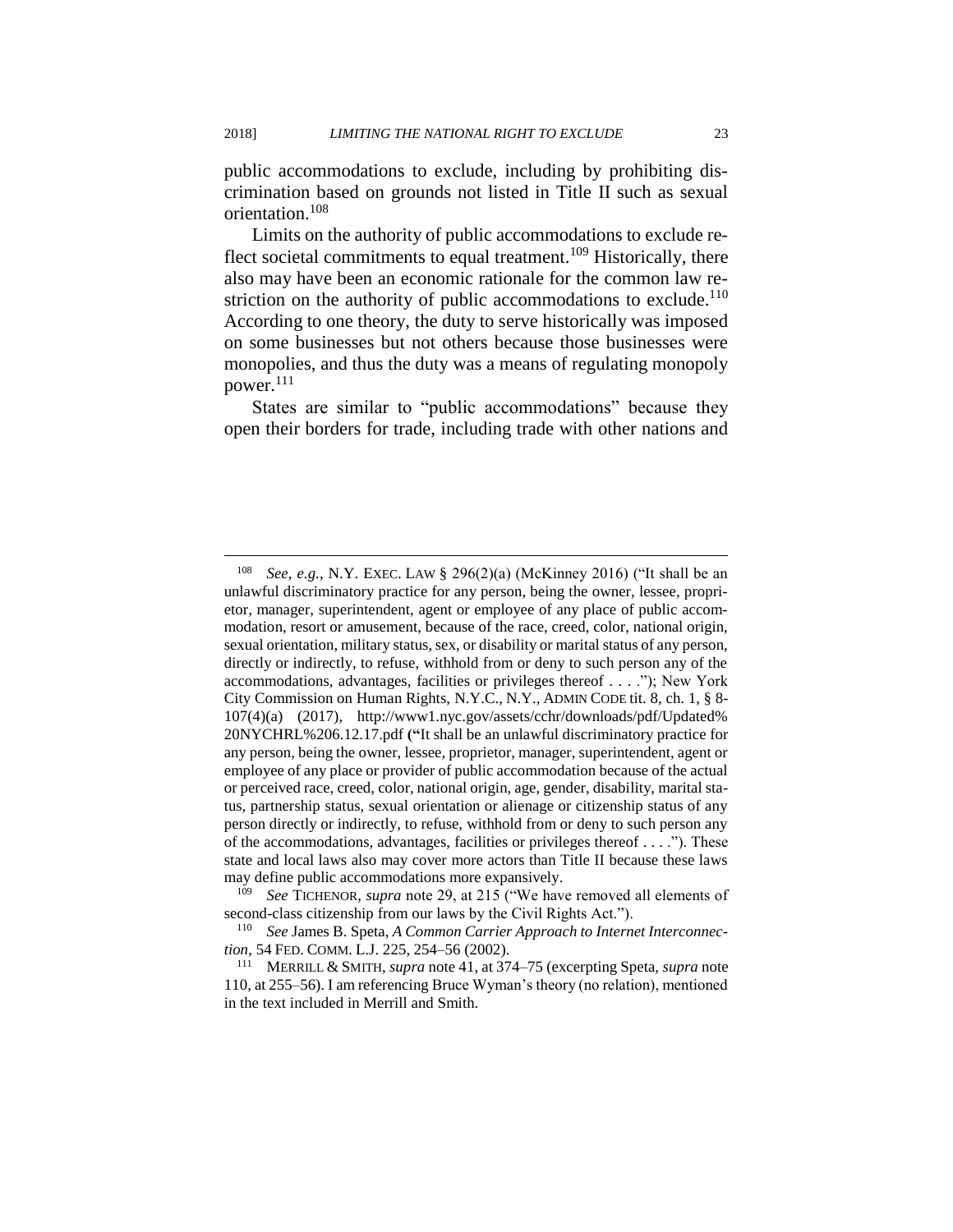nationals of other nations who travel to buy and sell goods and services, and for tourists to simply visit.<sup>112</sup> The commitments to equality and concerns about monopoly power that undergird restrictions on the authority of public accommodations to exclude certainly transfer to the state level. Liberalism understands individuals as deserving of equal treatment by the state because of their humanity.<sup>113</sup> States are monopolists in the sense that they control territory for

[i]n no event shall an institution, club or place of accommodation be considered in its nature distinctly private if it has more than one hundred members, provides regular meal service and regularly receives payment for dues, fees, use of space, facilities, services, meals or beverages directly or indirectly from or on behalf of a nonmember for the furtherance of trade or business. An institution, club, or place of accommodation which is not deemed distinctly private pursuant to this subdivision may nevertheless apply such selective criteria as it chooses in the use of its facilities, in evaluating applicants for membership and in the conduct of its activities, so long as such selective criteria do not constitute discriminatory practices under this article or any other provision of law.

N.Y. EXEC. LAW § 292(9) (McKinney 2016). The New York City Human Rights Law also does not apply to "distinctly private" clubs, providing that "A club shall not be considered in its nature distinctly private if it has more than four hundred members, provides regular meal service and regularly receives payment for dues, fees, use of space, facilities, services, meals or beverages directly or indirectly from or on behalf of non-members for the furtherance of trade or business." New York City Commission on Human Rights, N.Y.C., N.Y., ADMIN CODE tit. 8, ch. 1, § 8-102(9) (2017). However, the City ordinance has an exemption from the exemption: "No club which sponsors or conducts any amateur athletic contest or sparring exhibition and advertises or bills such contest or exhibition as a New York state championship contest or uses the words "New York State" in its announcement shall be deemed a private exhibition within the meaning of this section."  $Id$ .<br><sup>113</sup>  $g_e$ 

Schuck, *supra* note 36, at 2, 7, 49 (referring to the implications of the liberal tradition for immigration policy).

<sup>112</sup> I say that states are "similar," not identical, because, unlike the businesses that are deemed "public accommodations," states are not in the business of making money. Alternatively, states might be analogized to clubs, because states are membership organizations who choose their members; indeed, Walzer briefly analogizes states to clubs, but then rejects the analogy. WALZER, *supra* note 51, at 40–41. Some clubs are covered by antidiscrimination laws while others are not. Title II does not prohibit discrimination by "private clubs." *See* 42 U.S.C. § 2000a(e). The New York State Human Rights Law does not apply to "distinctly private" clubs but the statute also states that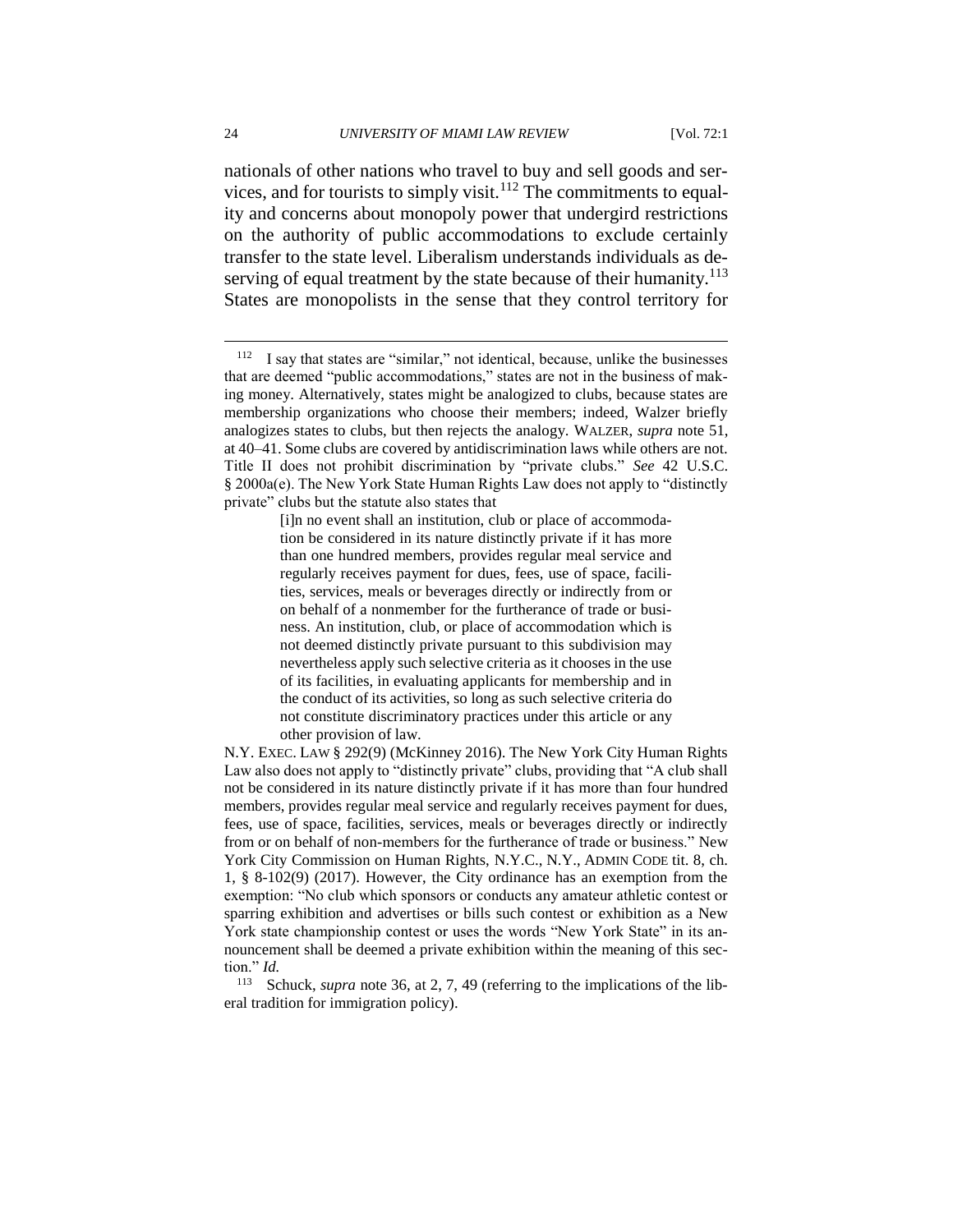which there is not always an adequate substitute. Think of a Mexican victim of gang violence<sup>114</sup>—the United States may be the only jurisdiction to which he or she can flee on foot to escape the violence.

But reflecting the breadth of state authority to exclude, international law imposes no comparable restrictions on the authority of states to discriminate in making admissions decisions. Domestic law may internally restrict countries from discriminating on some grounds, such as race or religion.<sup>115</sup> The United States Immigration and Nationality Act prohibits discrimination in the issuance of immigrant visas "because of the person's race, sex, nationality, place of birth, or place of residence."<sup>116</sup> As the Ninth Circuit recently noted, this provision became law in 1965, when Congress legislated landmark immigration reform abolishing the racially discriminatory national origins quota system created in the  $1920s$ .<sup>117</sup> Passed the year after Title II barring discrimination by public accommodations,<sup>118</sup> the 1965 immigration reform was of a piece with other civil

<sup>114</sup> Reuters, *Mexico: Surge in Drug Gang Violence Leaves 35 Dead in One Weekend*, GUARDIAN (Apr. 24, 2017, 12:27 AM), https://www.theguardian.com/world/2017/apr/24/mexico-surge-in-drug-gang-violence-leaves-35 dead-in-one-weekend; Kirk Semple, *Fleeing Gangs, Central American Families Surge Toward U.S.*, N.Y.TIMES (Nov. 12, 2016), https://www.nytimes.com/2016/ 11/13/world/americas/fleeing-gangs-central-american-families-surge-towardus.html?mcubz=0.<br> $\frac{115}{\text{See} \cdot \text{e} \cdot \text{g}}$ 

<sup>115</sup> *See, e.g.*, 8 U.S.C. § 1152 (2012).

<sup>&</sup>lt;sup>116</sup> § 1152(a)(1)(A) ("Except as specifically provided in paragraph (2) and in sections  $1101(a)(27)$ ,  $1151(b)(2)(A)(i)$ , and  $1153$  of this title, no person shall receive any preference or priority or be discriminated against in the issuance of an immigrant visa because of the person's race, sex, nationality, place of birth, or place of residence.").<br> $\frac{117}{117}$  Hawaii y Tru

<sup>117</sup> Hawaii v. Trump, 859 F.3d 741, 776 (9th Cir. 2017), *vacated*, 874 F.3d 1112 (9th Cir. 2017) (mem.). The 1952 McCarran-Walter Act retained a racially restrictive immigration regime, but, in what "the bill's sponsors viewed as a gesture of egalitarian tokenism," "established that 'the right of a person to become a naturalized citizen of the United States shall not be denied or abridged because of race or sex or because such person is married.'" TICHENOR, *supra* note 29, at 196. This prohibition on discrimination on naturalization later "help[ed] make Asian and Latin American immigrants an important political force in the United States." *Id.*

*Trump*, 859 F.3d at 776 ("Contemporaneous to enacting the Civil Rights Act of 1964 and the Voting Rights Act of 1965, Congress passed the INA of 1965 . . . ."); *see also* CARENS, *supra* note 9, at 174 ("It is important to remember that countries like Canada, the United States, and Australia have all used explicitly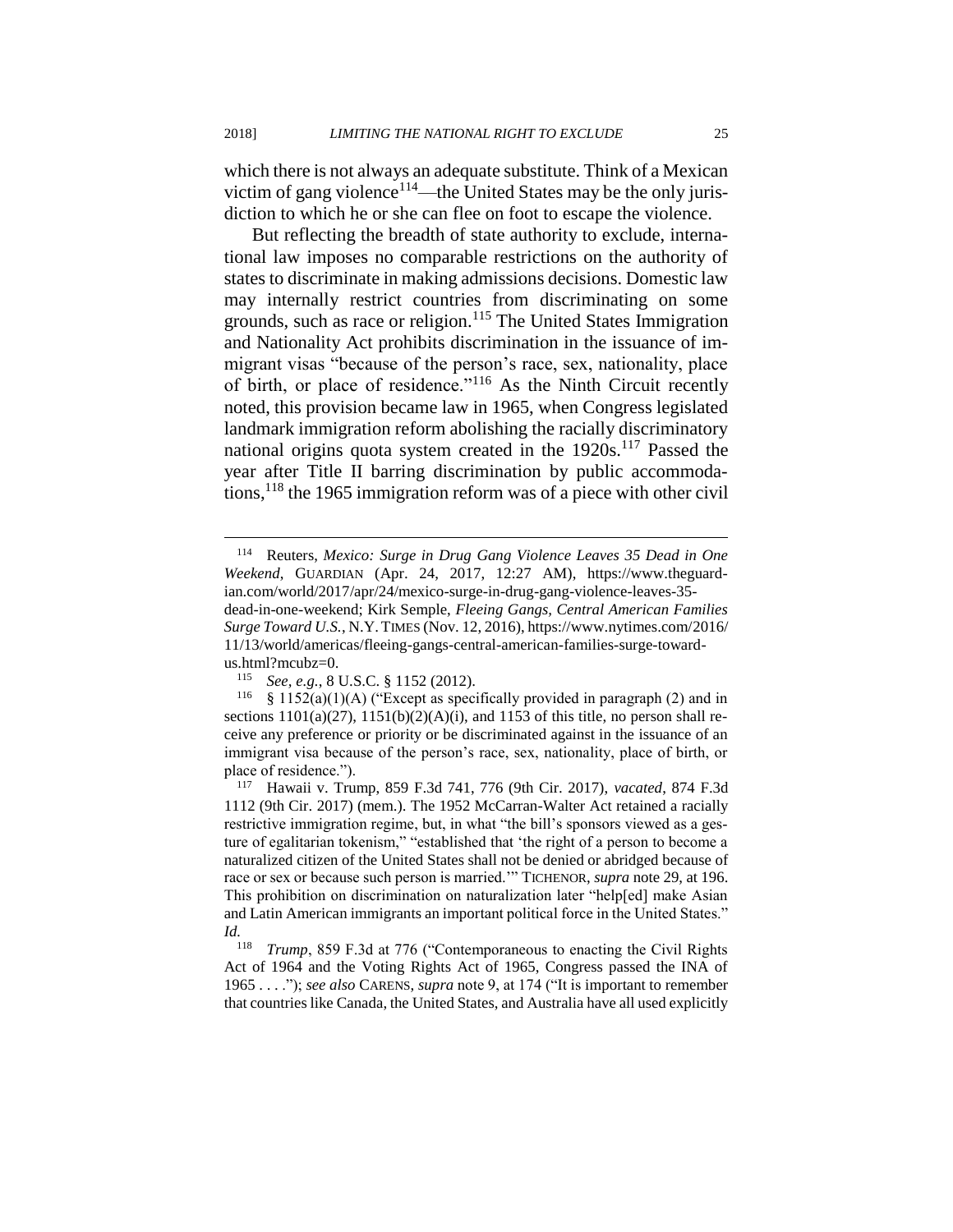rights reforms of that period.<sup>119</sup> By its own wording, however, the prohibition applies only to discrimination in the issuance of "immigrant visa[s]" and does not prohibit discrimination in every aspect of the admission process, such as the issuance of nonimmigrant visas.<sup>120</sup>

Then, there are constitutional limitations on the ability of the federal government to discriminate in making admissions decisions. The scope of these limitations is currently at issue in the United States in the challenges to the administration's "travel ban" on Establishment Clause grounds.<sup>121</sup> It is very difficult for non-citizens outside the United States to challenge admissions decisions, such as

<sup>120</sup> *See, e.g.*, *Trump*, 859 F.3d at 786 n.24 ("The Government also argues that to the extent  $\S 1152(a)(1)(A)$  cabins executive authority, the injunction entered by the district court can only apply to immigrant visas and should not apply to *nonimmigrant* visas."). *But see id.* at 778 ("In prohibiting nationality-based discrimination in the issuance of immigrant visas, Congress also in effect prohibited nationality-based discrimination in the admission of aliens . . . . [V]isa holders cannot be discriminated against on the basis of 'race, sex, nationality, place of birth, or place of residence' throughout the visa process, whether during the issuance of a visa or at the port of entry."). For references to discrimination in the administration of immigration policy, see Adam B. Cox, *Citizenship, Standing, and Immigration Law*, 92 CAL. L. REV. 373, 413–14 (2004) (referring to discrimination against Muslims after 9/11); CARENS, *supra* note 9, at 175 ("In the wake of 9/11, Muslims found it much harder to gain entry to states in Europe and North America, especially the United States.").

<sup>121</sup> Int'l Refugee Assistance Project v. Trump, 857 F.3d 554, 591 (4th Cir. 2017), *vacated and remanded*, 138 S. Ct. 353 (2017) (mem.) (instructing the Fourth Circuit to dismiss the challenge as moot).

racial criteria to exclude potential immigrants in the past. These criteria were not officially abandoned until the 1960s." (footnote omitted)).

<sup>&</sup>lt;sup>119</sup> The national origins system stringently capped the overall number of immigrants, assigned quotas of immigrants to countries based on the origins of the American population to preserve its existing racial cast, and prohibited immigration from an "Asiatic barred zone." TICHENOR, *supra* note 29, at 145–46. In 1965, Vice President Hubert Humphrey stated: "We have removed all elements of second-class citizenship from our laws by the Civil Rights Act . . . . We must in 1965 remove all elements in our immigration law which suggest that there are secondclass people . . . . We want to bring our immigration law into line with the spirit of the Civil Rights Act of 1964." *Id.* at 215. Presidents Truman, Kennedy and Johnson and other immigration law reformers emphasized the links between eliminating the national origins system at the heart of U.S. immigration policy and civil rights for African-Americans, and American foreign policy goals during the Cold War. *See id.* at 194–98, 208, 213, 215.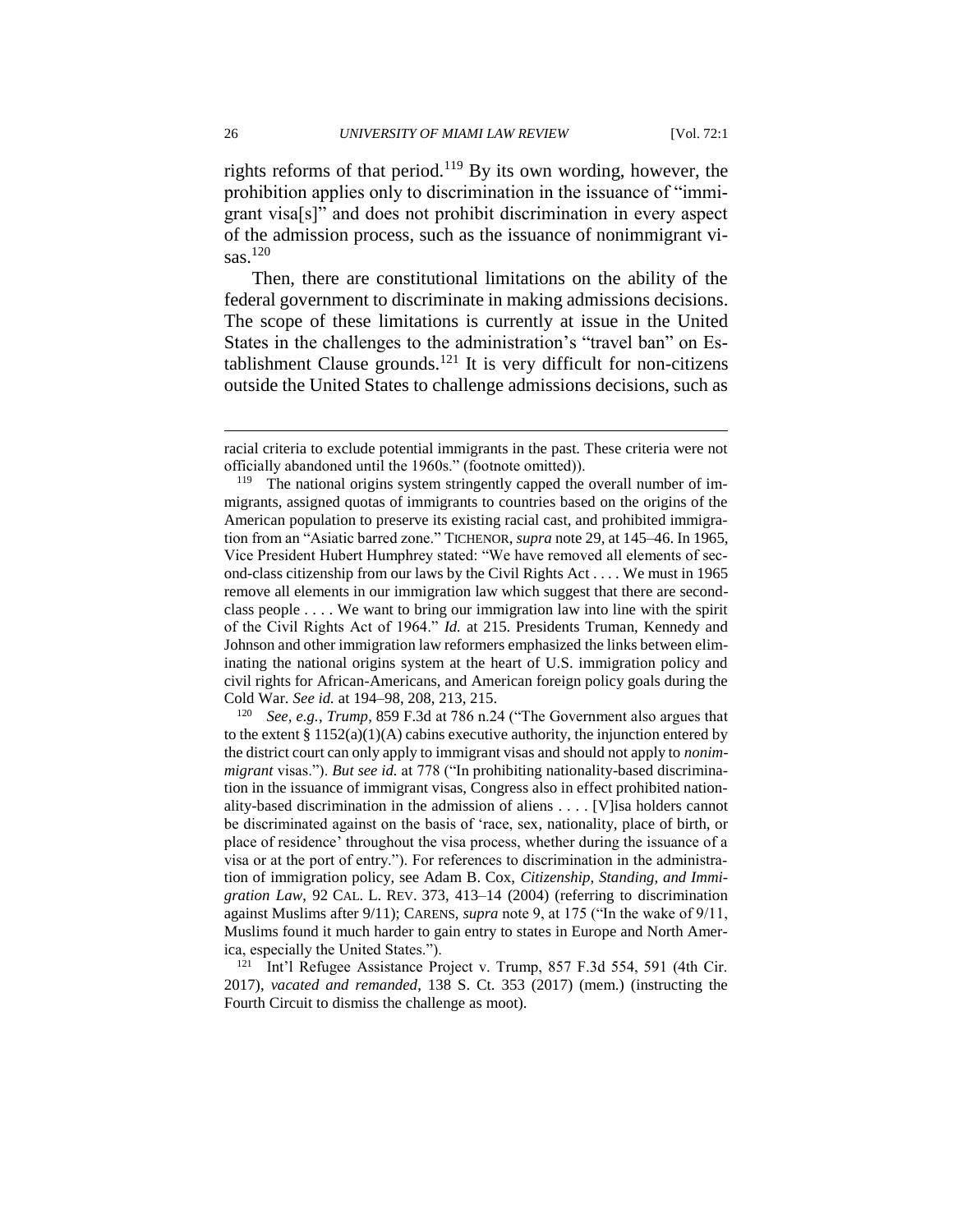the denial of a visa, on constitutional grounds because they are regarded as lacking standing.<sup>122</sup> But United States citizens, green card holders, and states have had some success in obtaining standing to challenge admissions decisions affecting such non-citizens on constitutional grounds, including in the recent travel ban litigation. If standing is established, a challenger must still confront the deference that the Supreme Court has held is owed to admissions decisions under "the political branches' plenary power over immigration,"<sup>123</sup> provided there is a "facially legitimate and bona fide" reason for the government's action.<sup>124</sup> Unless the challenger can show that the government had no legitimate reason for refusing admission or acted in bad faith––a showing that the plaintiffs made to the satisfaction of the Fourth Circuit in the challenge to the second travel ban<sup>125</sup> then the court will not engage in analysis of whether there has been a constitutional violation.<sup>126</sup>

These hurdles suggest that in the United States, the constitutional constraints on discrimination in admissions decisions are themselves constrained. For example, the standing doctrine implies that there is discrimination based on nationality and location embedded within the application of constitutional protections against discrimination: a government decision to refuse to admit a group of people because of their religion may not be challengeable if there is

<sup>122</sup> *See* Cox, *supra* note 120, at 386 ("[C]ourts largely insulate immigration laws from constitutional attack by aliens on the ground that they do not have the right to seek judicial review of those laws.").

<sup>123</sup> *Int'l Refugee Assistance Project*, 857 F.3d at 590.

<sup>124</sup> *Id.* (quoting Kleindienst v. Mandel, 408 U.S. 753, 770 (1972)); *see also* Kerry v. Din, 135 S. Ct. 2128, 2139–41 (2015) (Kennedy, J., concurring).

<sup>125</sup> *Int'l Refugee Assistance Project*, 857 F.3d at 592 ("Based on this evidence, we find that Plaintiffs have more than plausibly alleged that EO-2's stated national security interest was provided in bad faith, as a pretext for its religious purpose. And having concluded that the 'facially legitimate' reason proffered by the government is not 'bona fide,' we no longer defer to that reason and instead may 'look behind' EO-2." (citing *Din*, 135 S. Ct. at 2141 (Kennedy, J., concurring))).

<sup>&</sup>lt;sup>126</sup> *See Mandel*, 408 U.S. at 770 ("We hold that when the Executive exercises" this power negatively on the basis of a facially legitimate and bona fide reason, the courts will neither look behind the exercise of that discretion, nor test it by balancing its justification against the First Amendment interests of those who seek personal communication with the applicant."); *see also Int'l Refugee Assistance Project*, 857 F.3d at 590 ("The government need only show that the challenged action is 'facially legitimate and bona fide' to defeat a constitutional challenge." (citing *Mandel*, 408 U.S. at 770)).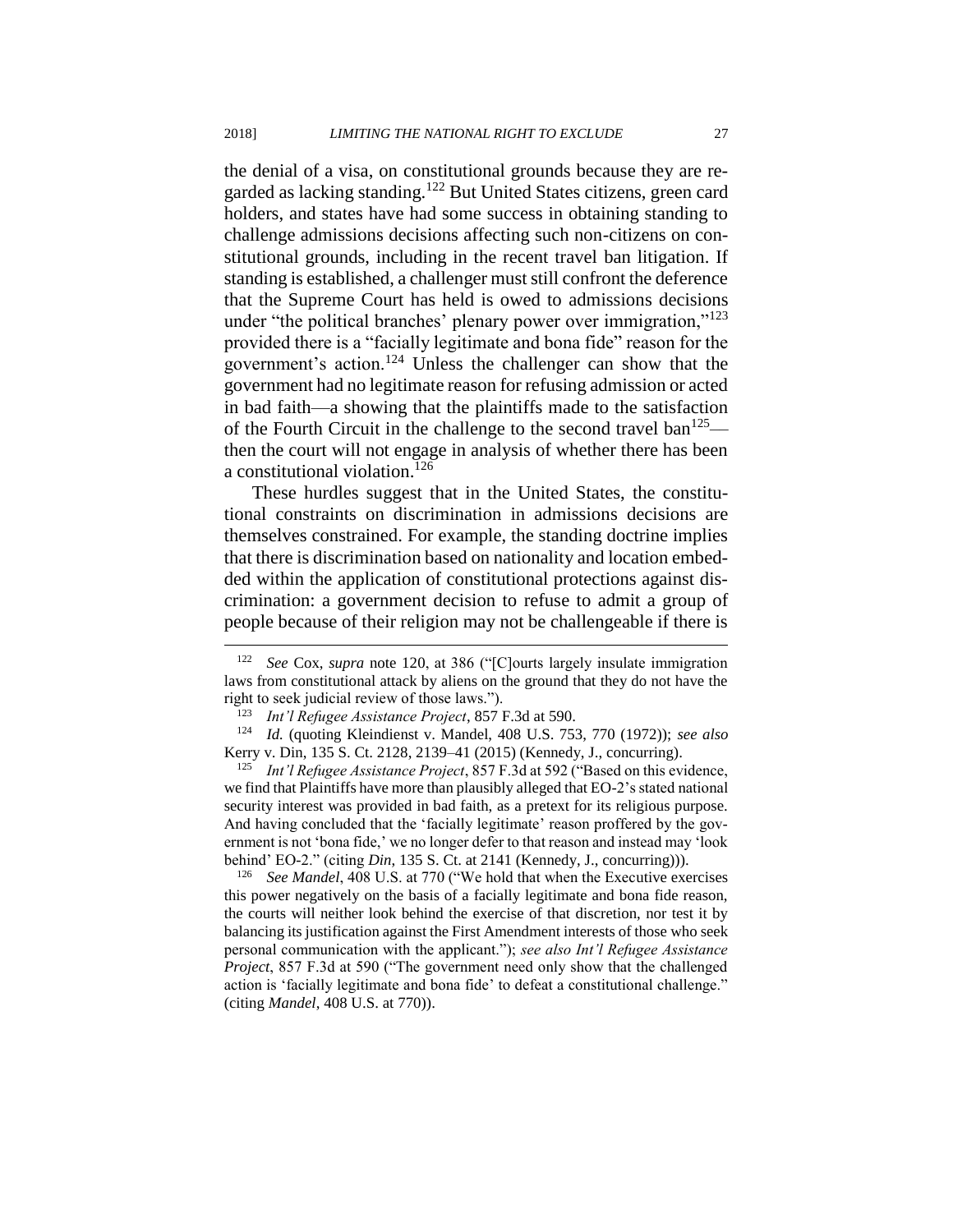28 *UNIVERSITY OF MIAMI LAW REVIEW* [Vol. 72:1

no impact on someone within the United States.<sup>127</sup> Nonetheless, the constitutional jurisprudence is still noteworthy because it could be a stepping stone toward the development of a domestic jurisprudence curtailing discrimination more broadly by the state in admissions decisions. For the time being, however, the state is much freer to discriminate in admissions decision-making than operators of public accommodations are to decide who may enter their businesses.<sup>128</sup>

#### C. *Eminent Domain*

The state's authority to expropriate land through eminent domain is a third kind of restriction on the private landowner's right to exclude.<sup>129</sup> Exercising its power of eminent domain, the state may expropriate privately owned land for a public purpose provided it compensates the landowner.<sup>130</sup> When the state does so, it completely eviscerates the landowner's right to exclude because the state forcibly acquires the land, regardless of whether the landowner would like to sell the land.<sup>131</sup> The standard rationale for empowering states to use eminent domain is that it is necessary for the state to be able

<sup>127</sup> *See* Trump v. Int'l Refugee Assistance Project, 137 S. Ct. 2080, 2087 (2017) (per curiam) ("We grant the Government's applications to stay the injunctions, to the extent the injunctions prevent enforcement of  $\S 2(c)$  with respect to foreign nationals who lack any bona fide relationship with a person or entity in the United States."). For an analysis of the possible meanings of the majority's per curiam opinion in *Trump v. Int'l Refugee Assistance Project*, which emphasizes that it is susceptible to multiple interpretations, see Adam Cox, *Did the Supreme Court Tip Its Hand on How It Will Rule on the Travel Ban?*, JUST SECURITY (June 26, 2017, 3:11 PM), https://www.justsecurity.org/42566/supreme-court-tiphand-rule-travel-ban/.

<sup>128</sup> *Compare Mandel*, 408 U.S. at 766–67, *with* 42 U.S.C. § 2000a(a) (2012); *see also* CARENS, *supra* note 9, 181 ("Germany, Italy, Japan, and a number of other states" still give preference to "immigrants with ethnic ties to the dominant group(s)."). *But see id.* at 243 ("[D]espite the general claim to a right to discretionary control over admissions, no democratic state today treats it as morally acceptable to discriminate (openly) on the basis of race or religion in admissions.").

<sup>&</sup>lt;sup>129</sup> Loretto v. Teleprompter Manhattan CATV Corp., 458 U.S. 419, 435-36 (1982).

<sup>130</sup> U.S. CONST. amend V; Eric A. Posner & E. Glen Weyl, *Property Is Only Another Name for Monopoly*, 9 J. LEGAL ANALYSIS 51,103 (2017).

<sup>131</sup> *See* MERRILL & SMITH, *supra* note 41, at 1172; *see also Loretto*, 458 U.S. at 435–36; Posner & Weyl, *supra* note 130, at 103.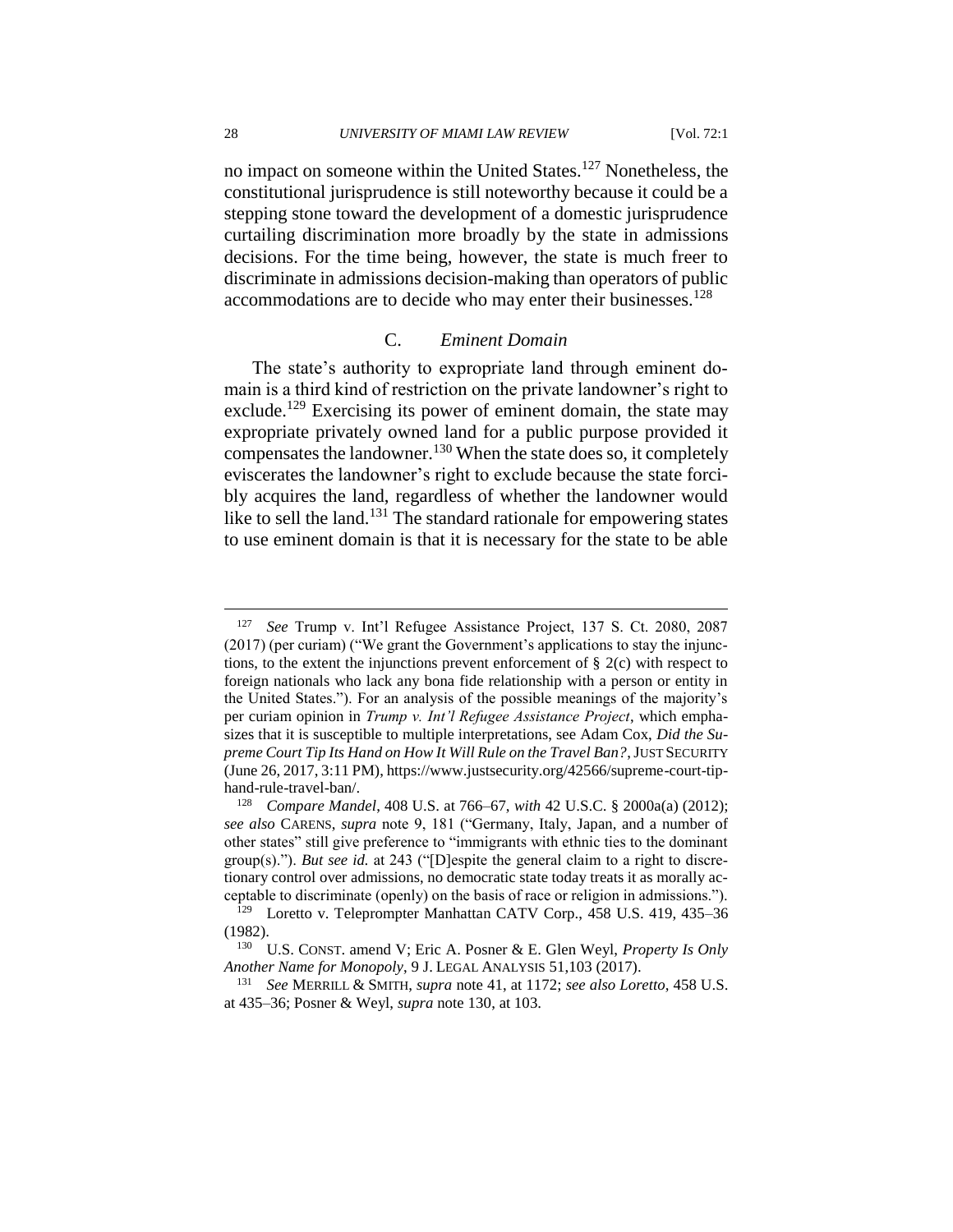to compulsorily acquire land from owners who are abusing their monopoly power to exclude.<sup>132</sup> Think of the landowner whose parcel is needed to build a highway but who demands an exorbitant sum from the government to transfer the land because they recognize their strategic position.<sup>133</sup>

There is no comparable right on the part of a foreign state to expropriate land in another country. If the United States wanted to build a highway through Canada to get to Alaska, there is no legal mechanism that would allow the United States to buy out Canadian territory or privately owned land within Canada without consent, in the same way that the United States could compulsorily purchase land or territory if it wanted to build a new highway to link Miami and Albany.<sup>134</sup> Arguably, the same monopoly power rationale for empowering states to expropriate land within their borders might suggest that states should be allowed to buy land or territory in other countries without the consent of the foreign owner or power. The land-seeking state may have a project that will enhance the welfare of the international community, or several states in it; the owner or country whose land is required may not object to the project, but simply want to extract a higher price for the required land or territory.

The idea that states could compel territorial or land transfers by foreign states or private landowners in others countries likely will strike most readers as a highly objectionable throwback to the era of European colonization, when European countries effectively compelled indigenous peoples to transfer land and territory.<sup>135</sup> But notwithstanding our greater sensitivity today to forcible transfers, a few

<sup>132</sup> THOMAS J. MICELI, ECONOMICS OF THE LAW: TORTS, CONTRACTS, PROPERTY, LITIGATION 138 (1997) ("The real justification for eminent domain, then, is the need to prevent holdouts  $\dots$ .").

<sup>133</sup> *Id.*

<sup>134</sup> *Cf.* Waldron, *supra* note 9, at 473, 479 ("No doubt a state has the responsibility to control its borders against the encroachment of other states . . . . [S]overeign S's control of Freedonia means that sovereign T's control of Freedonia is excluded; and normally Sovereign T may not interfere in what sovereign S does with respect to Freedonia.").

<sup>&</sup>lt;sup>135</sup> *Cf.* STUART BANNER, HOW THE INDIANS LOST THEIR LAND 4 (2005) ("Whites always acquired Indian land within a legal framework of their own construction. Law was always present, but so was power. The more powerful whites became relative to Indians, the more they were able to mold the legal system to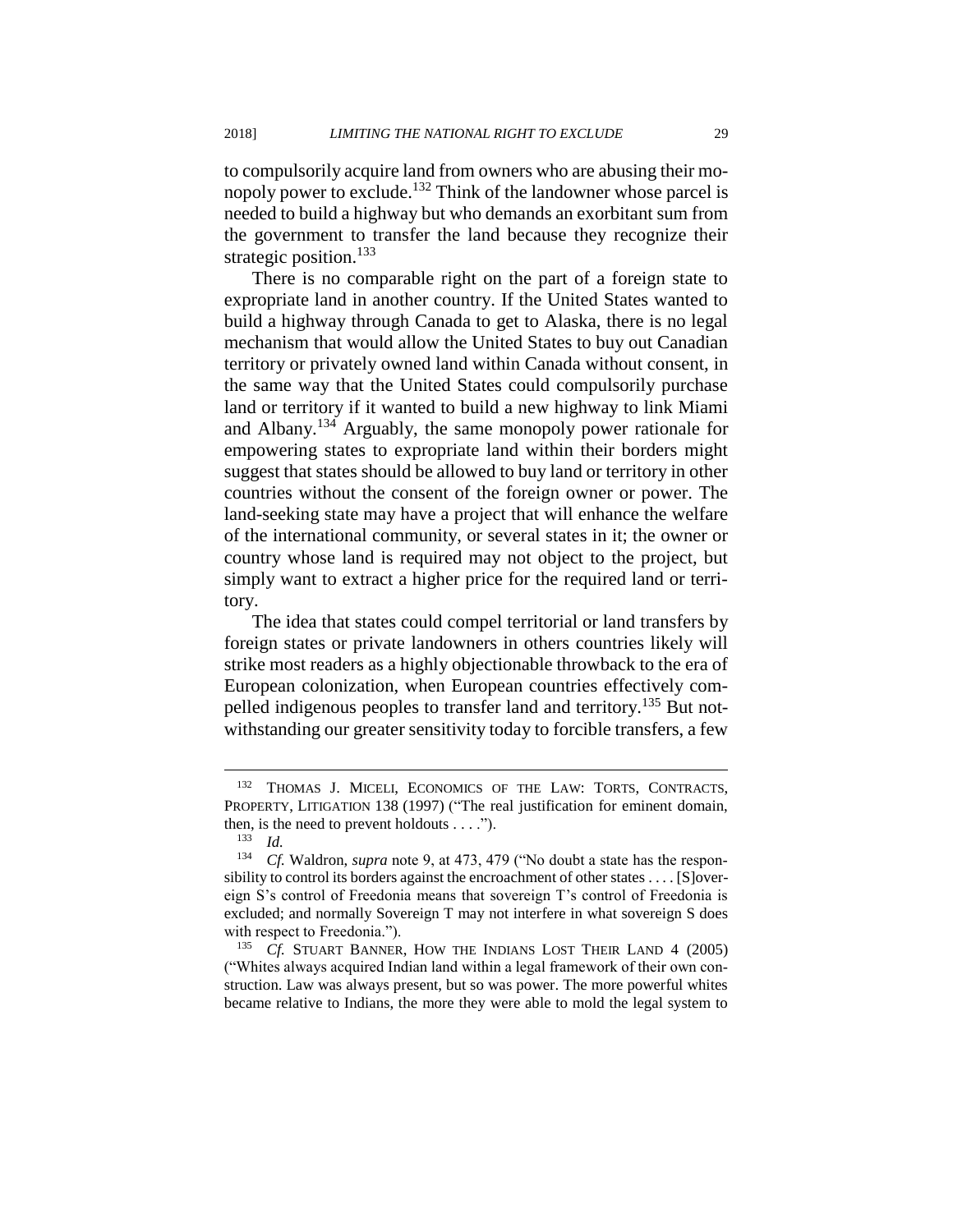academics recently have argued that island countries in the Pacific and the Indian Oceans whose land masses may become uninhabitable due to climate change should have a right to displace existing countries from some of their territory, thereby enabling the countries to resettle and reconstitute themselves.<sup>136</sup> These proposals would grant a right analogous to eminent domain to states such as Kiribati, Maldives, the Republic of the Marshall Islands, and Tuvalu, which Cara Nine calls "ecological refugee states."<sup>137</sup> Nine's rationale for allowing ecological refugee states to take territory from other states applies Locke's sufficiency proviso to territorial holdings.<sup>138</sup> She

<sup>138</sup> Nine interprets the proviso this way:

A basic and natural reading of the Lockean proviso, then, is that when the holding or acquisition of property rights unnecessarily threatens human life, we should change something about property dispositions to avoid the unnecessary death caused by these property dispositions. The Lockean proviso is a mechanism that works within theories of exclusive rights over goods. The mechanism works to ensure that the rights do not leave agents who are excluded from the goods disadvantaged, in a way relevant to the system of exclusive rights over goods. That is, an exclusive right over goods is justified because the right protects and promotes some value(s). According to the Lockean proviso mechanism, when those value(s) that the right is meant to protect and promote are threatened by the exercise of the right, then the right should be changed so that it no longer undermines those values.

Nine, *supra* note 136, at 361–62 (footnote omitted); *see also id.* at 363 (linking her interpretation to Locke's "enough and as good" proviso). Under Nine's formulation, the Lockean proviso is similar to the right of necessity because both

produce outcomes in their favor—more sales, of larger tracts, at lower prices than would have existed had power relationships been more equal.").

<sup>136</sup> *See* Avery Kolers, *Floating Provisos and Sinking Islands*, 29 J. APPLIED PHIL. 333, 340 (2012); Cara Nine, *Ecological Refugees, States Borders, and the Lockean Proviso*, 27 J. APPLIED PHIL. 359, 366 (2010).

<sup>137</sup> Nine, *supra* note 136, at 359, 366 ("Tuvalu, the Maldives, and to a certain extent, Bangladesh are predicted to be ecological refugee states in the near future."). "An ecological refugee state is a state whose entire territory is lost to ecological disaster." *Id.* at 360. Nine and Kolers do not specify whether the states (and the individuals within them) that would be displaced would be compensated. Dietrich and Wündisch, on the other hand, contemplate compensation for displaced communities, but they envisage that these communities would volunteer to be displaced, rather than forcibly moved for newcomers. *See* Frank Dietrich & Joachim Wündisch, *Territory Lost – Climate Change and the Violation of Self-Determination Rights*, 2 MORAL PHIL. & POL. 83, 98 (2015).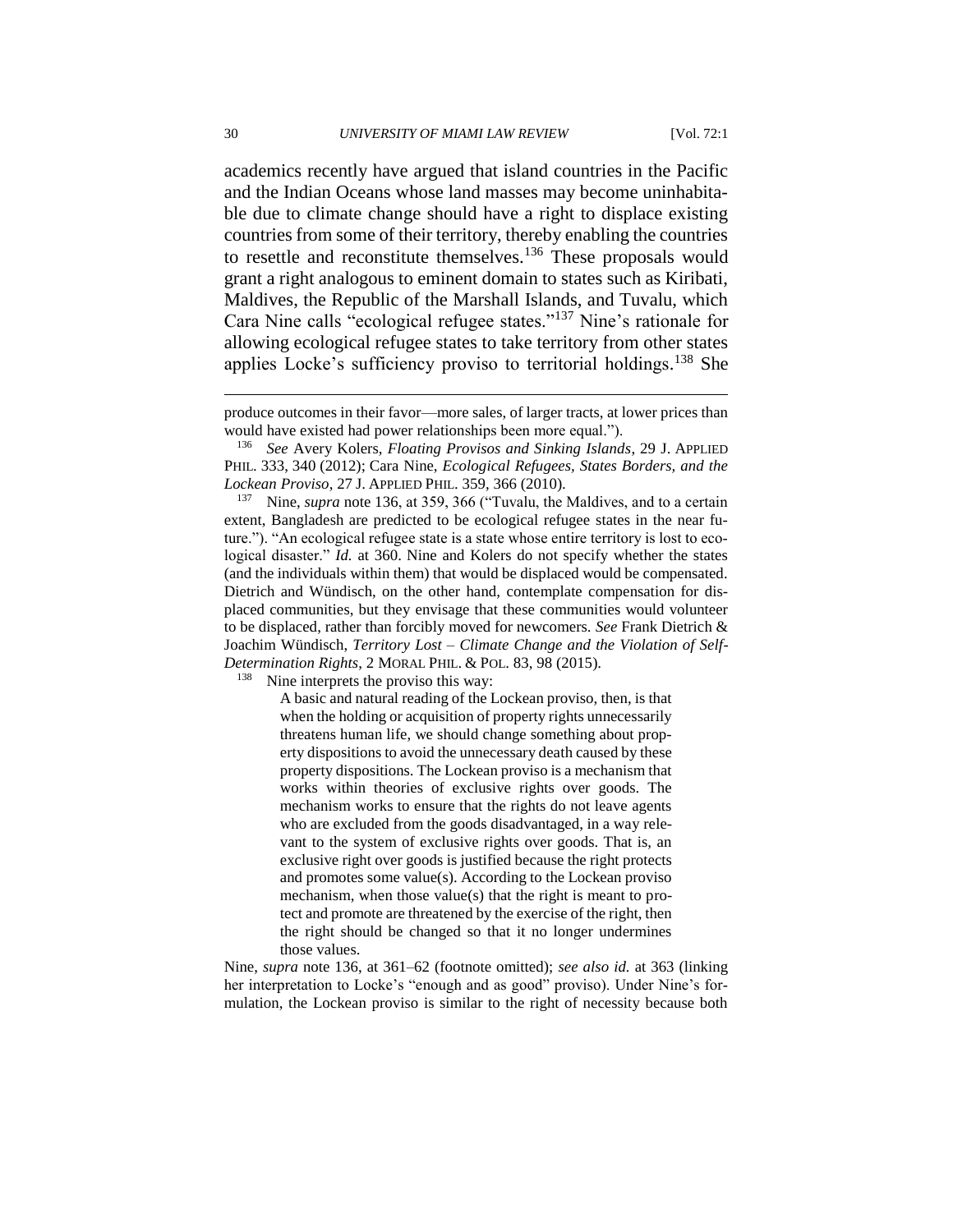starts from the premise that communities have a right to self-determination.<sup>139</sup> She argues that the allocation of territory to countries enables them to pursue self-determination.<sup>140</sup> If a country's land mass disappears due to climate change, it is entitled to a new territory to enable it to continue to realize its right to self-determination.<sup>141</sup> In other words, existing state borders must give way in the face of the need of ecological refugee states to reestablish themselves, much as the private landowner's right to exclude is curtailed with an individual's need to shelter on their land to avoid imminent harm. $142$ 

In addition to thinking of the right of a country to take land from another as a collective exercise of the right of necessity, we might, as I suggested above, think of a country taking land from another as analogous to a government using eminent domain to overcome a holdout problem.<sup>143</sup> We might consider the survival of nation-states as yielding global benefits because individuals derive benefits from membership in longstanding communities and the existence of a diverse array of communities in the world. The states that refuse to yield their territory to a state that otherwise would disappear from the earth due to climate change might be seen as holdouts, blocking the perpetuation of communities whose survival would be globally beneficial.<sup>144</sup> Allowing the ecological refugee state to take some of

*Id.* at 362.

generate a right to override existing holdings to preserve life. Jörgen Ödalen, The Collective Rights of Environmental Refugees 5 (unpublished first draft), http://pol.gu.se/digitalAssets/1315/1315968\_--dalen\_collective-rights-of-environmental-refugees.pdf; *see also* Michael Blake & Mathias Risse, *Immigration and Original Ownership of the Earth*, 23 NOTRE DAME J.L. ETHICS & PUB. POL'Y 133, 145 (2009) ("In a manner parallel to the Lockean proviso, Common Ownership gives individuals a claim to have exclusion justified to them." (footnote omitted)).

<sup>&</sup>lt;sup>139</sup> Nine, *supra* note 136, at 359–60.<br><sup>140</sup> *Id* at 362

<sup>141</sup> *See id.* at 366. Recognizing that there is no unallocated territory in the world, Nine suggests that the ecological refugee state's claim to new territory might be satisfied through "nested self-determination . . . within another state's territory." *Id.* at 372; *see also* Kolers, *supra* note 136, at 340 ("two states can share the same land base while occupying distinct territories").

<sup>142</sup> *Compare* Nine, *supra* note 136, at 366, *with* RESTATEMENT (SECOND) OF TORTS § 197 (AM. LAW. INST. 1965).

<sup>143</sup> *Cf.* MICELI, *supra* note 132, at 138.

<sup>144</sup> *See* Nine, *supra* note 136, at 366; *see also* MICELI, *supra* note 132, at 138.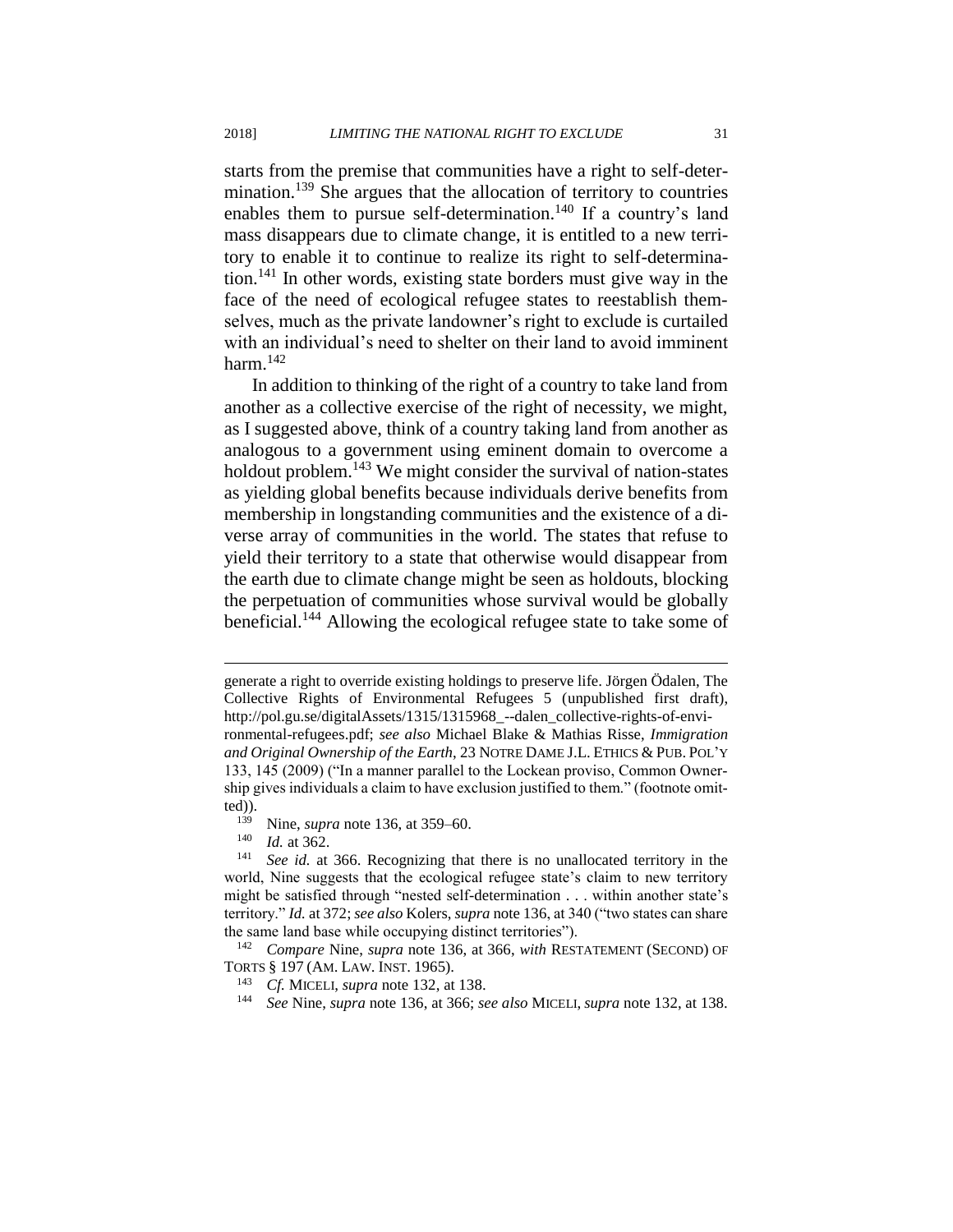the land of another state (or other states) allows the refugee state to overcome the monopoly/holdout problem that otherwise would block its survival.<sup>145</sup> Regardless of whether we see the proposals of Nine and others that climate-threatened states be allowed to take territory from existing states as implementing a collective version of the right of necessity or eminent domain, the proposals are animated by the same concern that undergirds this essay: climate change necessitates revisiting the robust right of states to determine who enters their territory. $146$ 

#### IV. THE NORMATIVE QUESTION

My goal in Part III was to show that the right to exclude does not have to be as a broad as that currently enjoyed by nation-states. Although the right to exclude is central to private property, there are important constraints on the landowner's right to exclude.<sup>147</sup> Should we now further constrain the right of nation-states to exclude too?<sup>148</sup> For example, should the pockets of protection giving individuals in dire straits a right to a safe haven be expanded to something closer to the comprehensive right of necessity in private law?<sup>149</sup> Should state authority to discriminate in admissions decisions be further curtailed? And, even more controversially, should countries like the ecological refugee states, or an international authority on their behalf, have the right to expropriate the territory of other states? $150$ 

These ideas are political nonstarters today, but that fact should not stop us from analyzing them and others that would reduce the discretion of states to control who crosses their borders.<sup>151</sup> The current division of the earth into states that strictly control their borders

<sup>145</sup> *See id.*

<sup>146</sup> *See* Dietrich & Wündisch, *supra* note 137, at 83–84, 86–89; Risse, *supra*  note 89, at 282–84.

<sup>147</sup> *See supra* Part III.

<sup>148</sup> *Cf.* Nine, *supra* note 136, at 366.

<sup>149</sup> *Cf. id.*

<sup>&</sup>lt;sup>150</sup> *Cf. id.*<br><sup>151</sup> See C.

<sup>151</sup> *See* CARENS, *supra* note 9, at 229–30 (explaining how we should consider his proposal for open borders even though it is "a nonstarter" politically).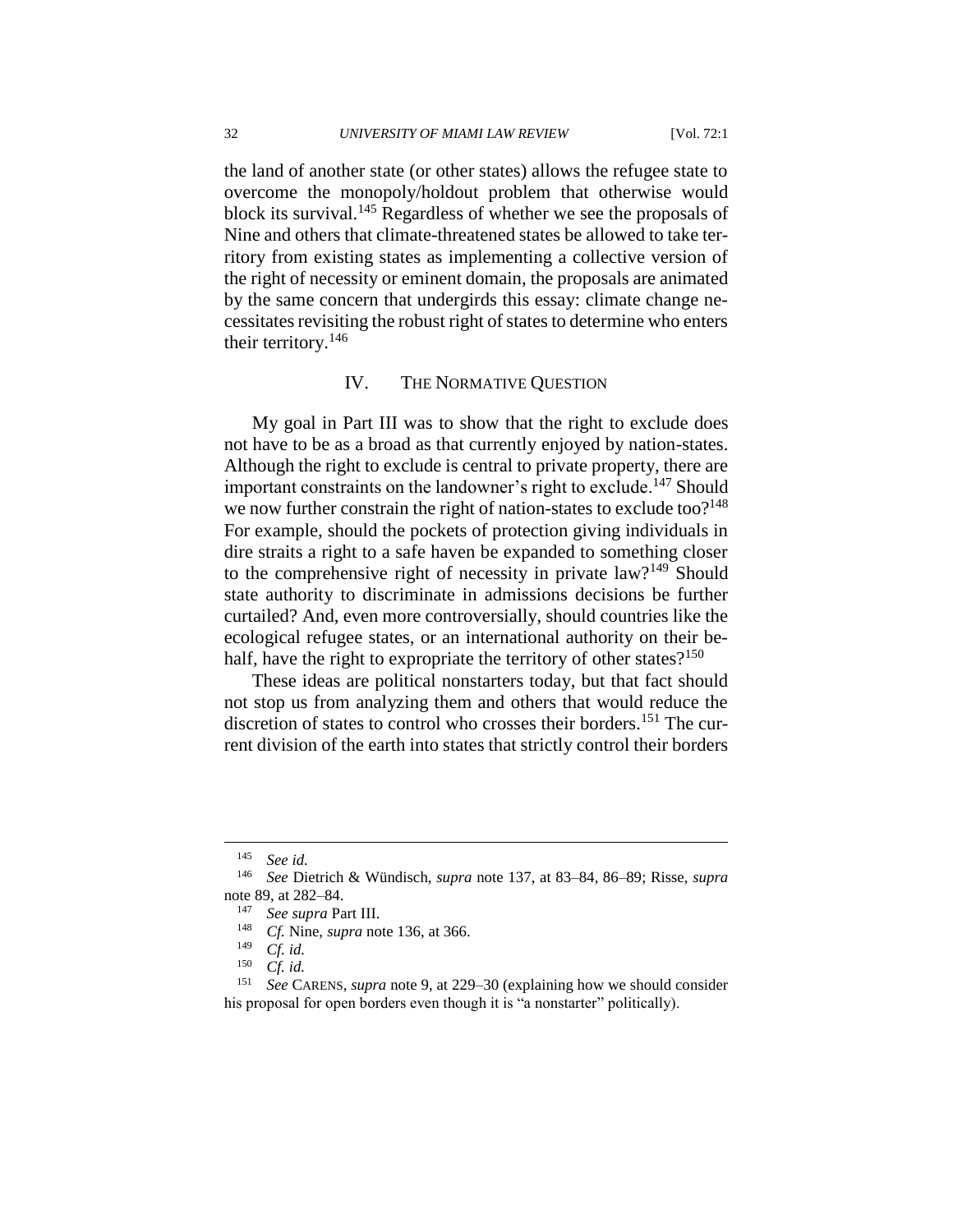is a human construct of relatively recent origin,  $152$  and it is not inevitable that countries will have a robust right to exclude.<sup>153</sup>

As recently as the nineteenth century, borders in Western Europe and the United States were comparatively open.<sup>154</sup> World War I put an abrupt end to "the laissez-faire era"<sup>155</sup> of immigration in Western Europe and the United States, marking the advent of strict enforcement of requirements for passports and visas to cross national

<sup>152</sup> *See* TORPEY, *supra* note 29, at 159 ("Most familiar to and accepted by people today is the right of states to control *entry*, a prerogative that has come to be understood as one of the quintessential features of sovereignty. It is important to note, however, that the widespread recognition of this prerogative is a fairly recent development . . . . [I]n his survey of the international legal opinion prevailing during the period immediately preceding the First World War, a German analyst of the international passport system, Werner Bertelsmann, was unable to muster any consensus for the view that states had an unequivocal right to bar foreigners from entry into their territory."); *see also* CARENS, *supra* note 9, at*.*260, 275, 283 (referring to division of the world into states with "discretionary control over immigration" as a "human construction").

<sup>153</sup> *See* CARENS, *supra* note 9, at 229–30 (arguing that open borders are what justice demands, though conceding that the idea is a "nonstarter" politically today).

<sup>154</sup> *See* TICHENOR, *supra* note 29, at 2, 11, 12, 48–49, 60, 67–69, 293 ("Save for the fleeting Alien and Sedition Acts, the national government embraced an essentially laissez-faire approach to immigration for many decades after the founding. Immigration reforms of the late-nineteenth century brought both sweeping Chinese exclusion policies and limited screening of other immigrant groups; entry for most white European newcomers remained unfettered at the close of the Gilded Age." (footnote omitted)); TORPEY, *supra* note 29, at 91–99, 105–07, 115, 121, 159; Schuck, *supra* note 36, at 2, 7. Before immigration policy was nationalized in the United States in the nineteenth century, states regulated immigration, although their regulations were not especially restrictive of European immigration. *See* TICHENOR, *supra* note 29, at 46, 52, 58–59, 67; *see also* Gerald L. Neuman, *The Lost Century of American Immigration Law (1776–1875)*, 93 COLUM. L. REV. 1833, 1834, 1837, 1841–84 (1993). The U.S. adopted the first of the Chinese Exclusion Acts in 1882. TORPEY, *supra* note 29, at 97–98; TICHENOR, *supra* note 29, at 87–113.

<sup>&</sup>lt;sup>155</sup> TORPEY, *supra* note 29, at 117 (quoting ALAN DOWTY, CLOSED BORDERS: THE CONTEMPORARY ASSAULT ON FREEDOM OF MOVEMENT 83 (1987)).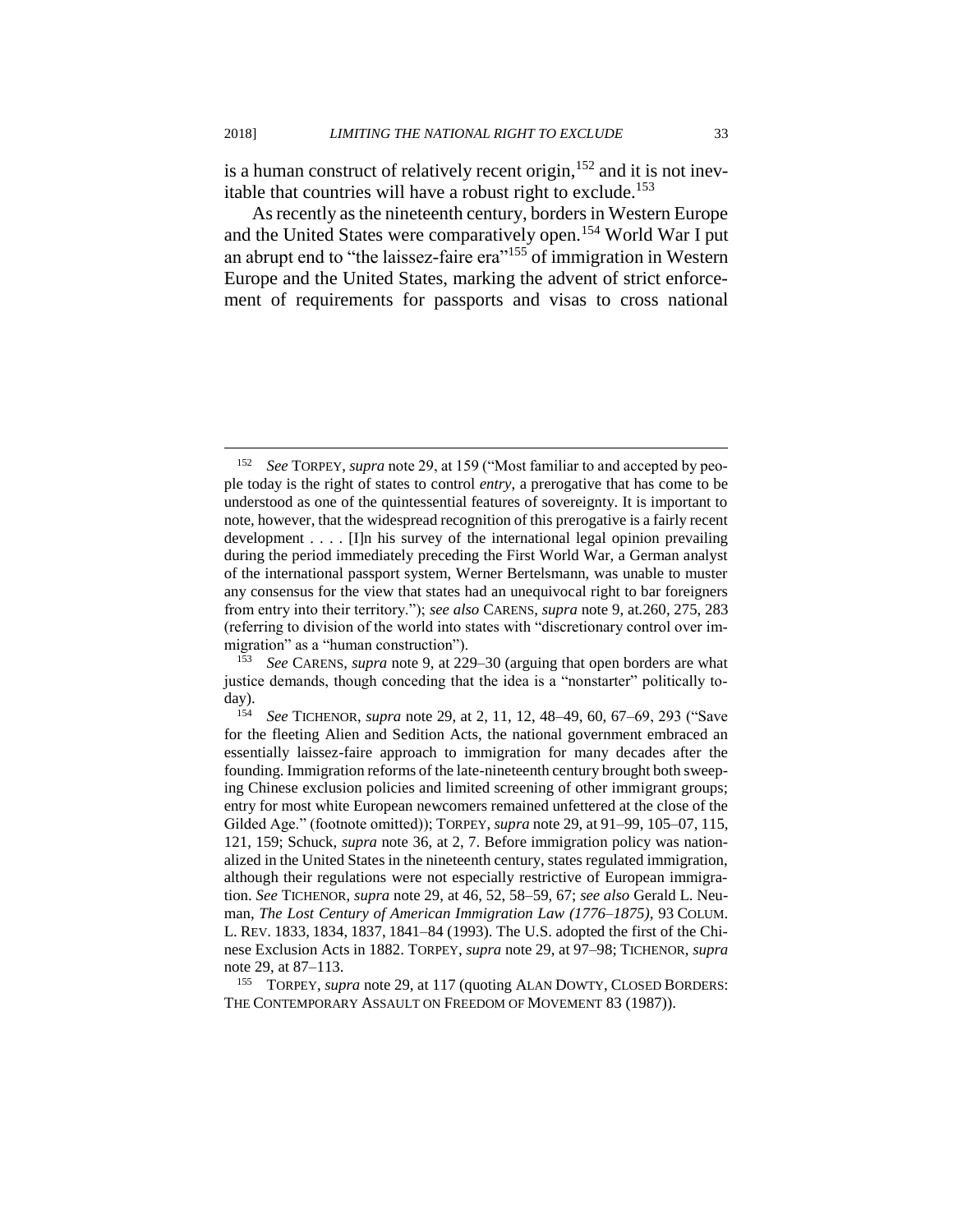boundaries in Western Europe and into the United States.<sup>156</sup> Restrictions on entry increased after World War I.<sup>157</sup> The United States had already started limiting Chinese immigration in the 1880s.<sup>158</sup> In the 1920s, Congress legislated the racially discriminatory nationalorigins quota regime to curtail southern and eastern European immigration and bar Asian immigration.<sup>159</sup>

In the decades after World War II, the pendulum swung the other way toward greater openness.<sup>160</sup> Western European countries reverted to opening their borders, at least to fellow Western Europeans.<sup>161</sup> In the 1960s, the United States abolished the national origins system and replaced it with a regime that significantly increased immigration, and brought immigrants from Asia, South America, and the Caribbean.<sup>162</sup> Although it is always risky to characterize the times in which you live, we now seem to be in a period of retreat, returning to more restrictive approaches to immigration. Britain's vote to exit the European Union may curtail movement in Europe;<sup>163</sup> the Trump Administration is seeking to restrain legal (as well as undocumented) immigration to the United States, perhaps by half.<sup>164</sup> Nevertheless, the current preoccupation with restricting immigration flows should not blind us to the possibility that people could be

- <sup>157</sup> *See* TORPEY, *supra* note 29, at 111.
- <sup>158</sup> *See* TICHENOR *supra* note 29, at 106–107.
- <sup>159</sup> *See id.* at 144–46, 171.
- <sup>160</sup> *See* TORPEY, *supra* note 29, at 143–57.
- *Id.* at 144–45, 152–53 (referring to Schengen Accords of 1985), 155.

<sup>156</sup> *Id.* at 111–21. In the United States, the Passport Control Act of 1918 required aliens "to first obtain a visa from American consuls or accredited representatives abroad" before arriving at "American immigration stations." TICHENOR, *supra* note 29, at 153–54. Initially intended as a wartime measure to protect the United States from "enemy agents," the "consular inspections and visa requirements" were retained after World War I. *Id.* at 154. "The 1924 Quota Act mandated on a permanent basis that all European immigrants obtain an entry visa and pass a consular inspection overseas prior to their embarkation to the United States." *Id.* at 155.

<sup>162</sup> TICHENOR, *supra* note 29, at 215–16, 218–19. *But see* Schuck, *supra* note 36, at 13 (noting limits imposed by 1965 reform and 1978 changes).

<sup>163</sup> *See* WILL SOMERVILLE, MIGRATION POL'Y INST., WHEN THE DUST SETTLES: MIGRATION POLICY AFTER BREXIT (2016), http://www.migrationpolicy.org/news/when-dust-settles-migration-policy-after-brexit.

<sup>164</sup> *See* Baker, *supra* note 2.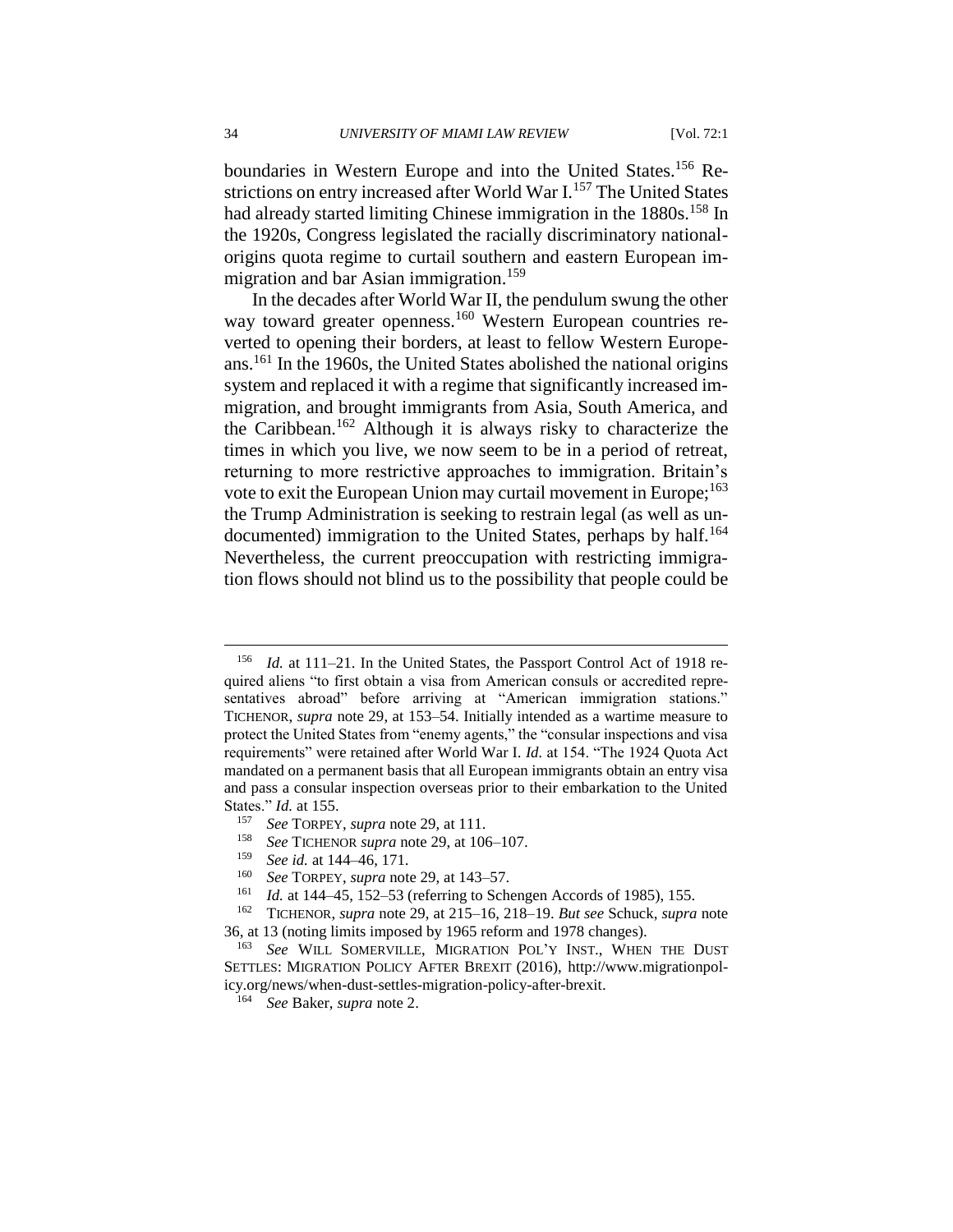able to move more freely across national borders.<sup>165</sup> As recently as 1980, another Republican, Ronald Reagan, supported the free movement of workers (as well as goods and services) between the United States, Canada, and Mexico; $166$  this vision was partially implemented by his successors in the North American Free Trade Agreement, which created greater cross-border employment mobility for professionals.<sup>167</sup>

The status quo—under which states enjoy a robust right to exclude—has already prompted well-established critiques.<sup>168</sup> For example, prominent political theorist Joseph Carens argues that justice requires "open borders" with some limited caveats to protect national security, public order, the welfare state, and perhaps even national cultures.<sup>169</sup> His arguments are rooted in commitments to freedom and equality.<sup>170</sup> According to Carens, the freedom to move across borders is a human right, regardless of whether the borders are intra- or inter-state.<sup>171</sup> Carens further argues that open borders would reduce inequalities and promote equality of opportunity.<sup>172</sup> There are also well-established defenses of robust national rights to exclude, many of which Carens addresses in defending his argument

<sup>165</sup> *See, e.g.*, Frank Jordans, *Merkel Stands by Her 2015 Decision to Open German Borders*, WASH. POST (Aug. 20, 2017), https://www.washingtonpost.com/world/europe/merkel-ally-drops-call-for-cap-on-refugees-enteringgermany/2017/08/20/ad0a6064-85a6-11e7-96a7-

d178cf3524eb\_story.html?utm\_term=.f11d10324155.

<sup>166</sup> TICHENOR, *supra* note 29, at 255 ("During his 1980 presidential campaign, Reagan endorsed the notion of a North American free trade zone in which goods, services, technology, and workers could move freely across U.S., Canadian, and Mexican borders. Key members of the campaign team recall that Reagan, who had strong ties to California growers, originally was persuaded that the best way to redress illegal immigration was to create an open border with Mexico.").

<sup>167</sup> *TN NAFTA Professionals*, U.S. CITIZENSHIP & IMMIGR. SERVS., https:// www.uscis.gov/working-united-states/temporary-workers/tn-nafta-professionals (last updated Mar. 7, 2017).<br> $\frac{168}{200}$  See a.g. CARENS, 544

<sup>168</sup> *See, e.g.*, CARENS, *supra* note 9, at 276–86.

*Id.* 

<sup>170</sup> *Id.* at 233.

 $\frac{171}{172}$  *Id.* at 237.

Id. at 234. He concedes that freedom to move across national borders by itself will not be sufficient to promote global distributive justice because the poor may not be well-positioned to move. Thus, he also supports significant reductions in "international inequalities." *Id.*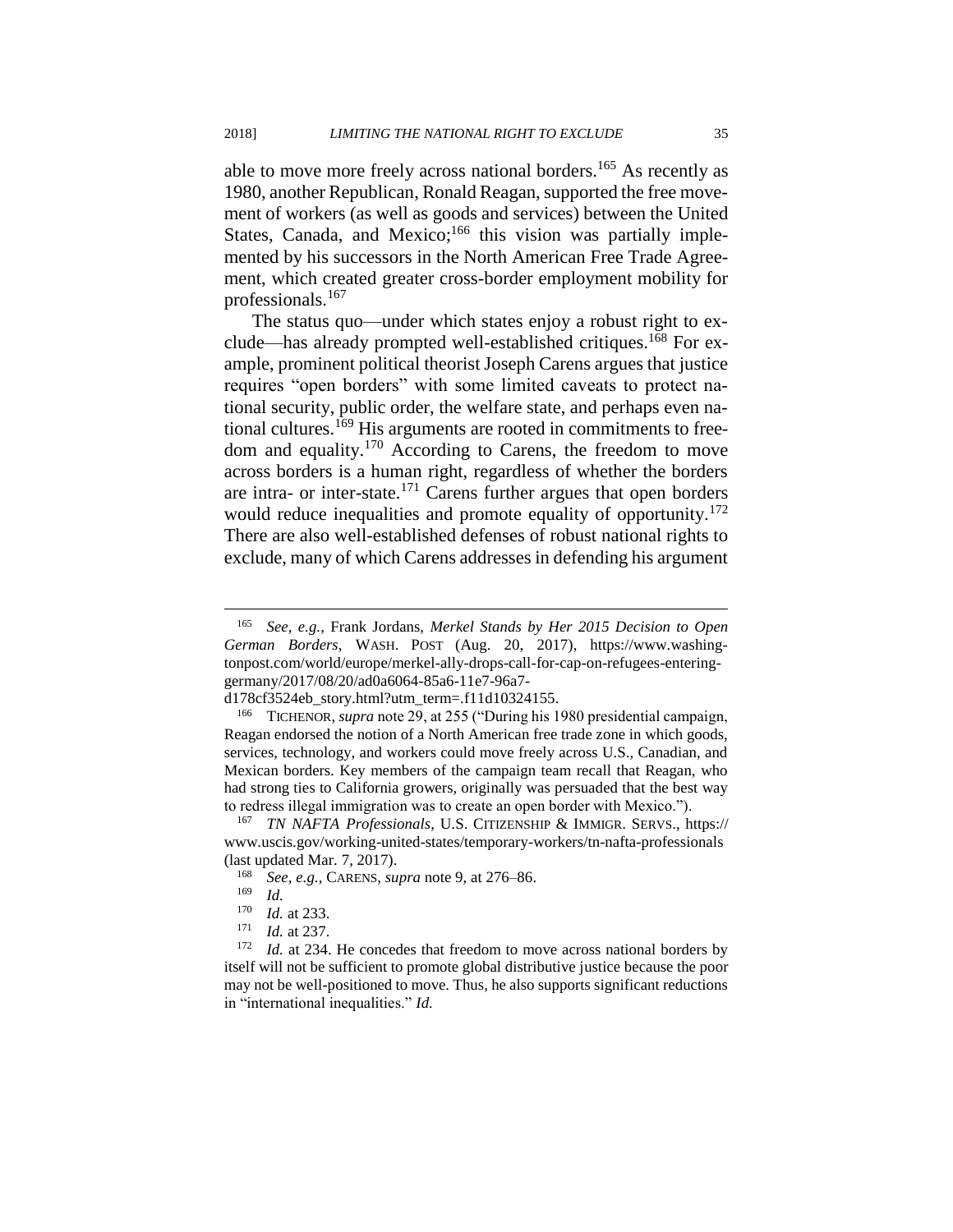that justice favors open borders.<sup>173</sup> Some argue that "justice is primarily about relationships inside the state."<sup>174</sup> Michael Walzer famously argues that national control of admissions decisions is a precondition for "communities of character."<sup>175</sup> Carens also recognizes arguments that such control is necessary to enable countries to realize their right to self-determination,<sup>176</sup> to give priority to one's compatriots,<sup>177</sup> or to protect national security, public order, the welfare state, or national cultures.<sup>178</sup>

I do not want to revisit the debate about whether national borders should be open. Rather, my argument is that the needs for greater human mobility that climate change will generate should prompt us to rethink the robustness of the right to exclude that states currently enjoy. The current state of affairs, where states enjoy virtually unconstrained authority to exclude others, emerged in a specific physical context.<sup>179</sup> But climate change is already altering, and will continue to alter, the current context in important respects.<sup>180</sup> In this new climate, some of the arguments against freedom of movement are recast in a different light and may actually favor a greater permeability of national borders, if not completely open borders.<sup>181</sup>

Globally, climate change will alter the areas of the earth that are conducive to human habitation, and consequently where people will live.<sup>182</sup> Many low-lying coastal areas likely will become uninhabitable due to sea-level rise in the absence of investments in expensive infrastructure to protect their coastlines. As already mentioned, 10% of the world's population lives in low-lying coastal areas, "with a larger share of the population (14%) in developing countries living

 $\frac{173}{174}$  *Id.* at 270–83.

<sup>&</sup>lt;sup>174</sup> *Id.* at 256 (referring to this objection to open borders, but rejecting it).<br><sup>175</sup> WALZER sunga pote 51, at 62; see also CARENS sunga pote 9, at 261

<sup>175</sup> WALZER, *supra* note 51, at 62; *see also* CARENS, *supra* note 9, at 261–62 (quoting same passage).

<sup>&</sup>lt;sup>176</sup> CARENS, *supra* note 9, at 262.

*Id.* at 273.

<sup>178</sup> *Id.* at 276–87.

<sup>179</sup> *See* TORPEY, *supra* note 29, at 117–21.

See MARTIN, *supra* note 24, at 3.

<sup>181</sup> *See* Richard Black et al., *Migration as Adaptation*, 478 NATURE 447, 448–

<sup>49 (2011);</sup> *see also* CARENS, *supra* note 9, at 225–54.

<sup>182</sup> *See* MARTIN, *supra* note 24, at 2–5.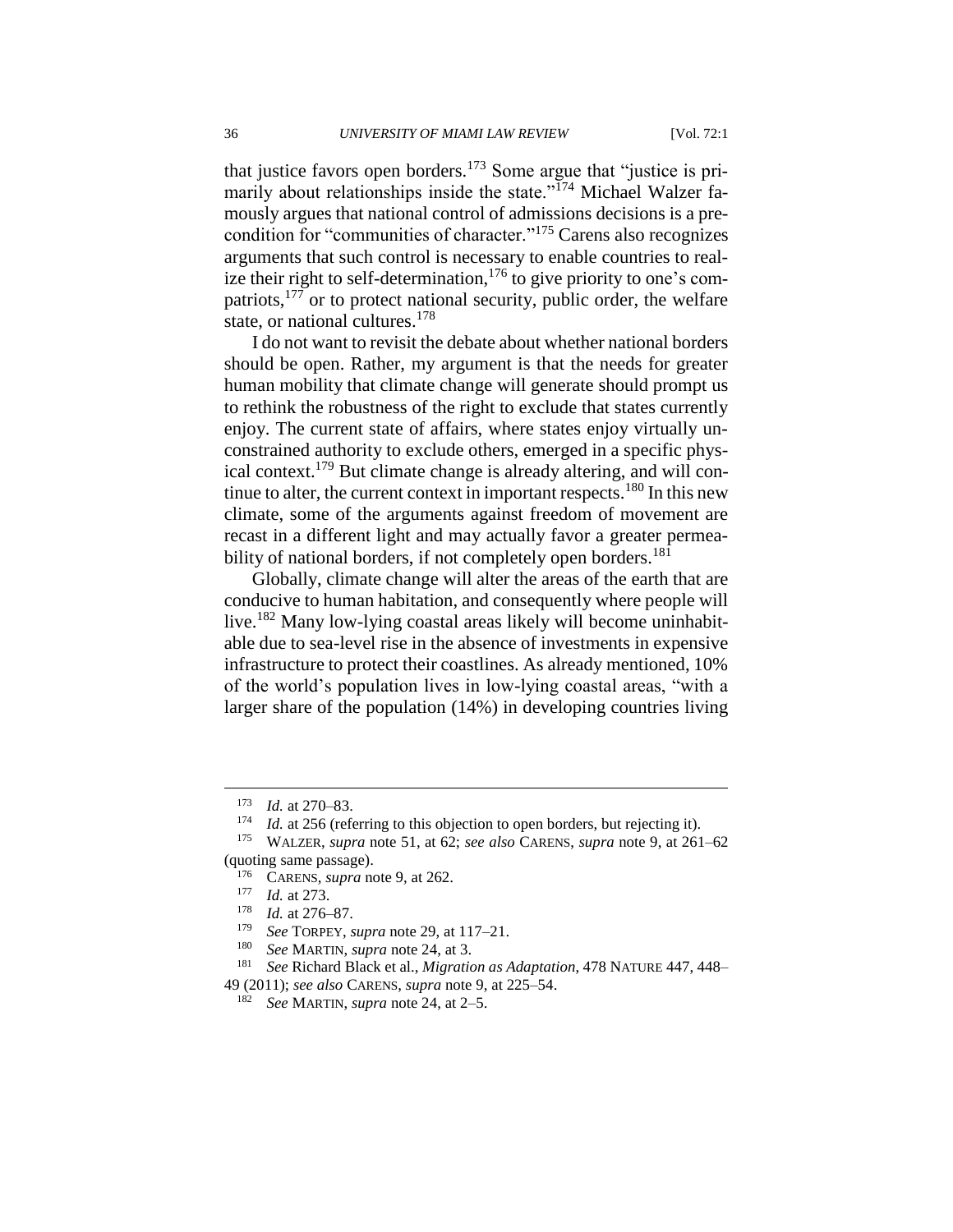in [such] area[s] compared to more developed regions."<sup>183</sup> Other climate stressors, such as temperature increase, will make it difficult for humans to live in other types of environments.<sup>184</sup> For example, a 2016 article concludes that due to projected temperature increases, the Middle East and North Africa, which is home to "about 550 million people,"<sup>185</sup> "is a climate change hotspot that could turn into a scorching area in the summer."<sup>186</sup> Under a scenario where greenhouse gas emissions continue to rise in this century, "part of the [Middle East and North Africa] may become uninhabitable for some species, including humans."<sup>187</sup> People affected by sea-level rise and other consequences of climate change may not move across an international boundary; experience suggests that people who move due to environmental change often move internally within their home countries.<sup>188</sup> People also likely will try to avoid moving, given

 $\overline{a}$ 

<sup>188</sup> *See* MARTIN, *supra* note 24, at 2 ("Given that most movements are likely to be within countries, much of the attention to date has focused legitimately on internal migration, and policymakers have paid particular attention to adaptation

<sup>183</sup> Curtis & Schneider, *supra* note 22, at 29 (citing McGranahan et al., *supra* note 22, at 17, 25–26; O'NEILL ET AL., *supra* note 22, at 26–27).

<sup>184</sup> *See* Lelieveld et al., *supra* note 25, at 245–47; *see also* MARTIN, *supra* note 24, at 3 (analyzing "four paths . . . by which environmental change may affect migration either directly, or, more likely, in combination with other factors: [l]onger-term drying trends[,] . . . [r]ising sea levels[,] . . . [w]eather-related acute natural hazards, [and] . . . [c]ompetition over natural resources").

<sup>185</sup> Lelieveld et al., *supra* note 25, at 247.

 $\frac{186}{187}$  *Id.* at 257.

*Id.* (citing Jeremey S. Pal & Elfatih A.B. Eltahir, *Future Temperature in Southwest Asia Projected to Exceed a Threshold for Human Adaptability*, 6 NATURE CLIMATE CHANGE 197, 197 (2016)). Pal and Eltahir conclude that, if emissions continue to rise under a business-as-usual-scenario, "[a] plausible analogy of future climate for many locations in Southwest Asia is the current climate of the desert of Northern Afar on the African side of the Red Sea, a region with no permanent human settlements owing to its extreme climate." Pal & Eltahir, *supra* note 187, at 199. For a thought-provoking analysis of the implications of sea-level rise for UNESCO world heritage sites, and the land masses of different countries over a 2000-year period, see Ben Marzeion & Anders Levermann, *Loss of Cultural World Heritage and Currently Inhabited Places to Sea-Level Rise*, 9 ENVTL. RES. LETTERS 1, 4–6 (2014). On the other hand, "climate change might result in northern lands in Canada, Russia and Greenland that are currently sparsely populated, becoming more hospitable environments." Allan M. Findlay, *Migrant Destinations in an Era of Environmental Change*, 21S GLOBAL ENVTL. CHANGE S50, S52 (2011).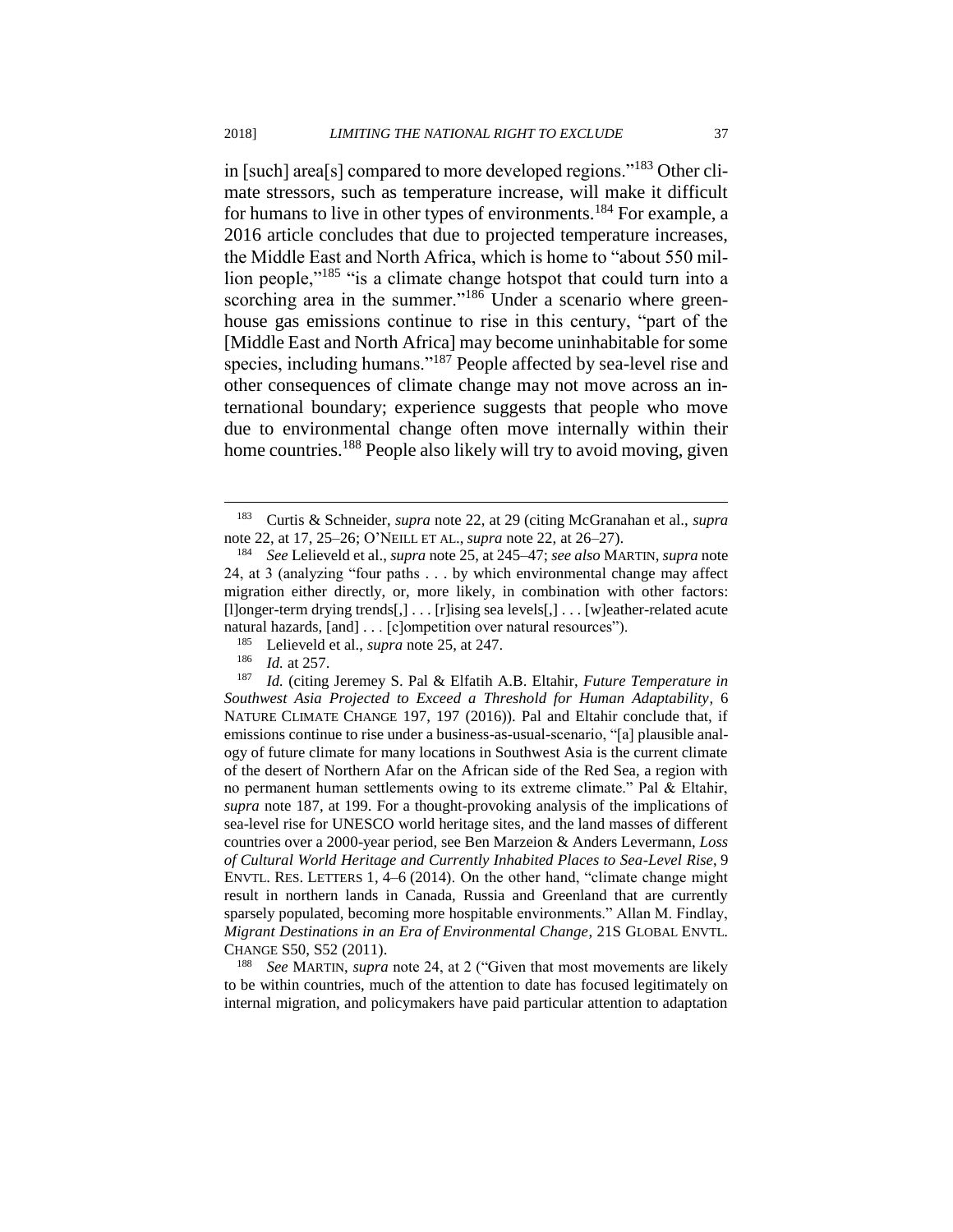the human preference for remaining in place.<sup>189</sup> But some people will need to move across national borders.<sup>190</sup> It is therefore not surprising that research focusing on the implications of climate change on migration sometimes argues explicitly for greater freedom of movement between countries as well as within them.<sup>191</sup> Climate change will impact not only the people in regions highly vulnerable to its consequences, such as coastal areas, but also those living in the destination areas to which displaced people will seek to move.<sup>192</sup>

<sup>189</sup> *See* Hugo, *supra* note 17, at S29 ("*In situ* adaptations are by far the most common responses to demographic and environmental changes."); Findlay, *supra* note 187, at S53 ("*Rootedness and immobility* are dominant features of the mobility literature . . . .").

<sup>190</sup> *See* MARTIN, *supra* note 24, at 2.<br><sup>191</sup> *See* Black et al. *supra* note 181

See Black et al., *supra* note 181, at 448–49 ("Migration may be the most effective way to allow people to diversify income and build resilience where environmental change threatens livelihoods. It is therefore necessary to make channels for voluntary migration available. Within countries, this implies removing arbitrary restrictions on movement, and providing basic infrastructure to enable relocation and resettlement in urban areas, ideally sustainably. Internationally, this might include the extension of regional economic communities to cover the free movement of people as well as money and goods."); Findlay, *supra* note 187, at S57 ("Rather than being concerned with forced environmental mobility, perhaps a greater concern for policy makers should be the inability of the most vulnerable populations to adapt to climate change in situ. The resistance of wealthier nations to consider international mobility alternatives for these groups is in many ways very problematic."); Hugo, *supra* note 17, at S31 ("[T]here *will* be increasingly stark contrasts between labour shortage and labour surplus countries. There is an urgent need for an international migration regime which recognises this reality and provides a basis for safe, effective and equitable migration from low income countries to meet the needs of high income countries. Effects of climate change may be factored in to the development of such a regime. The fact is that demographic differences, quite apart from other drivers, mean that there will be significant labour shortages in high income countries. In providing this labour, can low income areas and countries which are facing the greatest threat of negative climate change impact be given special consideration as source areas for migrants?").

<sup>192</sup> *See* Hauer, *supra* note 21, at 324; *see also* Curtis & Schneider, *supra* note 22, at 46–49.

policies that reduce the need for individuals to move out of harm's way, or alternatively, involve internal mobility as an adaptation strategy that allows households to cope with environmental changes."). For articles warning that it is important not to exaggerate the international migration that will result from climate change, especially the migration from developing to developed countries, see Findlay, *supra* note 187, at S52; Black et al., *supra* note 181, at 448–49.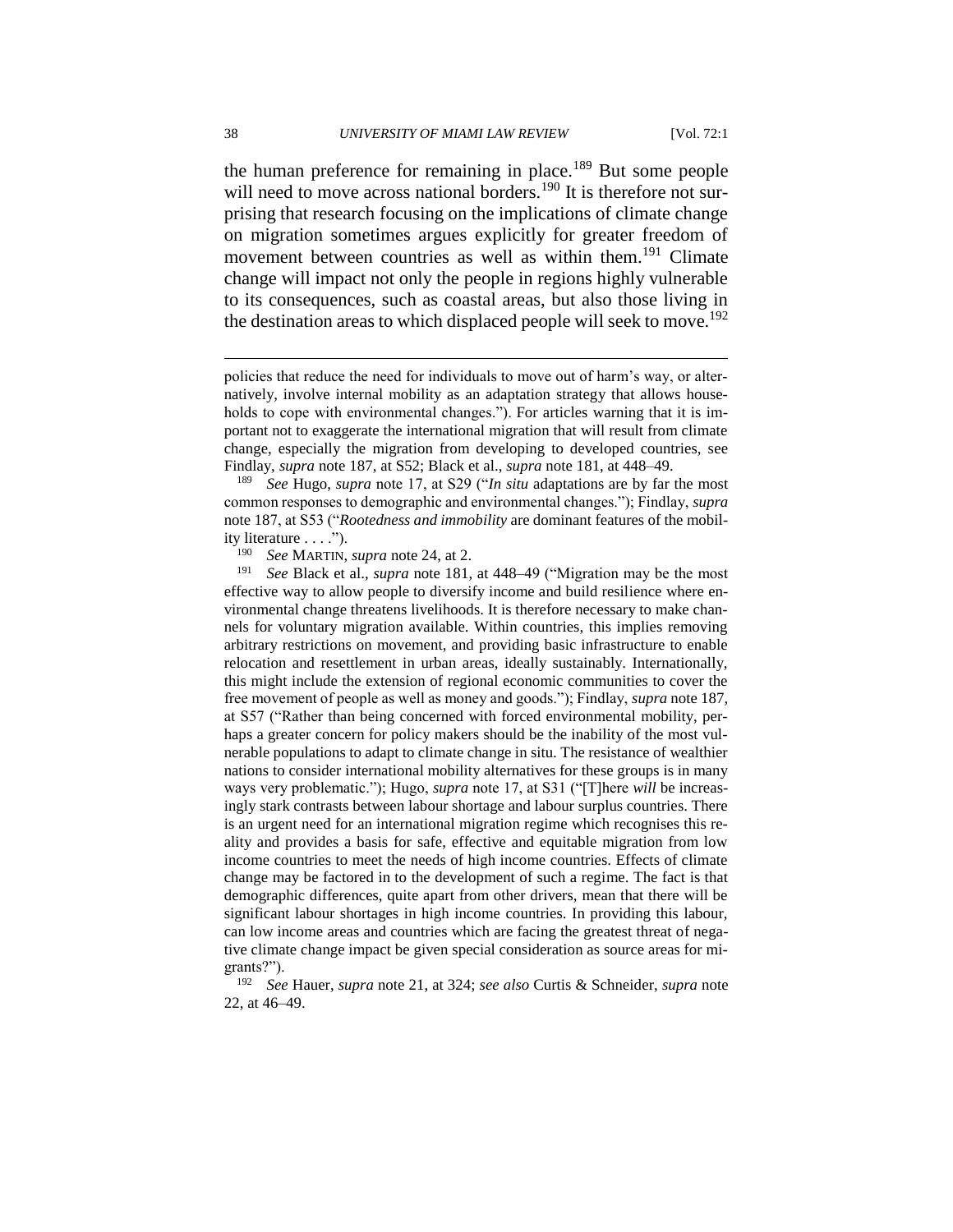Earlier, I suggested that there are two important categories of arguments for countries having robust rights to exclude, both of which mirror the arguments for giving private landowners a right to exclude: identity-based and prudential arguments.<sup>193</sup>

#### A. *The Identity-Based Arguments in the New Climate*

Consider how climate change gives rise to identity-based arguments for limiting, rather than maintaining, the rights of states to exclude foreigners. As mentioned above, climate change threatens the continued existence of several small island nations in the Pacific and Indian Oceans.<sup>194</sup> These are low-lying countries that are expected to become uninhabitable due to flooding from rising sea levels, the destruction of their sources of freshwater from "saltwater intrusion," and the destruction of infrastructure in more frequent and more extreme weather events related to climate change.<sup>195</sup> As discussed above, Nine argues that if we take seriously the right of national self-determination, these "ecological refugee states" have a right to territory within the borders of existing states to reconstitute themselves.<sup>196</sup> Without explicitly saying so, Nine recasts self-determination as an argument for curtailing the right to exclude, rather than preserving it.<sup>197</sup> Instead of saying that nations have a right to self-determination and that this right grounds a right to exclude foreigners—as Walzer argues, for example<sup>198</sup>—Nine is arguing that the right of self-determination justifies undermining the territorial integrity of existing states in the new context of climate change.<sup>199</sup>

<sup>193</sup> *See supra* Part I.

<sup>194</sup> *See* Risse, *supra* note 89, at 281–82.

<sup>&</sup>lt;sup>195</sup> U.S. DEP'T OF DEF., NATIONAL SECURITY IMPLICATIONS OF CLIMATE-RELATED RISKS AND A CHANGING CLIMATE 4–5 (2015), http://archive.defense.gov/pubs/150724-congressional-report-on-national-implications-of-climate-change.pdf?source=govdelivery; *see also* Curtis & Schneider, *supra* note 22, at  $31-41$ .

<sup>196</sup> *See* Nine, *supra* note 136, at 366.

<sup>197</sup> *See id.* at 361–62.

<sup>198</sup> *See* WALZER, *supra* note 51, at 42–46.

<sup>199</sup> *See* Nine, *supra* note 136, at 366.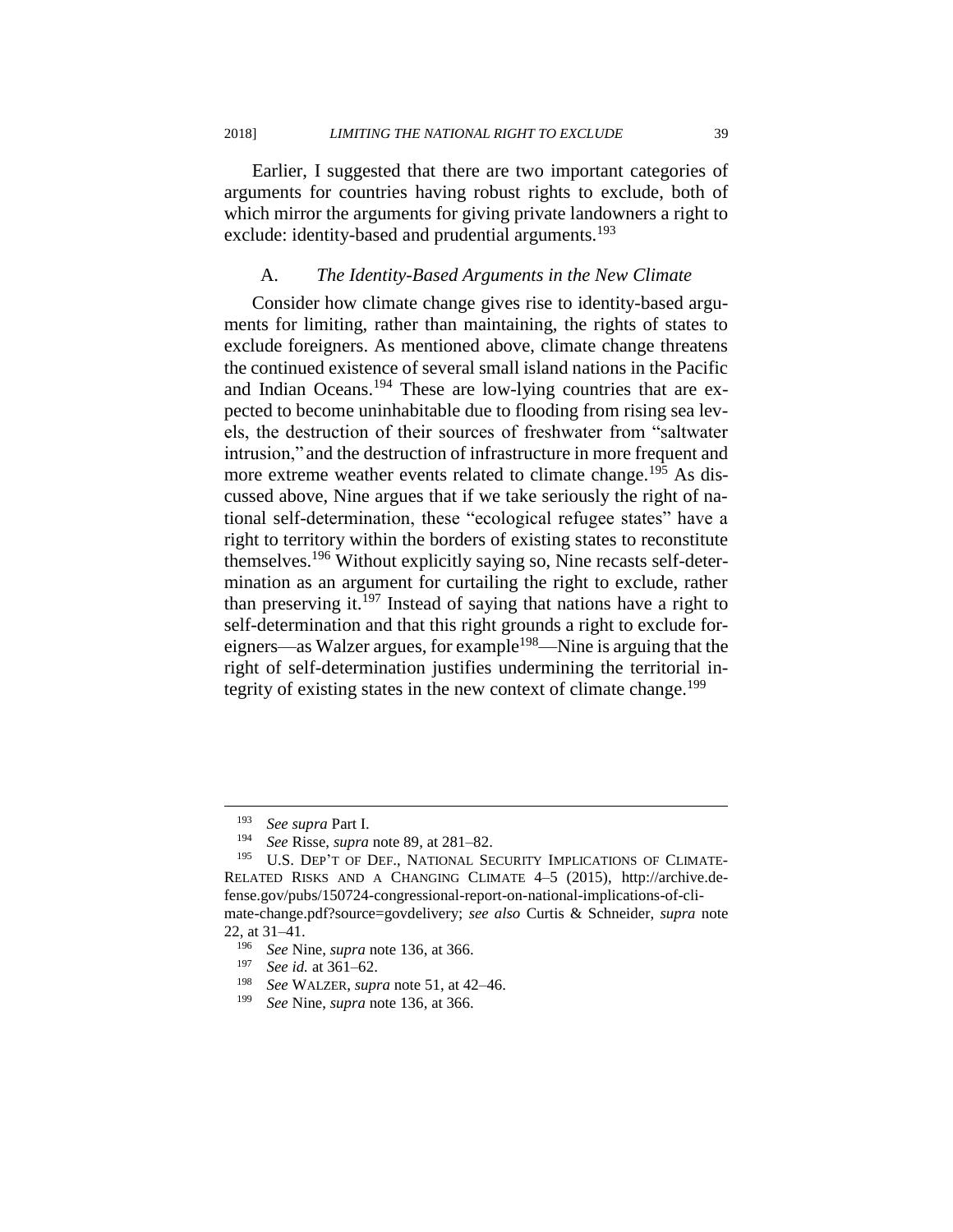Although Nine does not make this argument explicitly, one might also say that the threatened island nations have a right to territory to protect their national cultures.<sup>200</sup> This would transform preserving national cultures from an argument for national control over borders to an argument for undermining the right of existing nations to exclude.<sup>201</sup> Walzer's argument that protecting "communities of character" requires giving states the right to define their membership would similarly be transformed into an argument for undermining the right of states to refuse entry to foreigners.<sup>202</sup> The threatened island nations—unable to protect their existing communities of character within their existing land masses—would presumably have rights to persist on territory that currently belongs to other countries for the sake of preserving those communities of character.<sup>203</sup> Walzer himself seems to recognize that when territory is fully allocated, countries' rights to exclude might be overridden and that countries with plentiful land may be required to cede some of it to those in need of land—or to grant the "necessitous" membership in their political communities, an alternative I discuss further below.<sup>204</sup>

One possible response to these identity-based arguments for restricting the right to exclude is that they only justify minimal curtailment of the right to exclude to protect the right of self-determination of the small number of "ecological refugee states," which combined have a population of under 600,000 people.<sup>205</sup> Because

<sup>200</sup> *Cf. id.* at 362 ("Essentially, territorial rights establish a practical foundation upon which a group can exercise its right to self-determination . . . . For a group to be self-determining, they must have some sense of internal identity that is uniquely advanced by the self-determining powers of the group.").

<sup>201</sup> *Compare* CARENS, *supra* note 9, at 283–87, *with* Nine, *supra* note 136, at 366.<br>202

<sup>202</sup> *Cf.* WALZER, *supra* note 51, at 62.

*Cf.* Nine, *supra* note 136, at 366.

<sup>204</sup> WALZER, *supra* note 51, at 46–48. I am referring to a controversial passage, in which Walzer seems to indicate that a country could legitimately pursue a racist immigration policy like "the 'White Australia' policy" that bans non-white immigration, provided the country was willing to give up some of its territory to the individuals that it refused to admit on racist grounds.

Clare Heyward & Jörgen Ödalen, *A New Nansen Passport for the Territorially Dispossessed* 17 (Uppsala Universitet, Working Paper No. 3, 2013), http://www.statsvet.uu.se/digitalAssets/443/c\_443604-l\_3-k\_2013\_3.pdf ("The four states most commonly cited as being at risk of submersion, the Maldives, the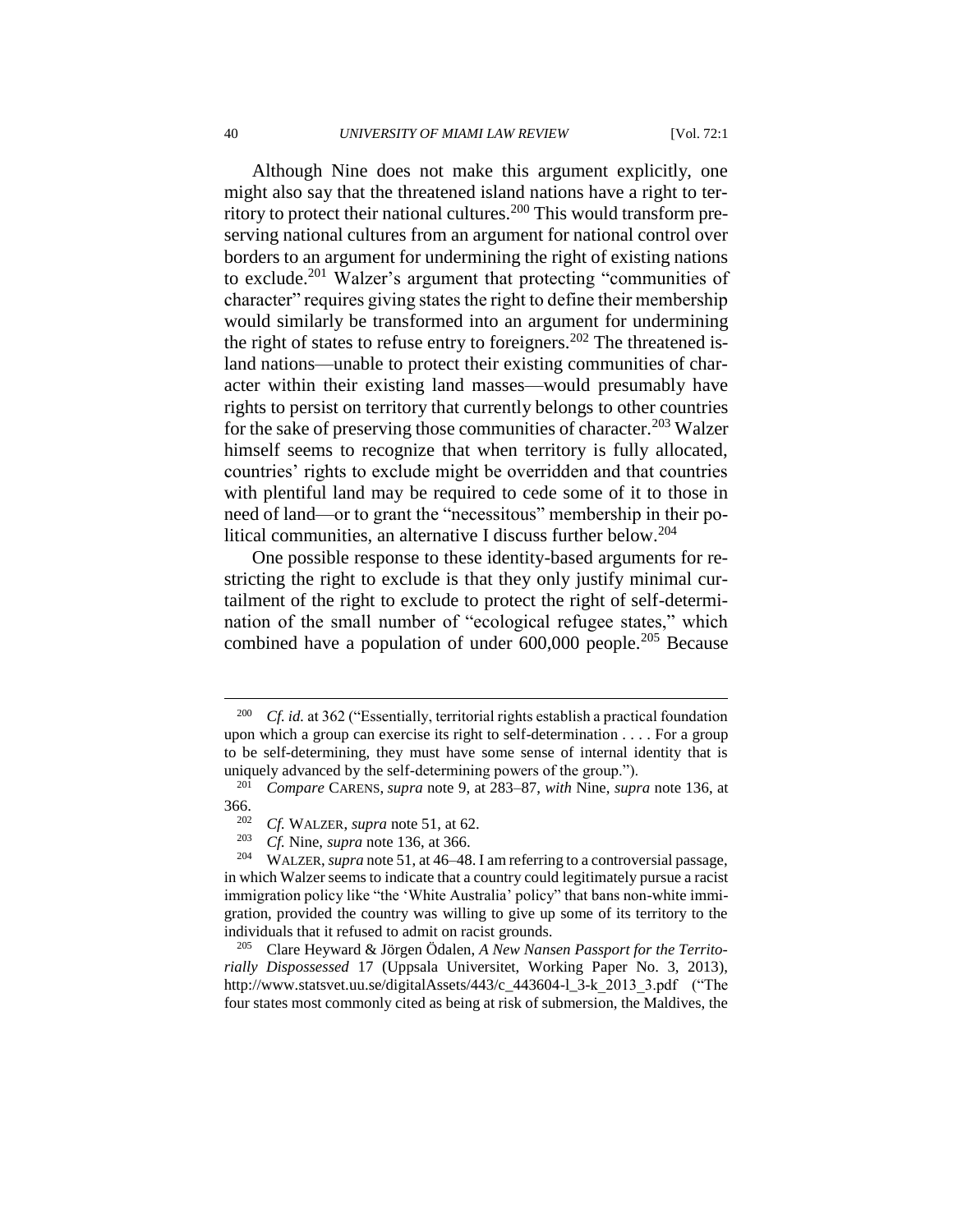these are the only countries for which climate change presents an existential threat, some may argue that these are the only countries that should be entitled to acquire territory from existing states and thus, no grand relaxation of the right to exclude is required. The difficulty with this argument is that climate change and its international implications are not limited to the small island nations.<sup>206</sup> Yes, those islands may be the only countries whose entire land masses are vulnerable to becoming uninhabitable, but they will not be the only countries whose national options and cultures will be fundamentally harmed by climate change.<sup>207</sup>

Think of Bangladesh, a low-lying country with a population of over 160 million;<sup>208</sup> it is regarded as one of the countries "most vulnerable" to climate change.<sup>209</sup> Robert Glennon recently wrote that "[a] three-foot rise in sea level would submerge almost 20 percent of the entire country and displace more than 30 million people. Some scientists project a five-to-six foot rise by 2100, which would displace perhaps 50 million people."<sup>210</sup> While Bangladesh may not disappear entirely, perhaps it also should be entitled to additional territory from other states to house its large population and limit the potentially devastating effects of climate change on its national culture as well as the right to self-determination of millions of its citizens who stand to become refugees.

Marshall Islands, Kiribati and Tuvalu have a combined population of approximately 576000—less than 1% of the UK's population.").

<sup>206</sup> *See* Hauer, *supra* note 21, at 324; *see also* Curtis & Schneider, *supra* note 22, at 46–49.

<sup>207</sup> *See* Hauer, *supra* note 21, at 324; *see also* Curtis & Schneider, *supra* note 22, at  $46-49$ .<br><sup>208</sup> Pobor

Robert Glennon, *The Unfolding Tragedy of Climate Change in Bangladesh*, SCI. AM.: GUEST BLOG (Apr. 21, 2017), https://blogs.scientificamerican.com/guest-blog/the-unfolding-tragedy-of-climate-change-in-bangladesh/.

IPCC, REPORT ON BANGLADESH LAUNCH OF THE FIFTH ASSESSMENT REPORT (AR5) OF THE INTERGOVERNMENTAL PANEL ON CLIMATE CHANGE (IPCC), 3 (2014), https://cdkn.org/wp-content/uploads/2014/05/Report-on-IPCCoutreach-events-Bangladesh-.pdf; *cf.* Hugo, *supra* note 17, at S29–31 (discussing the vulnerability of the Mekong Delta in Vietnam).

<sup>210</sup> Glennon, *supra* note 208; *see also* Damian Carrington, *Climate Change Will Stir 'Unimaginable' Refugee Crisis, Says Military*, GUARDIAN (Dec. 1, 2016, 1:00 AM), https://www.theguardian.com/environment/2016/dec/01/climatechange-trigger-unimaginable-refugee-crisis-senior-military (quoting former military adviser to the President of Bangladesh).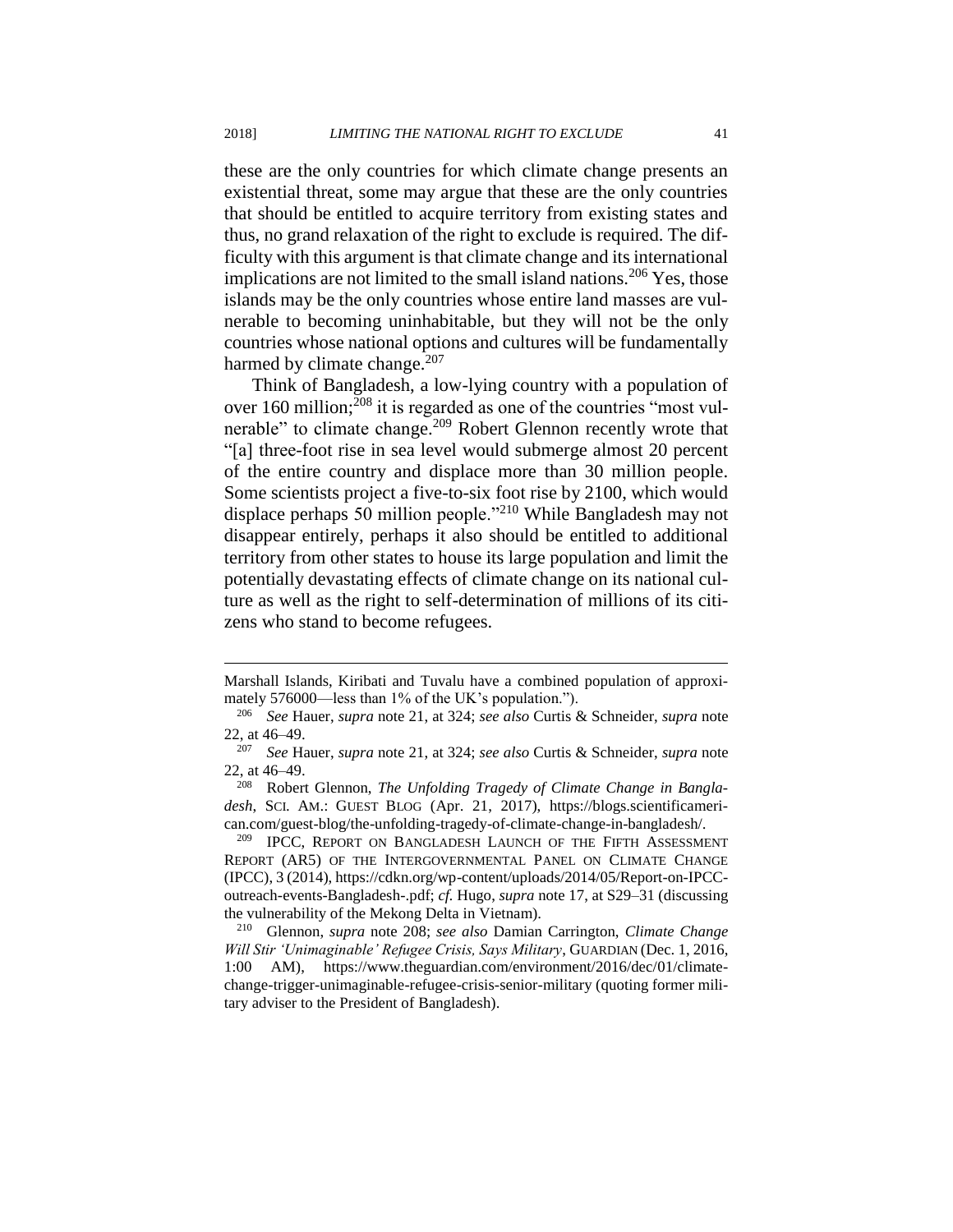From the opposite perspective, one might argue that the identitybased arguments are too indeterminate to justify even minimally curtailing other states' rights to exclude, even if done to protect the ecological refugee states.<sup>211</sup> Displacing one country from some of its territory to enable the persistence of an ecological refugee state will affect the self-determination and the culture of the state that loses part of its territory to the refugee state.<sup>212</sup> Doesn't a "donor" state also have a right to self-determination on par with the refugee state? Moreover, what metric will be used to determine which countries are displaced from some of their territory for refugee states? In the nineteenth century, as the United States displaced Native Americans from their lands, Native Americans were faulted for not using their lands productively.<sup>213</sup> Forcing states to give up some of their territory because they are not using it according to some externally determined standard would evince a profound disregard for the rights of those existing states to self-determination and repeat the mistakes of colonization. This time, however, the territorial surrenders would often be on behalf of descendants of communities that Europeans colonized, as a number of the ecological refugee states are former colonies.<sup>214</sup> Instead of forcing countries to surrender territory on the basis that it is under-populated, or insufficiently productive, the ecological refugee states or an international body might buy territory from existing states on behalf of the refugee states.<sup>215</sup>

<sup>211</sup> *See* WALZER, *supra* note 51, at 50 ("On the one hand, everyone must have a place to live, and a place where a reasonably secure life is possible. On the other hand, this is not a right that can be enforced against particular host states.").

<sup>212</sup> *See id.* at 44 ("[T]he link between people and land is a crucial feature of national identity.").

<sup>213</sup> BANNER, *supra* note 135, at 160 ("Conventional thought about Indians changed in the early nineteenth century, as the common perception of the Indian gradually transformed from farmer to hunter, and that had the effect of weakening support among educated Americans for recognizing Indian property rights."); *see also id.* at 153, 159, 165, 168, 172–73, 206.

<sup>214</sup> Wyman, *supra* note 94, at 440 ("For example, the Maldives was a British protected area and then a protectorate from 1796 until it gained independence in 1965, and earlier the islands were under the influence of the Portuguese and the Dutch.").

<sup>215</sup> *See* Dietrich & Wündisch, *supra* note 137, at 97. Indeed, Kiribati has already bought land in Fiji in anticipation of eventual resettlement. Laurence Caramel, *Besieged by the Rising Tides of Climate Change, Kiribati Buys Land in Fiji*,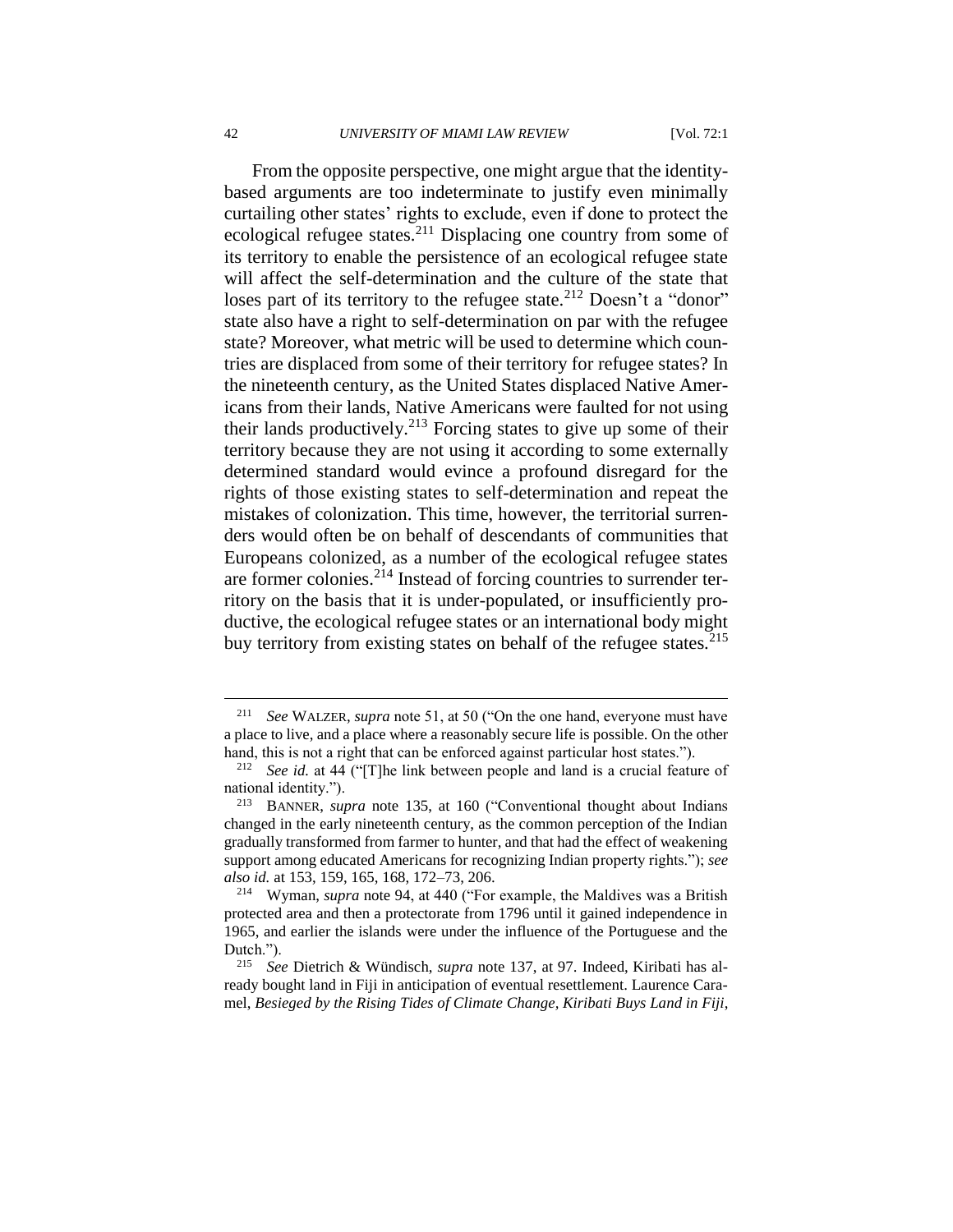But, under this approach, the international community would need to develop protections to ensure that the communities whose land is ceded genuinely consent to the cession and to avoid undermining the donor states' rights to self-determination.

An underlying issue with the national identity-based arguments for limiting the national right to exclude is that these arguments presume that national identities are worth protecting.<sup>216</sup> It may be that individuals—not countries, national cultures, or political communities—should be the focus of concern.<sup>217</sup> If so, the right to self-determination might be reformulated as a right that individuals enjoy to be members of a self-defining community in which they can pursue their own interests.<sup>218</sup> Under this understanding, individuals would have a right to be part of a community, though not necessarily their community of birth. $2^{19}$  If their community were to scatter because its land mass disappeared, they would have a right to join another community; their original community would not have a right to take someone else's territory and recreate itself there.<sup>220</sup> In addition to

GUARDIAN (June 30, 2014, 8:00 PM), https://www.theguardian.com/environment/2014/jul/01/kiribati-climate-change-fiji-vanua-levu.

<sup>216</sup> CARENS, *supra* note 9, at 284–86 (arguing that there are important limits on the rights of states to limit immigration to protect national cultures, but noting that others go further and reject the goal of protecting cultures).

<sup>217</sup> *See* Mathew Lister, *Climate Change Refugees*, 17 CRITICAL REV. INT'L SOC. & POL. PHIL. 618, 627 (2014) ("What is plausibly owed to those displaced by climate change is a right, held by individuals, to be able to be full members in a polity that respects them and allows them sufficient autonomy.").

See id. at 628.

<sup>&</sup>lt;sup>219</sup> *See id.* at 627 ("[R]especting minority rights and protecting the rights of the displaced individuals . . . . may all be done without granting new territories to governments of no longer inhabitable states." (footnote omitted)).

<sup>&</sup>lt;sup>220</sup> *See id.* ("[I]t is a non-sequitur to suppose that [the right to a minimally just government] means, in the case of a destroyed state, that the old government should be given new territory. Rather, the relevant sort of self-determination can be fully supplied within the individual protections approach, as each individual would be provided the same sort of self-determination rights that anyone anywhere has—the right to take part in a just society."). Matthew Lister argues that "[c]orporate accounts such as Nine's and Kolers" represent an "extreme" view of the right to self-determination because they require "not just the reorganization of an existing state among its current inhabitants, but the transfer of territory from one group to another, completely alien group." *Id.* at 626–27. Walzer's mention of the possibility of nations admitting the necessitous, instead of granting the necessitous territory, might be understood as an implicit acknowledgement that the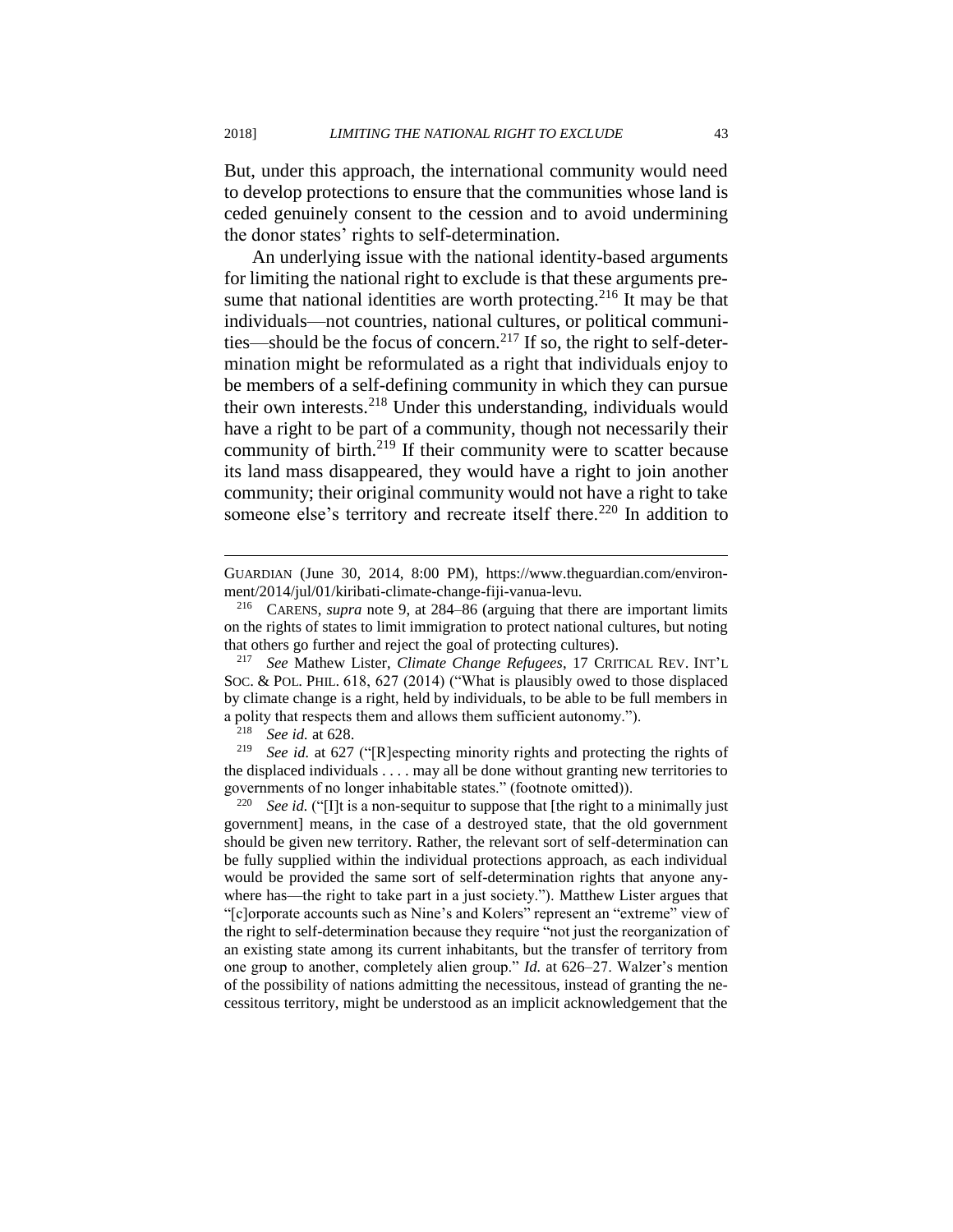having an individual right to resettle elsewhere and become part of another community, individuals might have rights to retain an affinity with the remaining population from their (now deterritorialized) home state similar to the way that individuals can have multiple citizenships today.<sup>221</sup> This individualistic formulation of the right of self-determination still would weaken the right of countries to exclude foreigners, but in a different way as countries would have to integrate people who lose their existing communities, not cede territory to those disappearing communities. $^{222}$ 

#### B. *Prudential Arguments in the New Climate*

There are also prudential arguments for limiting the right to exclude when people need to change where they live due to climate change.<sup>223</sup> As mentioned above, a prudential argument for allowing countries a wide berth to exclude foreigners is that discretionary national control over borders incentivizes countries to take care of their land mass and citizens.<sup>224</sup> Because they can control who crosses their borders, countries know that they can keep for themselves the benefits of the investments that they make in conserving their soil and educating their populations.<sup>225</sup> Countries also know that they will bear the costs of poor governance because their citizens cannot easily move elsewhere due to the right to exclude that all countries enjoy.<sup>226</sup> These arguments presume that countries will internalize the negative and positive consequences of their decisions.<sup>227</sup>

Climate change, however, is unlike the national-scale externality problems that countries are incentivized to address by the right to

- <sup>223</sup> *Cf.* Demsetz, *supra* note 56, 347–48, 351–53.
- <sup>224</sup> *See supra* Part II.

- <sup>225</sup> *See* CARENS, *supra* note 9, at 256–60, 273–74.
- <sup>226</sup> *See* TORPEY, *supra* note 29, at 162.
- *Cf.* Demsetz, *supra* note 56, at 348–49.

right to self-determination could be formulated as a right to be part of a community in which one can pursue one's own interests. *See* WALZER, *supra* note 51, at 41–42. Nine attributes such an individualistic formulation of the right to self-determination to Tamar Meisels. Nine, *supra* note 136, at 366–67.

<sup>221</sup> *See* Lister, *supra* note 217, at 627, 632 n.36. Some authors have proposed that countries that lose their land mass due to climate change could continue to be recognized as "deterritorialized states." Jörgen Ödalen, *Underwater Self-Determination: Sea-Level Rise and Deterritorialized Small Island States*, 17 ETHICS, POL'Y & ENV'T 225, 225–26 (2014).

<sup>222</sup> *Cf.* WALZER, *supra* note 51, at 46–48.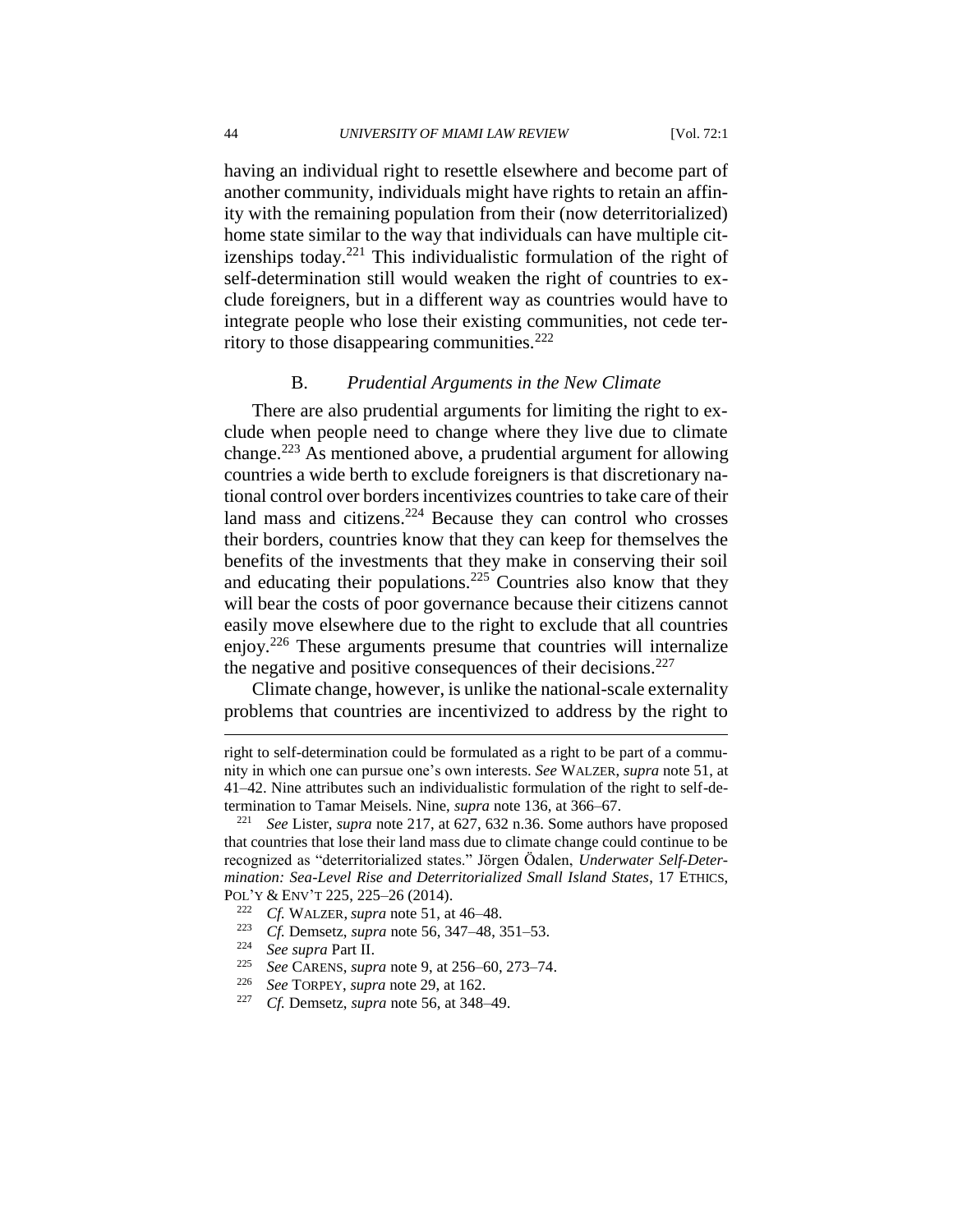exclude; it is a global commons problem that no single country can mitigate on its own.<sup>228</sup> It is the cumulative level of greenhouse gas emissions that will determine how much the climate will change, not how much any individual country emits.<sup>229</sup> The right to exclude does not motivate countries to mitigate global externality problems like climate change because the ability of country A to exclude foreigners will not enable country A to reap any special rewards from reducing its greenhouse gas emissions that it can deny to others. Even if A reduces its emissions, it may remain vulnerable to climate change because other countries can continue to emit greenhouse gases, possibly at levels that swamp any of the benefits of A's emission reductions.<sup>230</sup> Moreover, the fact that it is difficult for the citizens of country A to immigrate to country B because of the national right to exclude does not provide country A with any stronger incentive to reduce its emissions because, as just stated, no matter how much country A invests in reducing its greenhouse gas emissions, the amount of climate change will be determined by the global amount of greenhouse emissions. $231$  So, the right to exclude does nothing to incentivize countries to address climate change. Indeed, the state system may complicate mitigating the effects of climate change. With over 190 states, each with the right to exclude foreigners and set the agenda for its territory and population, coordinating an international arrangement to reduce greenhouse gas emissions has been difficult. $232$ 

<sup>228</sup> *See* Glennon, *supra* note 208 ("[Impacts of climate change] are happening *to* the people of Bangladesh, not caused *by* them . . . . the unfolding calamity demands a response from the international community. Wealthy countries have generated most of the greenhouse gases that are harming Bangladesh.").

<sup>229</sup> *See* Robyn Eckersley, *The Common but Differentiated Responsibilities of States to Assist and Receive 'Climate Refugees*,*'* 14 EUR.J. POL. THEORY 481, 485 (2015).

*Cf. id.* at 486 (noting that China's aggregate emissions are now larger than the United States and its cumulative emissions are growing).<br> $231 \text{ }$  See id, at 485

See id. at 485.

<sup>232</sup> Brad Plumer, *Meeting the Paris Climate Goals Was Always Hard. Without the U.S., It Is Far Harder.*, N.Y. TIMES (June 2, 2017), https://www.nytimes.com/2017/06/02/climate/climate-goals-paris-accord.html?\_r=0. I am not suggesting there that we should have a world government on top of national governments; such a government likely would have negative consequences that would outweigh any benefits it might yield, including a loss in democratic participation in governance.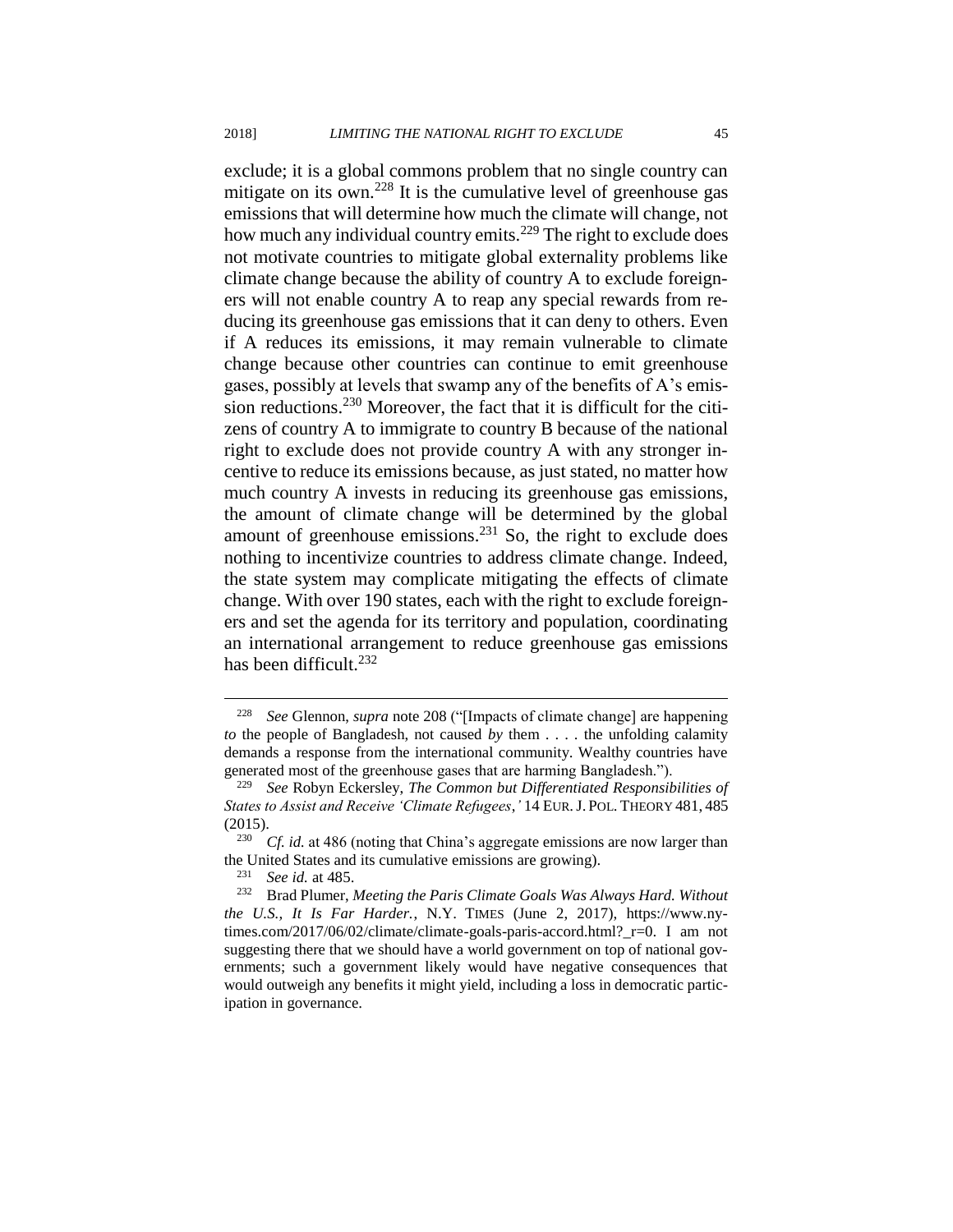In addition to doing nothing to encourage countries to reduce their greenhouse gas emissions, an unfettered national right to exclude also may make countries more vulnerable to the effects of climate change.<sup>233</sup> When the landscape suitable for human habitation is changing, national security and public order might be better protected if the right to exclude were constrained and it were easier to move across national borders. More open borders would enable people to more easily escape the "flooding, drought, and higher temperatures" that the Department of Defense warned in a 2015 report to Congress will multiply the threats facing "fragile states and vulnerable populations by dampening economic activity and burdening public health."<sup>234</sup> Immigration from fragile states might act as a "safety valve" to reduce social tensions and conflicts within those states, similar to the way that emigration from Britain to the United States (and Canada) did in the nineteenth century.<sup>235</sup> In sending countries, departures may reduce demands for increasingly scarce resources such as land or drinking water; $^{236}$  immigrants also might

<sup>233</sup> *See, e.g.*, Glennon, *supra* note 208 ("'Climate refugees, mostly rural farmers and fisherman, are moving into the slums of the country's two largest cities, Dhaka and Chittagong. As conditions deteriorate, the capacity of these areas to absorb more people is nearing the end. The sad reality offers limited options to those displaced. Climate refugees from Bangladesh, a predominantly Muslim country, are not welcome in the neighboring countries of India and Myanmar. India is building its version of a border wall, a barbed-wire fence . . . . It is exceedingly unlikely that the Trump Administration either will welcome Bangladeshi refugees or provide financial support to underwrite costs of relocation to other countries. Opportunities for resettlement in the rest of the world are dwindling.").

<sup>234</sup> *Cf.* U.S. DEP'T OF DEF., *supra* note 195, at 4. The Department of Defense has been analyzing the impacts of climate change for many years, since even before the Obama Administration. *See, e.g.*, Mark Townsend & Paul Harris, *Now the Pentagon Tells Bush: Climate Change Will Destroy Us*, GUARDIAN (Feb. 21, 2004, 8:33 PM), https://www.theguardian.com/environment/2004/feb/22/usnews.theobserver.

<sup>235</sup> *See* W.W. KNOX, *Migration: Scotland's Shifting Population 1840-1940*, *in* A HISTORY OF THE SCOTTISH PEOPLE 1, 2 (2014), http://www.scran.ac.uk/scotland/pdf/SP2\_7migration.pdf; *see also* TORPEY, *supra* note 29, at 68; MICHELLE LEIGHTON & MEREDITH BYRNE, MIGRATION POL'Y INST., WITH MILLIONS DISPLACED BY CLIMATE CHANGE OR EXTREME WEATHER, IS THERE A ROLE FOR LABOR MIGRATION PATHWAYS? (2017), http://www.migrationpolicy.org/article/ millions-displaced-climate-change-or-extreme-weather-there-role-labor-migration-pathways.

<sup>236</sup> *See* LEIGHTON & BYRNE, *supra* note 235.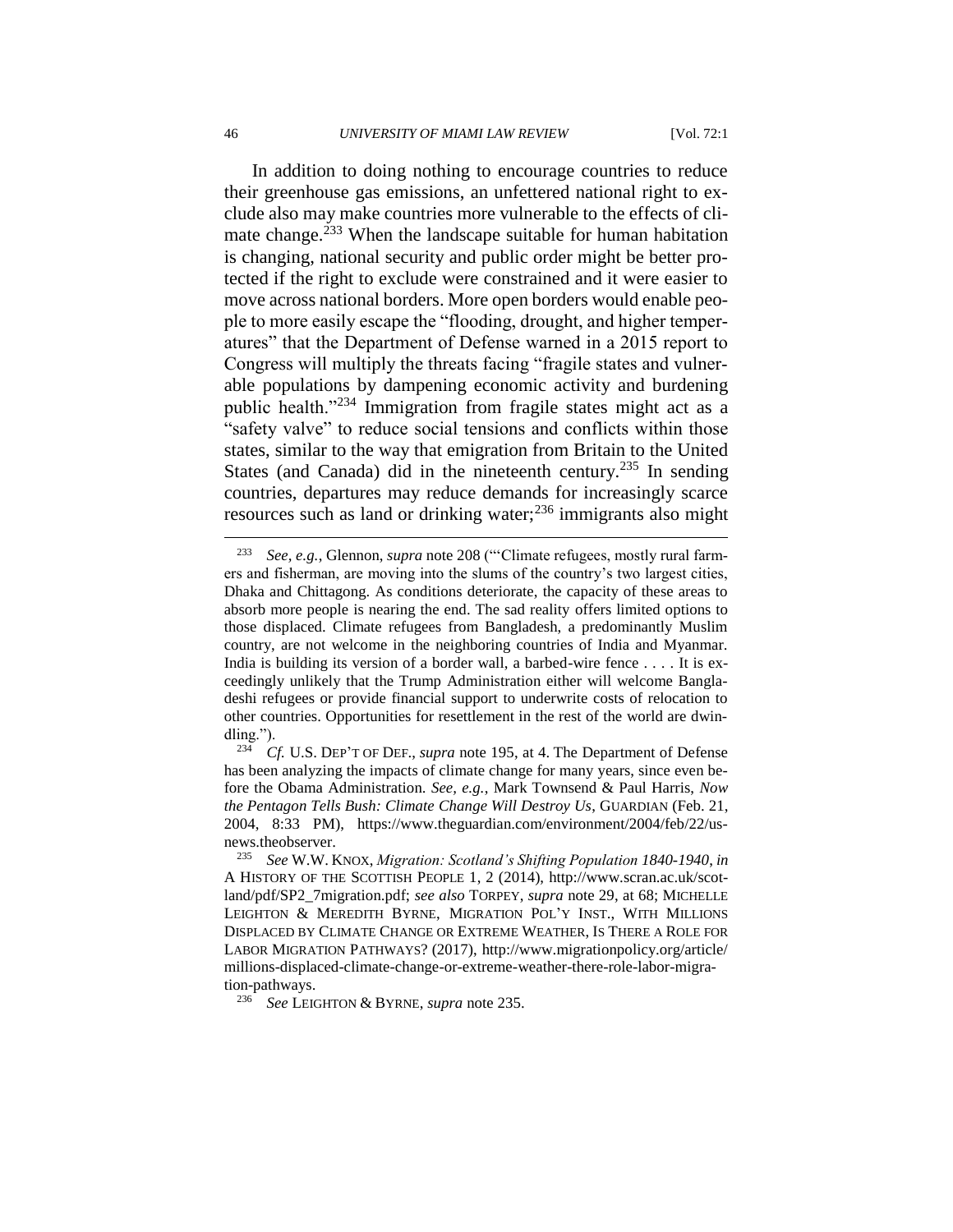send remittances back home that could help to diversify the incomes of those who remain and help them to adapt to climate change.<sup>237</sup>

One argument sometimes made against using immigration to alleviate tensions in the sending country is that the safety valve creates a risk of moral hazard by reducing the incentives for sending countries to address the underlying causes of their social tensions.<sup>238</sup> In the early 1950s, for example, United States officials debated whether encouraging defections from Communist countries would reduce or increase internal resistance to the Communist governments.<sup>239</sup> But this risk of moral hazard does not apply when climate change is exacerbating, or giving rise to, those tensions. Again, because climate change is a global commons problem resulting from the total level of worldwide emissions, this reduces the amount that countries can do on their own to reduce their impacts, and so punishing the victims of climate change by confining them to their home countries is not going to lead to less climate change.<sup>240</sup> However, countries have greater control over the degree to which they adapt to the effects of climate change to the extent that they decide if and how to invest in their citizens and infrastructure to promote resilience to the effects of climate change; so one might ask if countries will under-invest in adaption if their populations can exit to other countries.

Thus far, I have emphasized how the national security of sending countries would be enhanced through more open borders, but increasing immigration is also in the interests of potential receiving countries. Receiving countries might benefit economically from the immigration.<sup>241</sup> Moreover, if there are more legal avenues for or-

<sup>237</sup> *See* Jana Kasperkevic, *Immigrants Around the World Sent \$445 Billion Back to Their Home Countries Last Year*, MARKETPLACE (June 15, 2017, 2:54 PM), https://www.marketplace.org/2017/06/15/world/immigrants-around-worldsent-445-billion-back-their-home-countries.<br> $\frac{238}{500}$  See e o Iosenh Laughon. Immigration

<sup>238</sup> *See, e.g.*, Joseph Laughon, *Immigration: A Safety Valve for Corruption?*, CAFE CON LECHE REPUBLICANS (Jan. 16, 2014) (on file with author).

See GIL LOESCHER & JOHN A. SCANLAN, CALCULATED KINDNESS: REFUGEES AND AMERICA'S HALF-OPEN DOOR, 1945 TO THE PRESENT 37 (1986). <sup>240</sup> *See* Eckersley, *supra* note 229, at 482.

<sup>241</sup> For a balanced assessment of the research on the economics of immigration for receiving countries, see Peter H. Schuck, *Immigration Reform: Hard, but Not*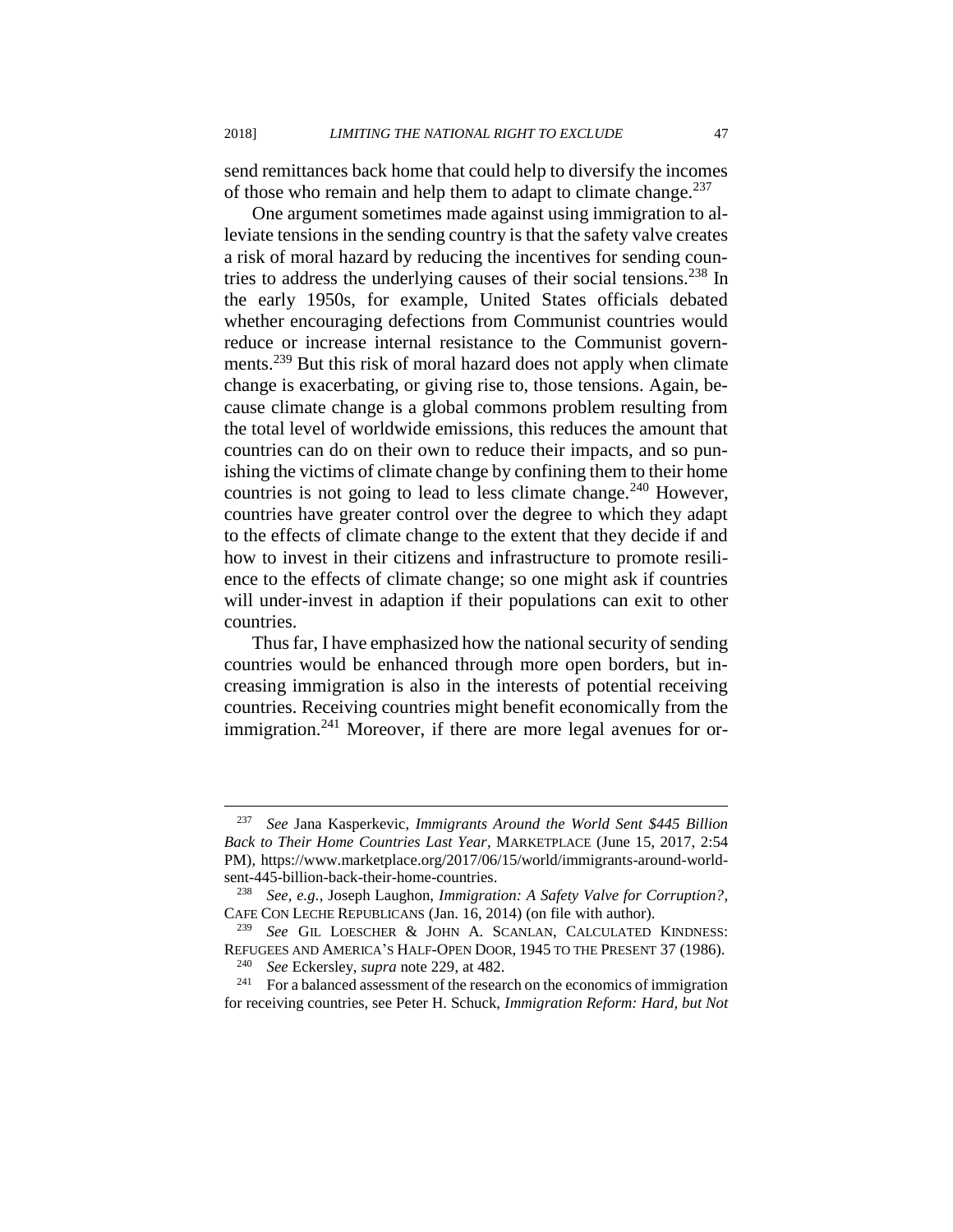derly immigration to receiving countries, they will have the opportunity to screen immigrants for security and other concerns and stand a greater chance of avoiding sudden mass influxes of people that overwhelm receiving country resources, like the Syrian refugee crisis in Europe. $242$  Thus, protecting national security and public order, which often are presented today as reasons for closing national borders to immigration, $243$  actually might be better served in an era of climate change by relaxing restrictions on immigration.<sup>244</sup> We might think of more open borders as an insurance mechanism for

<sup>243</sup> *See* CARENS, *supra* note 9, at 276–77.

<sup>244</sup> *Cf.* TICHENOR, *supra* note 29, at 218.

*Impossible*, AM. INT. (Apr. 18, 2017), https://www.the-american-interest.com/2017/04/18/immigration-reform-hard-but-not-impossible/.

<sup>242</sup> *See* TORPEY, *supra* note 29, at 162–63, 166–67; *see also Germany Spent 20 Billion Euros on Refugees in 2016*, DEUTSCHE WELLE (Germany) (May 24, 2017), http://m.dw.com/en/germany-spent-20-billion-euros-on-refugees-in-2016/ a-38963299. Indeed, there are suggestions that a drought linked to human-induced climate change, and migration from rural to urban areas stemming from this drought, were some of the factors behind the Syrian uprising that started in 2011. *See* Colin P. Kelley et al., *Climate Change in the Fertile Crescent and Implications of the Recent Syrian Drought*, 112 PROC. NAT'L ACAD. SCI. U.S. 3241, 3241 (2015); Still, Kelley et al. acknowledge that "civil unrest can never be said to have a simple or unique cause." *Id.* at 3245. The history of Mexican migration to the United States also demonstrates that when the legal avenues for migration are curtailed, illegal immigration may increase if there is demand for labor in the receiving country. *See* TICHENOR, *supra* note 29, at 218 (concluding that the United States' immigration reforms in the 1960s that ended the Bracero program and established "new caps on Western Hemisphere immigration both contributed to new waves of illegal entries, creating public policy dilemmas that bedevil national political leaders to the present day"); Douglas S. Massey, *How a 1965 Immigration Reform Created Illegal Immigration*, WASH. POST: POST EVERYTHING (Sept. 25, 2015), https://www.washingtonpost.com/posteverything/wp/2015/09/25/how-a-1965-immigration-reform-created-illegal-immigration/?umt\_term=.31c275fc283 a&utm\_term=.e81f8b1dc25c (arguing that 1965 immigration reforms created more illegal immigration to the United States from Central and South America by reducing the opportunities for legal immigration). Michael Gerrard argued in 2015 that the Syrian refugee crisis foreshadows the kind of mass migration that could be triggered by climate-related impacts. Michael B. Gerrard, *America Is the Worst Polluter in the History of the World. We Should Let Climate Change Refugees Resettle Here.*, WASH. POST (June 25, 2015), https://www.washingtonpost.com/ opinions/america-is-the-worst-polluter-in-the-history-of-the-world-we-shouldlet-climate-change-refugees-resettle-here/2015/06/25/28a55238-1a9c-11e5 ab92-c75ae6ab94b5\_story.html?utm\_term=.8890072f0460.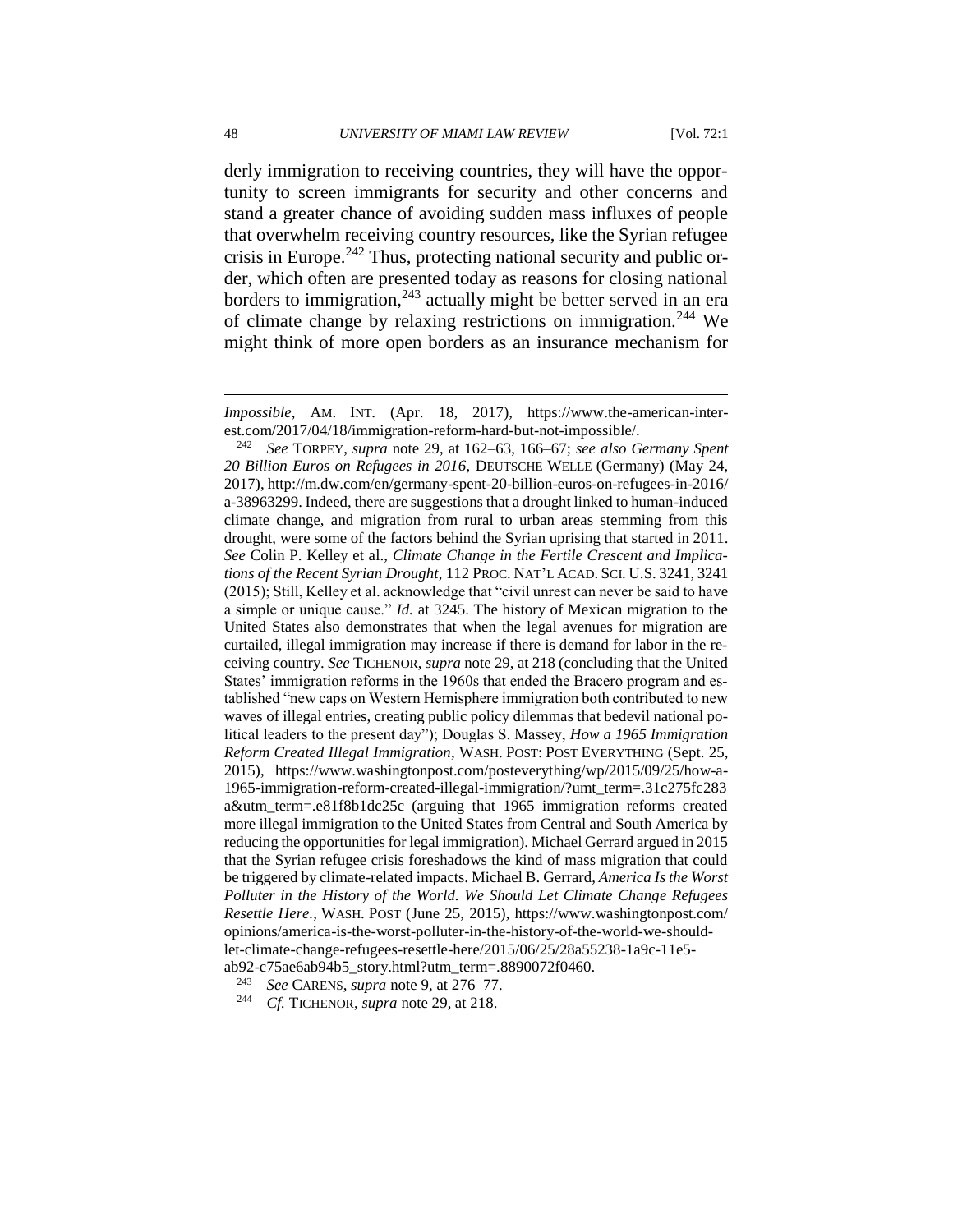dealing with the effects of climate change that would provide individuals in vulnerable countries with a way out and receiving countries with an orderly way to plan for their integration.<sup>245</sup>

#### C. *Other Arguments for Limiting the Right to Exclude*

I have argued that the identity and prudential arguments often advanced on behalf of robust national control over immigration support curtailing the national right to exclude under the changed circumstances of climate change.<sup>246</sup> As a postscript, it is worth noting that the longstanding arguments for more open immigration policies also continue to be relevant in an era of human induced climate change. Carens's appeals to equality and liberty<sup>247</sup> retain their validity (and their drawbacks), as do the economic arguments that immigration increases economic growth and human welfare.<sup>248</sup>

Then there are the existing targeted arguments for selective exceptions to the national right to exclude. Appeals to necessity support expanding the protections available to people in imminent danger, by enlarging upon existing protections for refugees.<sup>249</sup> As mentioned above, a number of the political theorists who have written about climate change and immigration have returned to the principle of necessity in Grotius—and Locke's sufficiency proviso—to ground arguments that countries are morally obligated to admit people fleeing their home countries because of climate change.<sup>250</sup> Corrective justice also provides some individuals with a claim to be admitted to a foreign country.<sup>251</sup> The theory is that countries whose actions put others at risk have an obligation to admit those people to

 $\overline{a}$ 

<sup>251</sup> *See* Katrina Miriam Wyman, *Responses to Climate Migration*, 37 HARV. ENVTL. L. REV. 167, 191 n.142 (2013) (identifying sources arguing that developed countries are obligated to assist climate migrants as a matter of corrective justice).

<sup>245</sup> *See* Wyman, *supra* note 94, at 451–52 & n.37; *see also* Ellickson, *supra*  note 57, at 1341–44 (analyzing "group ownership" of land as a "risk-spreading device").<br> $\frac{246}{36}$  Se

<sup>246</sup> *See supra* Sections IV.A, IV.B.

<sup>247</sup> *See* CARENS, *supra* note 9, at 233–36.

<sup>248</sup> *See, e.g.*, Howard F. Chang, *The Economics of International Labor Migration and the Case for Global Distributive Justice in Liberal Political Theory*, 41 CORNELL INT'L L.J. 1, 2–3 (2008).

<sup>249</sup> *See, e.g.*, Lister, *supra* note 217, at 619–25.

<sup>250</sup> *See* Kolers, *supra* note 136, at 334–340; Nine, *supra* note 136, at 359, 366; Risse, *supra* note 89, at 282–83.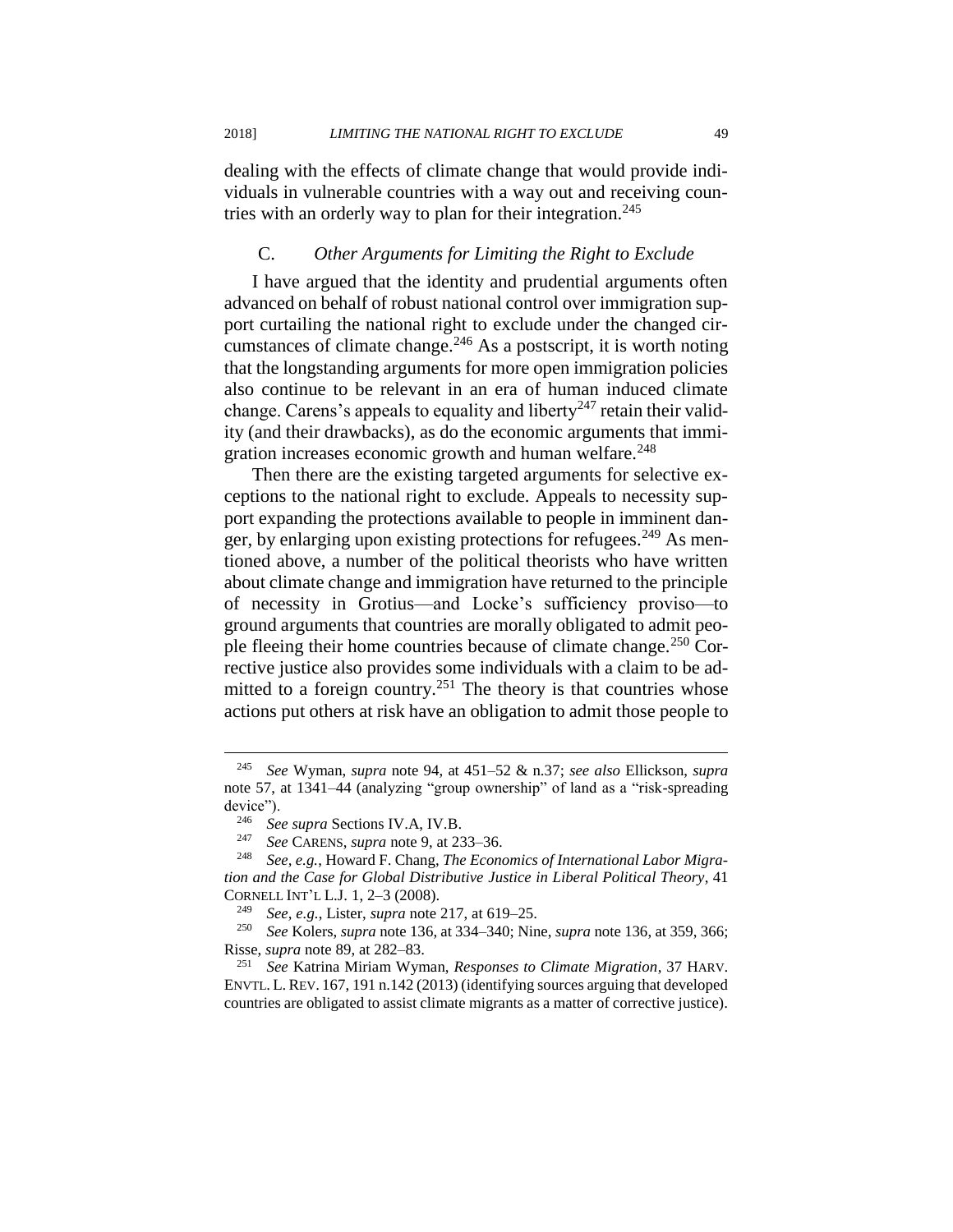their societies.<sup>252</sup> After the Vietnam War, American officials felt a responsibility to accept Vietnamese refugees; today, there is a special refugee program for admitting Iraqis endangered by their work with the United States.<sup>253</sup> Along these lines, a number of scholars argue that countries, especially wealthy developed countries, are morally obligated to admit people displaced by climate change based on the countries' histories of greenhouse gas emissions.<sup>254</sup> Strictly construed, these arguments would provide a right to immigrate to only those migrants who can prove their migration is attributable to climate change, a tall order given that climate change usually will be one of a number of factors behind someone's decision to move. $255$ 

#### V. CONCLUSION

State sovereigns and private landowners both control access to land, but the scope of the state's right to exclude currently is strikingly broader than that of private landowners.<sup>256</sup> This state of affairs reflects the political dominance of modern states, which, at least in the developed world, have the internal authority to curtail the rights of landowners and the external authority to hold foreigners at bay.<sup>257</sup> There are well-articulated arguments such as Carens's that the state's virtually unconstrained authority to exclude foreigners is too

<sup>&</sup>lt;sup>252</sup> *See id.* at 191–92.<br><sup>253</sup> *See CAPENS* surv

<sup>253</sup> *See* CARENS, *supra* note 9, at 195; LOESCHER & SCANLAN, *supra* note 239, at 113–14, 120, 123; TICHENOR, *supra* note 29, at 223; BUREAU OF POPULATION, REFUGEES, & MIGRATION, U.S. DEP'T OF STATE, *U.S. Refugee Admissions Program (USRAP) Direct Access Program for U.S.-Affiliated Iraqis* (Mar. 11, 2016), https://www.state.gov/j/prm/releases/factsheets/2016/254650.htm.

<sup>254</sup> *See* Peter Penz, *International Ethical Responsibilities to 'Climate Change Refugees*,' *in* CLIMATE CHANGE AND DISPLACEMENT: MULTIDISCIPLINARY PERSPECTIVES 151, 161 (Jane McAdam ed., 2010); Sujatha Byravan & Sudhir Chella Rajan, *The Ethical Implications of Sea-Level Rise Due to Climate Change*, 24 ETHICS & INT'L AFF. 239, 243–44 (2010); Eckersley, *supra* note 229, at 485. On immigration benefits as restitution, see generally James Souter, Comment, *Towards a Theory of Asylum as Reparation for Past Injustice*, 62 POL. STUD. 326, 327, 329, 334–35 (2014).

<sup>255</sup> *See, e.g.*, Ives, *supra* note [1.](#page-2-0)

<sup>256</sup> *See* Cohen, *supra* note 64, at 374.

<sup>257</sup> *See supra* Part III.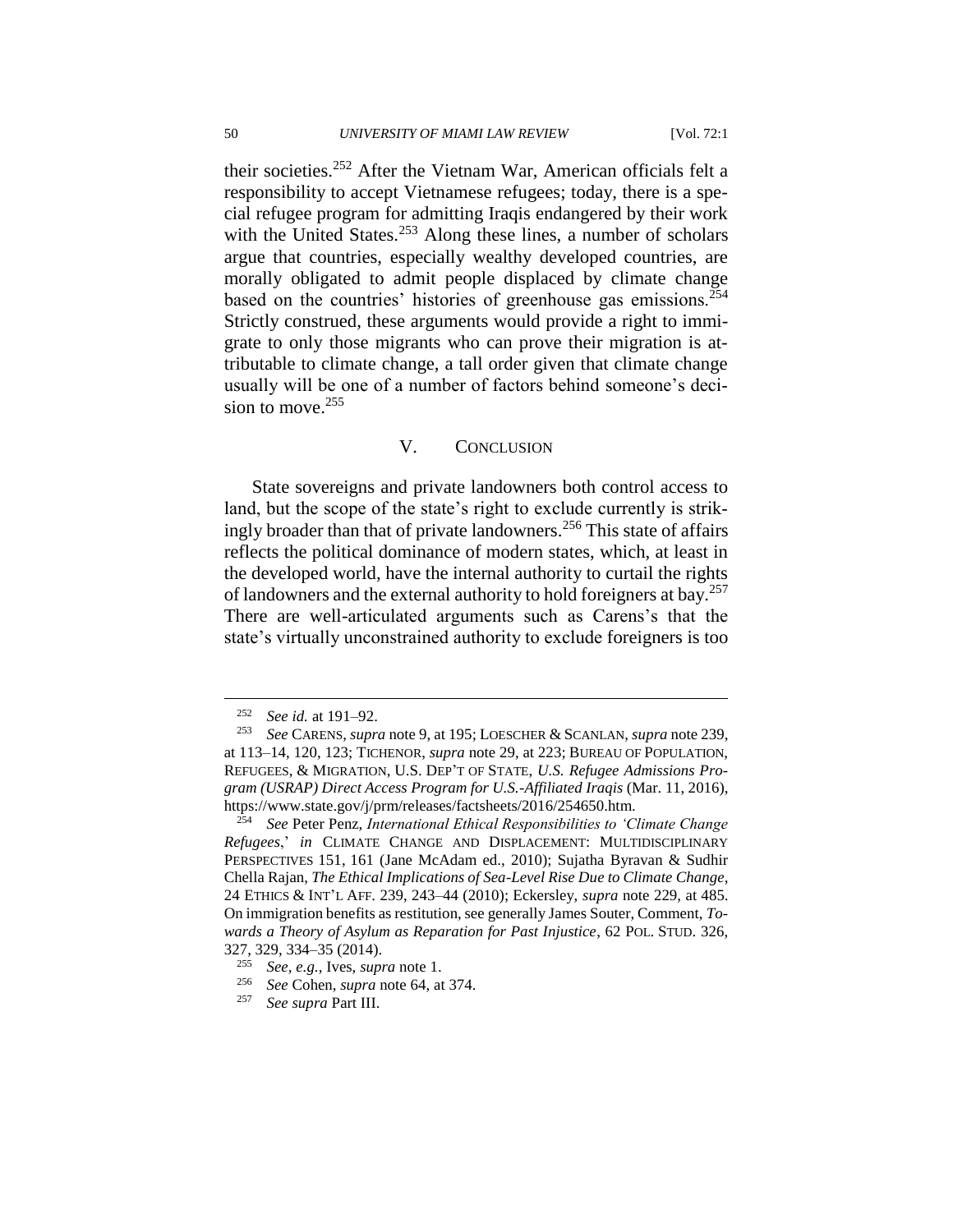broad under current conditions.<sup>258</sup> Regardless of what we think of Carens's liberty and equality based arguments for open borders, climate change will strengthen the case that the breadth of the state's current authority to exclude is excessive.<sup>259</sup> It will alter the areas that are suitable for human habitation and lead to changes in the places people live.<sup>260</sup> In this new context, the arguments that the right to exclude protects identity and national security hold less sway. Protecting national identity might justify requiring states to give up part of their territory or granting citizenship to citizens of other states.<sup>261</sup> Nations also might be better protected against threats to their national security by creating more legal avenues for immigration, because these might provide an orderly safety valve for people to leave fragile states that lack the resources to adapt to climate change. $262$ Still, climate change may not necessitate completely opening national borders; the constrained nature of the private landowner's right to exclude shows that there are intermediate possibilities between the largely unconstrained authority to exclude that states currently enjoy and the elimination of the right to exclude.<sup>263</sup>

There is a tension at the heart of the current administration's approaches to climate change and immigration: in refusing to join other countries in reducing greenhouse gas emissions, the administration may be undermining the long-term viability of its isolationist immigration agenda. It is true that the right of nations such as the United States to exclude may not be relaxed just because the force of the arguments for a robust right will diminish as the consequences of climate change are felt around the world. As political scientist Daniel Tichenor argues in his history of United States immigration policy, Americans "remain profoundly ambivalent about immigra[tion]," even though "they have woven immigration narratives and iconography into their collective cultural identity."<sup>264</sup> Chinese exclusion starting in the nineteenth century, and the national origins

<sup>258</sup> *See generally* CARENS, *supra* note 9, at 225–54.

<sup>259</sup> *See supra* Part IV.

<sup>260</sup> *See* MARTIN, *supra* note 24, at 2.

<sup>261</sup> *See supra* Section IV.A.

<sup>&</sup>lt;sup>262</sup> *See supra* Section IV.B.<br><sup>263</sup> *See CARENS* supra pote

See CARENS, *supra* note 9, at 251–52 (there are other ways of structuring the immigration process that would represent a great advance in human freedom even while falling short of open borders).

<sup>264</sup> TICHENOR, *supra* note 29, at 289.